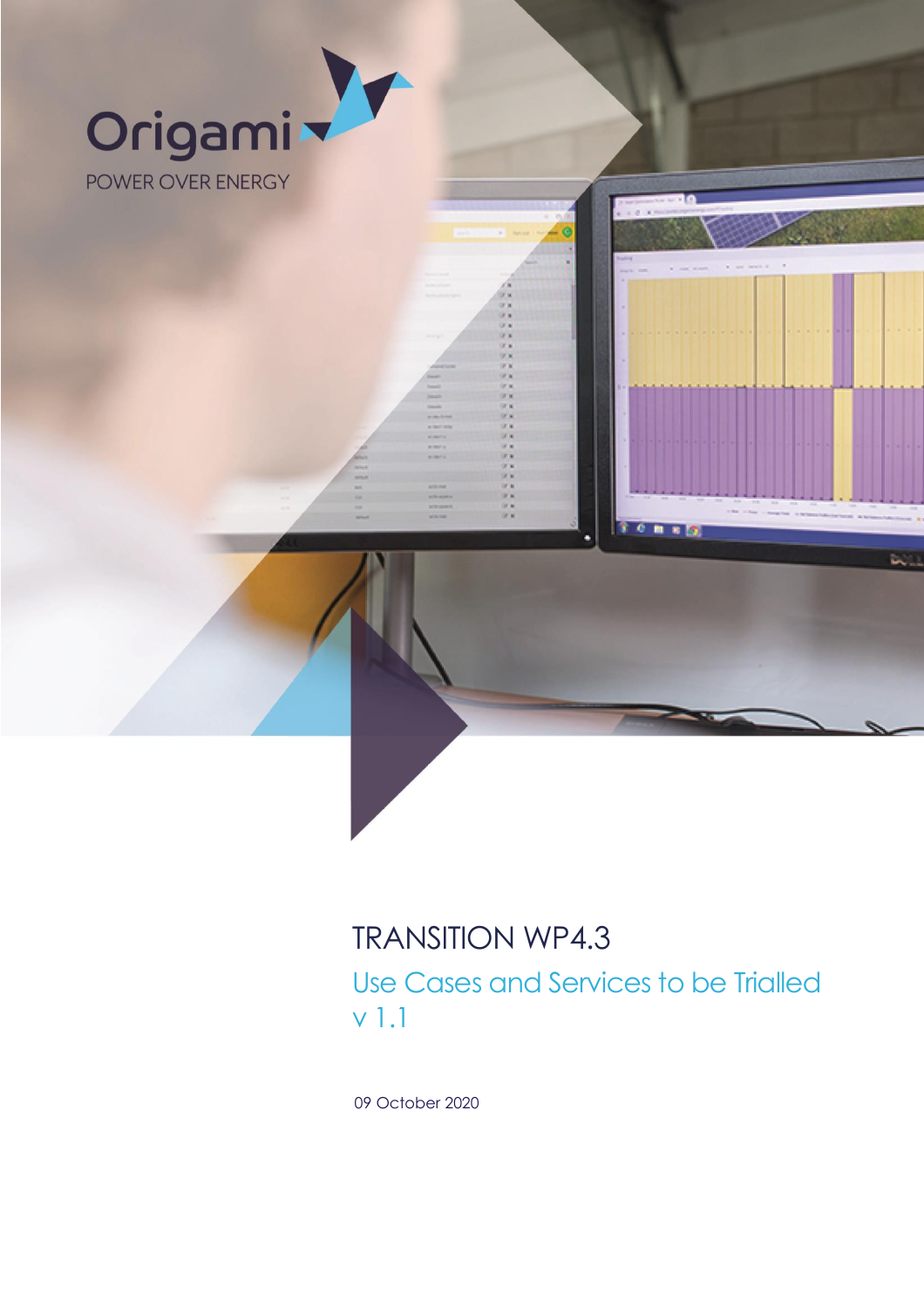

# <span id="page-1-0"></span>**Contents**

| $\mathbf{1}$   |  |  |  |  |  |  |  |
|----------------|--|--|--|--|--|--|--|
| $\overline{2}$ |  |  |  |  |  |  |  |
| 3              |  |  |  |  |  |  |  |
| $\overline{4}$ |  |  |  |  |  |  |  |
| 4.1            |  |  |  |  |  |  |  |
| 4.2            |  |  |  |  |  |  |  |
| 5              |  |  |  |  |  |  |  |
| 6              |  |  |  |  |  |  |  |
| 7 <sup>7</sup> |  |  |  |  |  |  |  |
|                |  |  |  |  |  |  |  |
|                |  |  |  |  |  |  |  |

# <span id="page-1-1"></span>**Table of Figures**

| Figure 2 - Summary of the process used to identify the five services to be trialled by TRANSITION17 |  |
|-----------------------------------------------------------------------------------------------------|--|

# <span id="page-1-2"></span>**Table of Tables**

| Table 3 - Market Actors and DSO Functions they support directly or indirectly via a third party 12 |  |
|----------------------------------------------------------------------------------------------------|--|
| Table 4 - Rationale for selection of the five services to be trialled by TRANSITION18              |  |
|                                                                                                    |  |
| Table 6 - Summary of Use Cases (possible and those developed for TRANSITION) 19                    |  |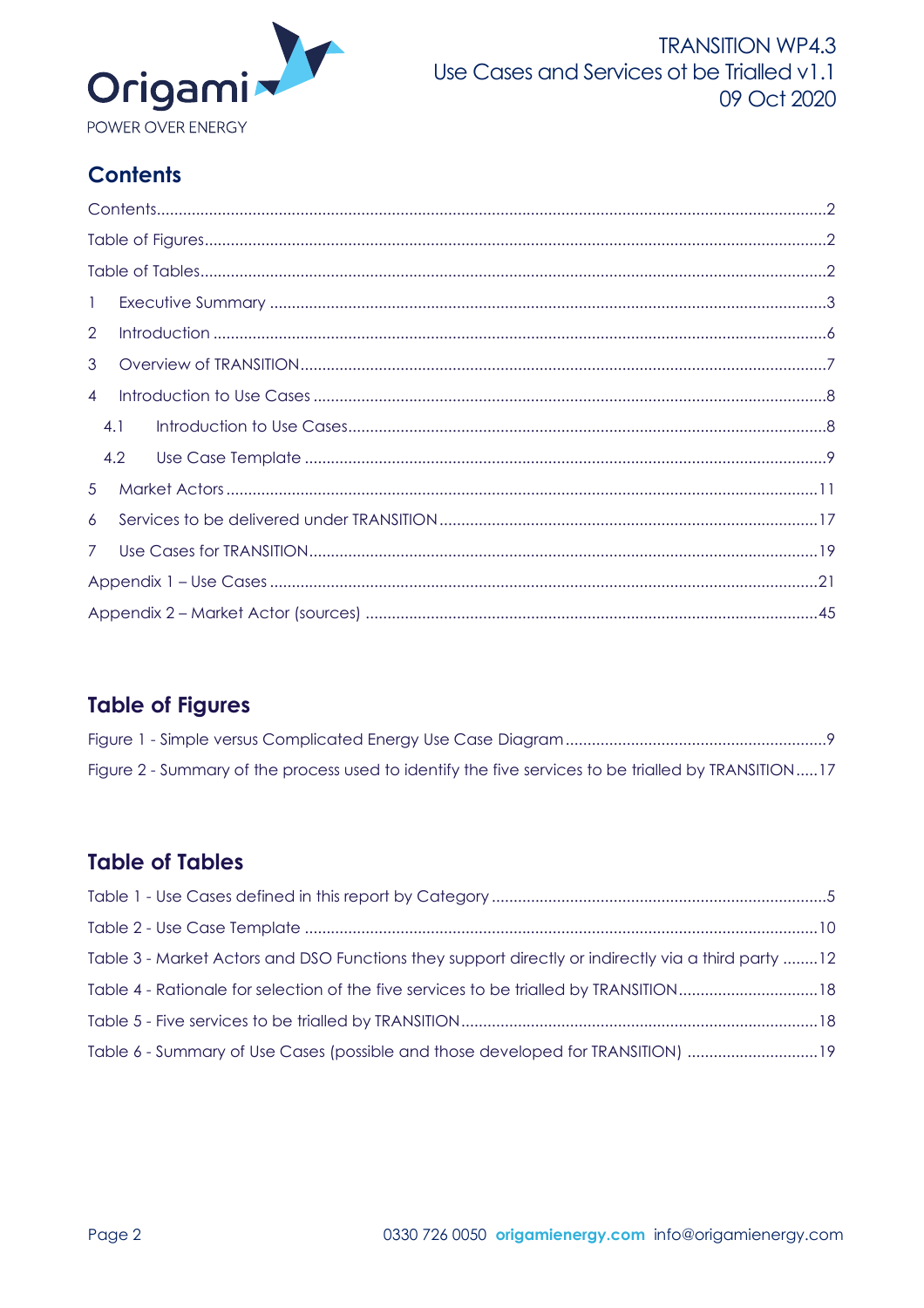

<span id="page-2-0"></span>**1 Executive Summary**

There has been a significant growth of distributed generation, 13.4GW of solar capacity<sup>1</sup> and 13.6GW of onshore wind capacity2, connected at various voltage levels. Electricity demand has changed in both the level and pattern of usage as a result of energy efficiency and moves towards the electrification of heat and transport. These changes have changed the distribution network from a unidirectional system to one that is multi-directional throughout the day and this has created a number of issues, including overvoltage, protection and thermal ratings of network assets. Without new innovative approaches, the increase in distributed generation and demand would result in significant new infrastructure to address the twin issues of demand peak in winter and embedded generation peak in summer. As a result, distribution network operators (DNOs) are slowly starting to use embedded flexibility as a commercial tool to address these issues. In addition, there Is also a need to facilitate peer-to-peer (P2P) trading between organisations that can or could participate in the market (Market Actors). This can minimise the effects of constraints on generation customers and demand customers and enable new projects to achieve financial close, supporting GB on its transition towards a net-zero target by 2050. As all of these services come into effect, there will be an increased need for interactions between all Market Actors to avoid any unintended consequences.

The TRANSITION report "Services in a Facilitated Market"<sup>3</sup> considered the issues facing Market Actors that would need to be addressed in a future facilitated market. The process for determining the services to be trialled during TRANSITION are summarised in the figure below;

- determine the Market Actors to be considered during the TRANSITION trials;
- identify the issues affecting the Market Actors and group them;
- identify services that can address the issues and determine how many are repurposed or new; and
- **.** identify the five services to be trialled by TRANSITION that cover the areas of; whole system value (DSO flexibility services), coordination and interaction between the DSO-Electricity System

<sup>2</sup> "Digest of UK Energy Statistics (DUKES)", published by Department of Business, Energy and Industrial Strategy, 25 July 2019 (Table 6.4)

<sup>3</sup> [https://ssen-transition.com/library/,](https://ssen-transition.com/library/) 21 August 2019

<sup>1</sup> [https://www.gov.uk/government/statistics/solar-photovoltaics-deployment,](https://www.gov.uk/government/statistics/solar-photovoltaics-deployment) report published 26 March 2020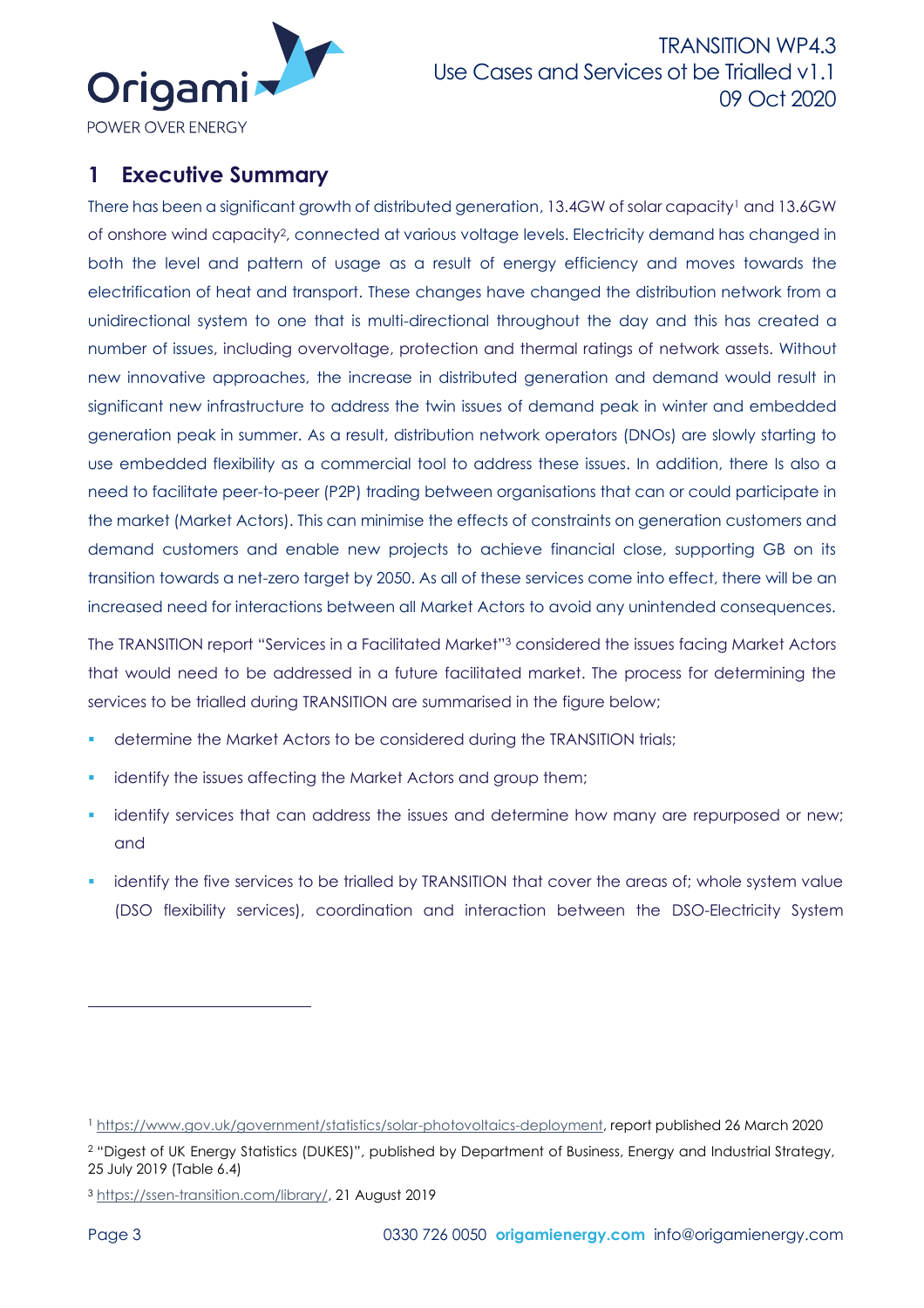

Operator (ESO-DSO coordination), and services that allow Market Actors to address their own issues (P2P services).



PM = Peak Management; CM = Capacity Management; STOR = Short Term Operating Reserve; ICT = Import Capacity Trading; EXT = Export Capacity Trading; OS = Offsetting; WPOR = Wholesale Portfolio Optimisation Reduction: WPOI = Wholesale Portfolio Optimisation Increase

The five services to be trialled by TRANSITION will affect the physical position of Market Actors (for example, changes to the import or export level of a customer and affect the supplier imbalance position) and the financial position of Market Actors (for example, increasing export from a constrained generator will benefit the customer, supplier and trader). The 14 Market Actors to be used in TRANSITION each have a subtly different definition depending on the source used and these are summarised in Appendix 2 – [Market Actor \(sources\).](#page-44-0) These 14 roles were used to help define how services can affect Market Actors; the remaining 18 roles are identified only, as they are considered out of scope for the purpose of this report.

This report introduces the concept of Use Cases and how they can be applied to TRANSITION. A use case is a description of how a Market Actor who uses a process (or system) will accomplish a goal, much like a recipe with a goal of preparing an item which describes a series of written steps how to prepare that item. A use case helps to understand where errors could occur in the process and is written to engineer out those errors.

Twenty-seven use cases were identified for the five services to be trialled by TRANSITION with an additional two use cases included in the final submission to Ofgem for TRANSITION in 2017. From this list, eight Use Cases have been selected to represent the services as they are likely to be trialled and these defined are summarised in [Table 1.](#page-4-0) A template for defining each Use Case in a user-friendly format is provided in [Table 2.](#page-9-0)

*Summary of the process used to identify the five services to be trialled by TRANSITION*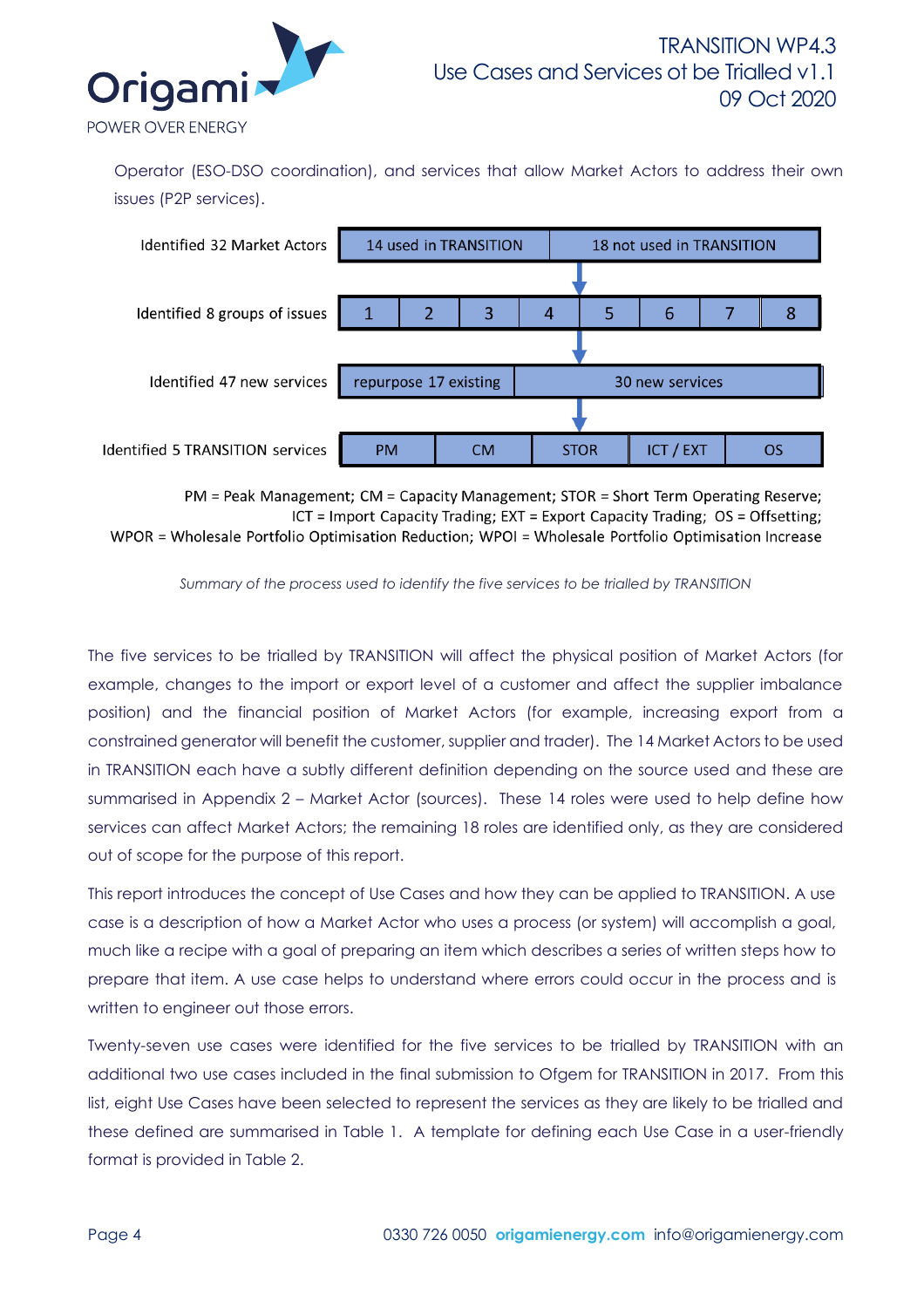

<span id="page-4-0"></span>*Table 1 - Use Cases defined in this report by Category*

|                                            |                                                                               |                                | Category                                                                                 |
|--------------------------------------------|-------------------------------------------------------------------------------|--------------------------------|------------------------------------------------------------------------------------------|
|                                            | <b>DSO flexibility services</b>                                               | ESO-DSO<br>coordination        | <b>P2P services</b>                                                                      |
|                                            | <b>Constraint Management;</b>                                                 | <b>Short-Term</b><br>Operating | <b>Minimum Import Capacity Trading;</b>                                                  |
|                                            | the delivery of flexibility                                                   | Reserve;                       | increase demand above authorised level<br>п                                              |
|                                            | during a fault following<br>an outage which involves<br>conflict arising<br>٠ |                                | <b>Maximum Export Capacity Trading;</b>                                                  |
|                                            | the loss of a critical asset                                                  | from the use                   | increase export above authorised level<br>п                                              |
| that puts the local<br>network at risk and |                                                                               | of or the<br>planned use       | Offsetting;                                                                              |
|                                            | requires the immediate<br>delivery of flexibility                             | of flexibility<br>used by the  | planned increase demand prior to enable an<br>٠<br>equal level of increase in generation |
|                                            | <b>Peak Management;</b>                                                       | ESO or DSO on<br>the other     | <b>Wholesale Portfolio Optimisation;</b>                                                 |
| п                                          | the delivery of flexibility to<br>cater for the forecast                      | party.                         | planned reduction of demand to provide trading<br>٠<br>optionality                       |
|                                            | overload where a<br>planned delivery of<br>flexibility is required.           |                                | planned increase of demand to provide trading<br>٠<br>optionality                        |

The latest thinking from ON-P, together with the review of Future Worlds, and the Use Cases defined in this report will all assist with the development of tests and trialsthrough TRANSITION and another project led by Scottish and Southern Electricity Networks (SSEN), Local Energy Oxfordshire (LEO)<sup>4</sup>. Together, these projects will maximise the feedback to ON-P and the value to the electricity industry.

<sup>4</sup> LEO is one of the most ambitious, wide-ranging, innovative, and holistic smart grid trials ever conducted in the UK. The project will improve the understanding of how opportunities can be maximised and unlocked from the transition to a smarter, flexible electricity system and how households, businesses and communities can realise its benefits.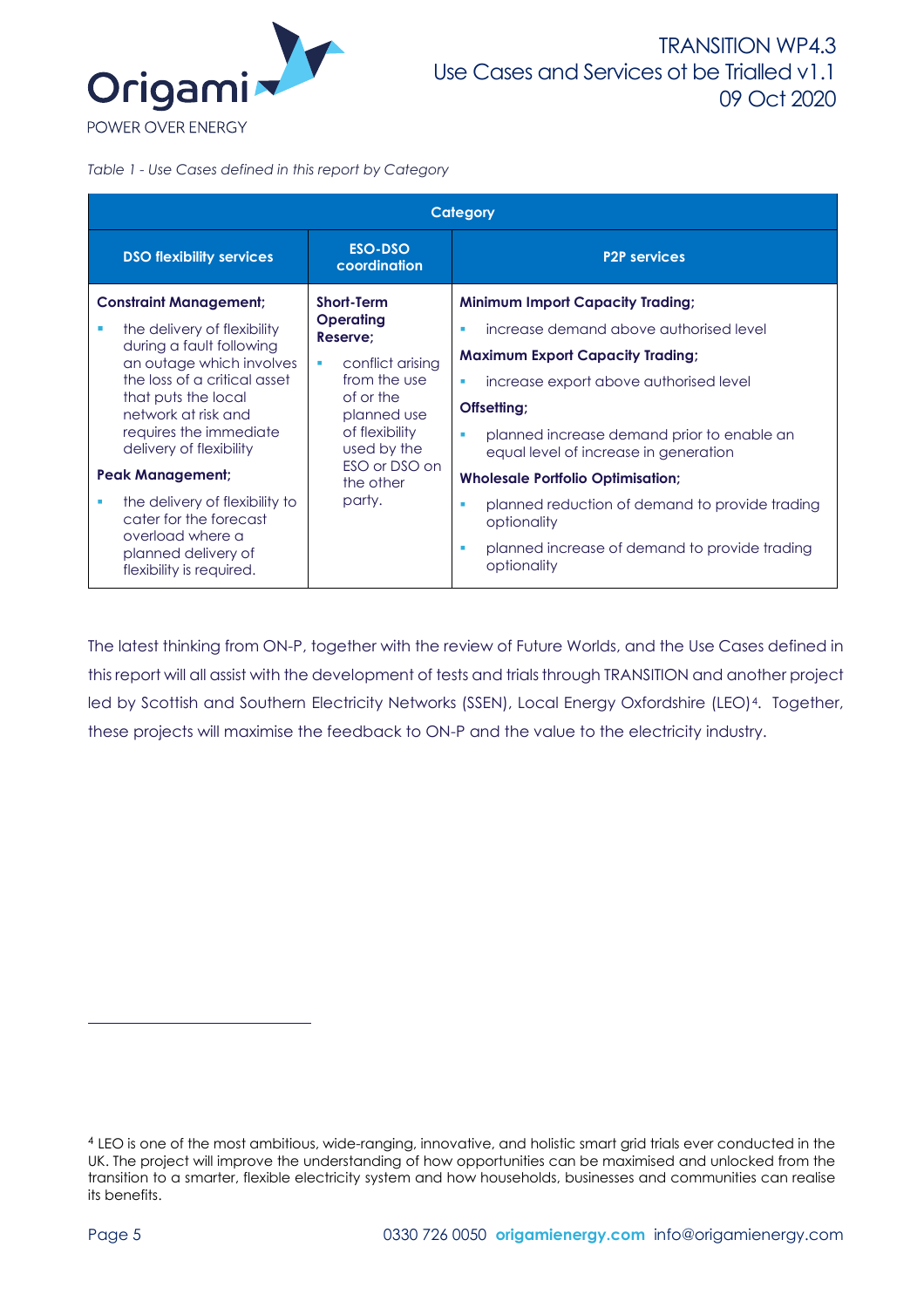

# <span id="page-5-0"></span>**2 Introduction**

Traditional power systems are undergoing transition from a centralised to a distributed system. In contrast to the centralised generation and unidirectional power flow, the decentralised system relies on an increasing capacity of embedded generation in the distribution network, improving energy efficiency and accommodating low carbon technologies (including generation and electrification of heat and transport). This creates significant variability in the level and direction of power flows that can cause issues related to spare capacity, delivery of services and balancing the system in realtime. However, the increase in low carbon technologies also creates opportunities to use the inherent flexibility to support the management of network issues for the Distribution Network Operator (DNO) and the needs of the Market Actors affected by that network.

TRANSITION is looking at the implications of a properly functioning market in flexibility that enables flexibility providers to stack value across the various existing markets for flexibility services and new peer-to-peer and third party to third party (P2P) services. It will also evaluate how the use of flexibility can contribute to the efficient and economic operation of their infrastructure under a number of scenarios. TRANSITION will inform Energy Network Association (ENA) Open Networks Project (ON-P) in relation to the following areas: design requirements for the flexibility platform, developing future roles and responsibilities within the marketplace, developing new market rules required for the trials, and implement and test the concept of the flexibility platform.

The ON-P, launched in January 2017, is playing a key role in the transition from a reactive DNO to a proactive Distribution System Operation (DSO). DSOs will participate in new flexibility markets to proactively manage their networks using local flexibility to address the increasing demand from the decarbonisation of transport and heat and the bi-directional electricity flow from (low carbon) distributed generation. It has been successful in engaging with all stakeholder groups through consultations, highlighting the main areas of work through a number of different workstreams.

This report will discuss Use Cases in relation to the five flexibility services to be trialled by TRANSITION and those identified in the NIC Final Submission<sup>5</sup>. These Use Cases will be tested under different market scenarios to provide an evidential base that will inform both the costs and risks as well as the ease with which value can be accessed to the ultimate benefit of consumers under each market model.

<sup>5</sup> These Use Cases are from the Electricity NIC submission: Scottish and Southern Electricity Networks – TRANSITION (NIC Submission[, https://www.ofgem.gov.uk/system/files/docs/2017/11/transition\\_public\\_v1.0\\_0.pdf,](https://www.ofgem.gov.uk/system/files/docs/2017/11/transition_public_v1.0_0.pdf) 30-Nov-17)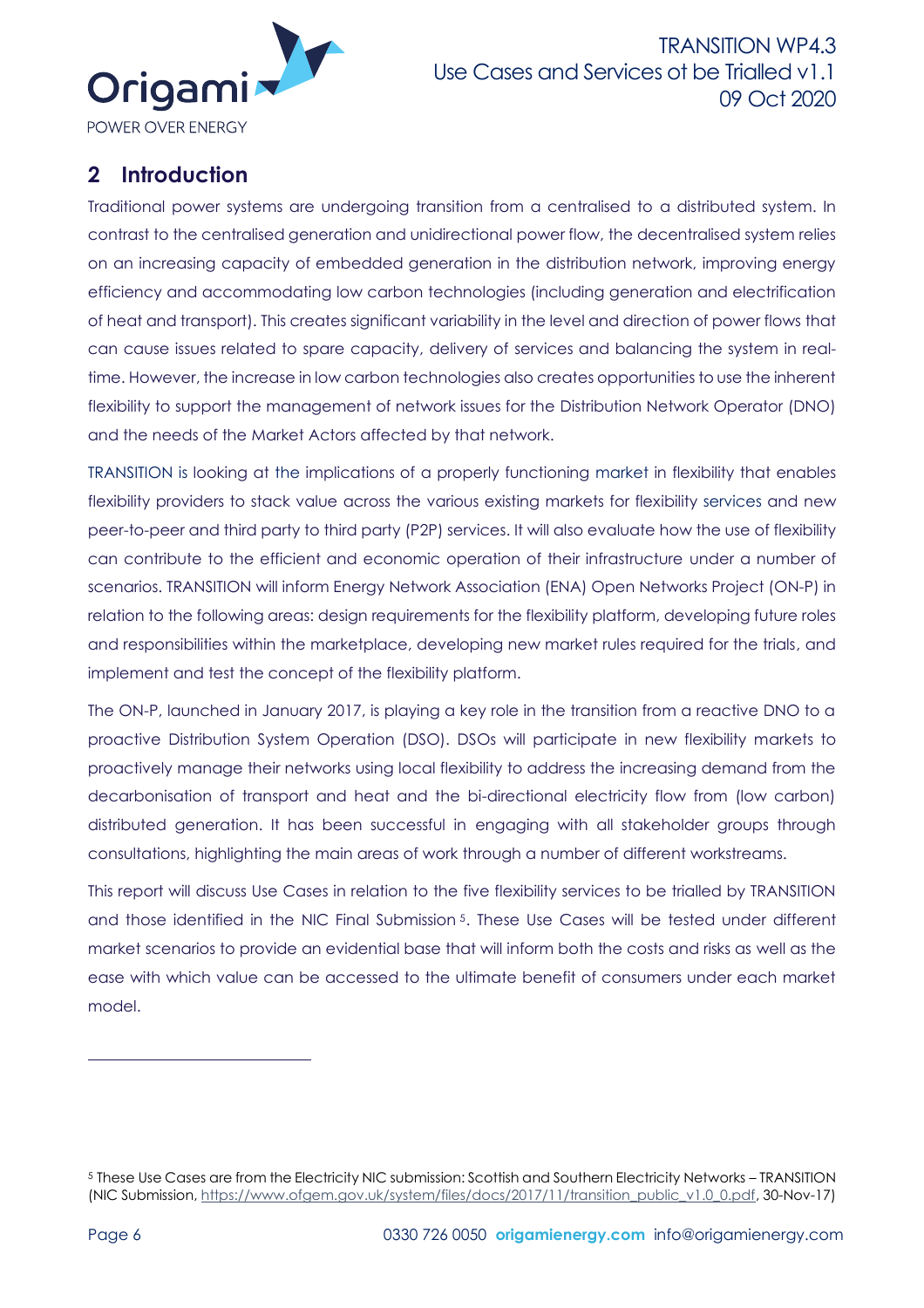

# <span id="page-6-0"></span>**3 Overview of TRANSITION**

TRANSITION is designed to help understand the changes required to the traditional distribution network design, maintenance and operation model, to consider new market models, and to trial new services under various scenarios. TRANSITION is partnered with project LEO, facilitating a greater breadth of learning. The outcomes from TRANSITION and project LEO will inform the Energy Networks Association Open Networks Project (ON-P) to which TRANSITION is dynamically aligned. TRANSITION will inform a number of ON-P Workstreams and the most applicable to the development of the market rules are;

- Workstream 3 which is developing a more detailed view of the transition from DNO to DSO, including the impacts on existing organisational capabilities to implement the DSO; and
- Workstream 1A which is considering all aspects of flexibility.

TRANSITION will be completed in three stages:

- **•** Phase 1 design the solution for the Neutral Market Facilitator (NMF) and Whole System Coordinator (WSC) and how they will interact with the existing DNO IT systems; develop the roles and responsibilities of Market Actors; develop simple rules to enable the delivery of selected services; and determine the location and requirements of a trial in Phase 2.
- **•** Stage Gate (aligned with EFFS and FUSION 6) a formal opportunity to review progress, compare outcomes and ensure the programme is still aligned with wider industry initiatives and to determine whether it is still valuable to continue with TRANSITION and continue with Phase 2.
- **•** Phase 2 procure DSO systems required to undertake the TRANSITION trials, implement an NMF and WSC solution that enables data exchange between industry actors participating in the trials and trading of flexibility services and conduct a wide scale trial to test the services, roles and rules and inform ON-P.

The outcomes and learnings from TRANSITION will inform ON-P, particularly Workstream 3, which is developing a more detailed view of the requirements for transition from a largely reactive DNO model to a more proactive DSO model.

<sup>&</sup>lt;sup>6</sup> The 2017 Network Innovation Competition funded projects "Electricity Flexibility and Forecasting System" (awarded to Western Power Distribution to develop an IT platform to forecast network capacity and identify opportunities to trade flexible network services) and "FUSION" (awarded to SP Energy Networks to test a technical and commercial solution developed in Europe to resolve constraints on the distribution network), https://www.ofgem.gov.uk/system/files/docs/2017/11/ofg1031\_innovation\_competitions\_brochure\_web.pdf, 30 November 2017.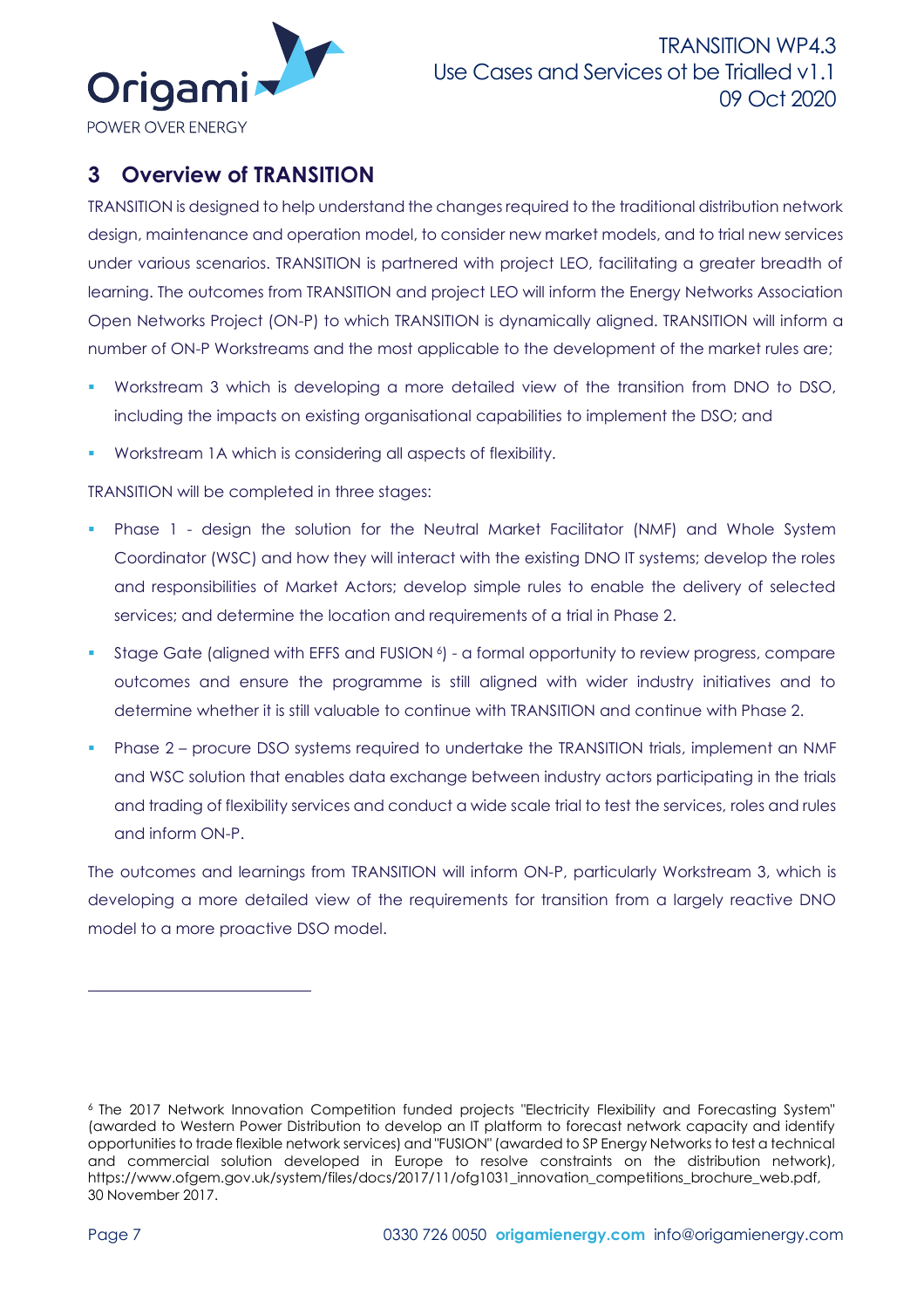

# <span id="page-7-0"></span>**4 Introduction to Use Cases**

This report will consider Use Cases as a precursor to completing a template for each service and how it affects or is affected by each Market Actor. Later in the development of TRANSITION, the Use Cases developed will be considered as the basis for developing Smart Grid Architectural Models to visualise the delivery of flexibility services to ensure more value can be obtained from the activity.

# <span id="page-7-1"></span>4.1 Introduction to Use Cases

The main purpose of a Use Case is to articulate, simply and clearly, the functional requirements of a process and describe how that process behaves to provide benefit (goals) to actors (people, systems or organisations). This allows the requirements to be easily understood by a wide audience and provides a common understanding between various stakeholder groups from those who have a detailed understanding of the requirements to those who do not understand the system but have to design and build the solution.

Use cases are written at different levels for different purposes. High level or summary Use Cases provide an overview of requirements or more strategic goals whilst detailed, or user level Use Cases describe an individual use of a system to achieve a more immediate goal.

A Use Case should address the following areas:

- The **scope** of the system being considered, including boundaries;
- The **goal** (objective) of the system;
- The **primary actor** who usually initiates the Use Case;
- The **actors** that interact with the system to achieve the goal;
- The **pre-conditions**, constraints or requirements before the Use Case can commence;
- The **post-conditions**, the conditions that should exist when the Use Case ends;
- The **flow of events** when the Use Case is performed which includes basic flows (the expected outcome) and alternative flows (optional or exceptional outcomes which may return the actor to an earlier point in the flow of events or end of the Use Case).
- Any other useful and contextual Information, including relationships with other Use Cases, business rules, assumptions and performance requirements.

The main benefit of Use Cases is a significant improvement in communication between all stakeholders by providing a focus on what the system is supposed to do within its boundaries to avoid the introduction of inadvertent design constraints, but which support incremental development that is aligned from one step to the next.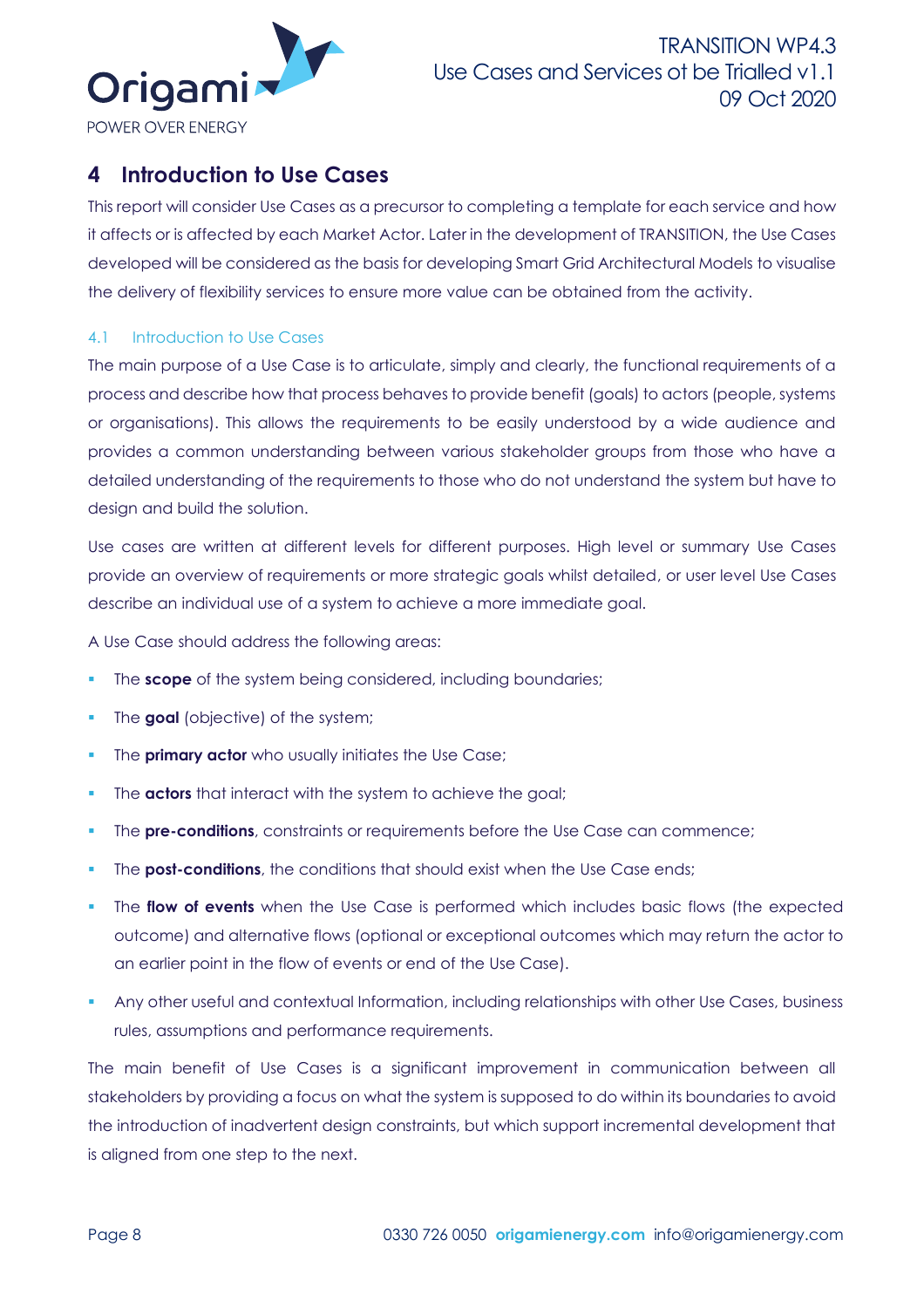

Use cases are often represented in diagrams that consider the world from the perspective of different actors and can vary in complexity which may support or hinder engagement. This is illustrated in [Figure 1.](#page-8-1)





<span id="page-8-1"></span>The Use Cases identified will be used in a number of ways, including;

- **·** inform the design of early TRANSITION trials;
- iterate future TRANSITION trials (including learnings from testing during LEO);
- refine the basic market rules; and
- provide learnings to ON-P.

### <span id="page-8-0"></span>4.2 Use Case Template

As can be seen from [Figure 1,](#page-8-1) Use Cases range from the simple to the complex and can be incredibly complex and can take significant effort to create and be difficult to understand.

It is proposed to develop the simpler tabular form presented in the NIC Submission<sup>5</sup> as it;

- standardises the presentation of Use Cases;
- provides clarity to the reviewer of Use Cases; and
- allows changes to be made easily and quickly.

The revised Use Case template provided in [Table 2](#page-9-0) captures the salient points from Use Case workshops that considered how each Use Case affects the actions of Market Actors and is affected by the actions of Market Actors. The template was used to define the eight Use Cases outlined i[n Table](#page-4-0)  [1](#page-4-0) (see Appendix 1).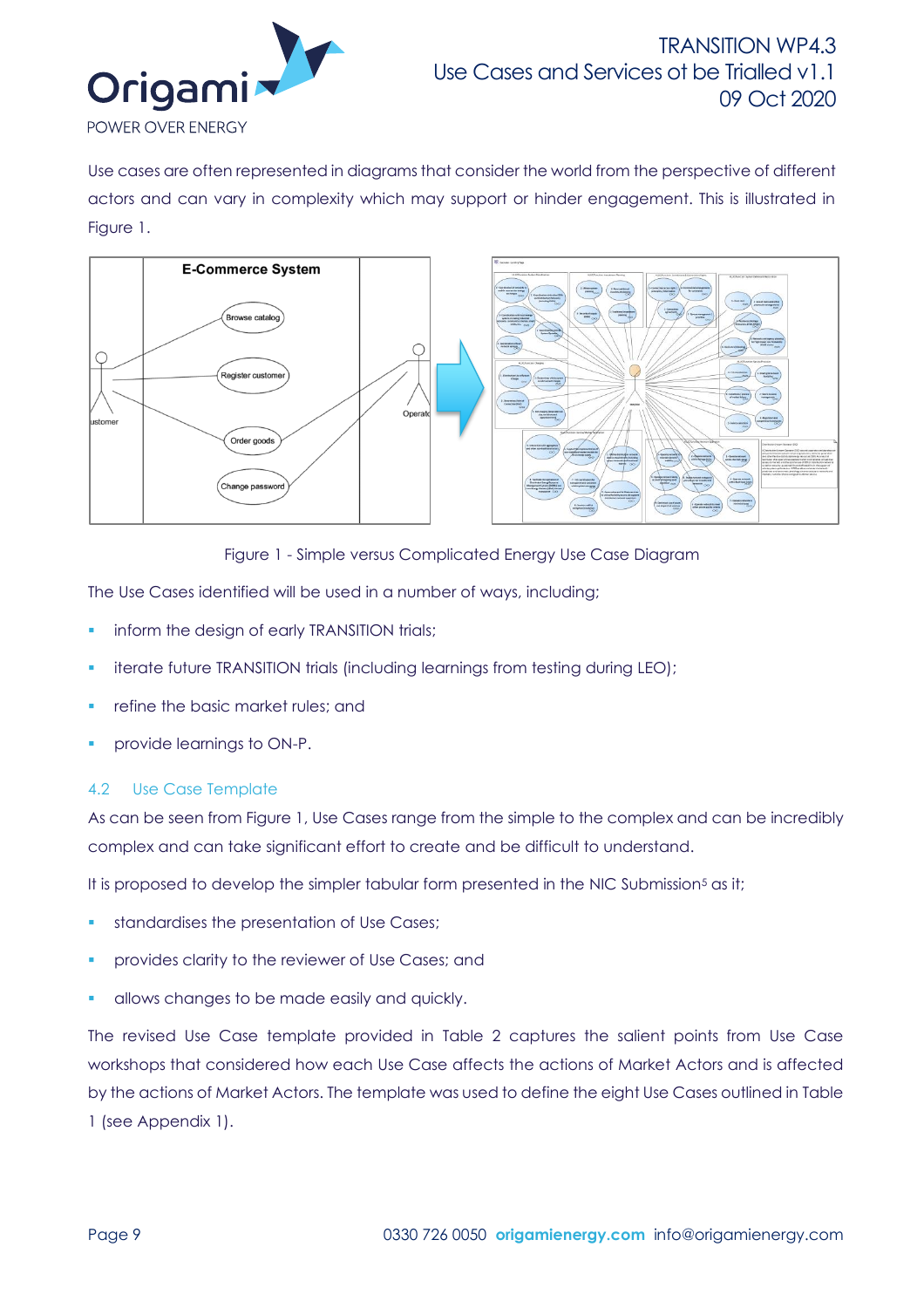

<span id="page-9-0"></span>*Table 2 - Use Case Template*

| Use Case # - Service Description |                                           |          |  |  |  |  |
|----------------------------------|-------------------------------------------|----------|--|--|--|--|
|                                  |                                           |          |  |  |  |  |
| <b>Pre-Condition(s)</b>          |                                           |          |  |  |  |  |
|                                  |                                           |          |  |  |  |  |
| Trigger(s)                       |                                           |          |  |  |  |  |
| Network                          |                                           |          |  |  |  |  |
| Data                             | Inputs;                                   | Outputs; |  |  |  |  |
| <b>Market Actors Position</b>    |                                           |          |  |  |  |  |
|                                  |                                           |          |  |  |  |  |
| <b>Business Rules</b>            |                                           |          |  |  |  |  |
|                                  |                                           |          |  |  |  |  |
|                                  | <b>Potential Conflicts and Management</b> |          |  |  |  |  |
|                                  |                                           |          |  |  |  |  |
|                                  | <b>Post-Condition(s)</b>                  |          |  |  |  |  |
|                                  |                                           |          |  |  |  |  |
| Other                            |                                           |          |  |  |  |  |
|                                  |                                           |          |  |  |  |  |

The Use Cases developed in this report will be used as the basis for developing Smart Grid Architectural Models <sup>7</sup> later during TRANSITION

7 https://sgam-toolbox.org/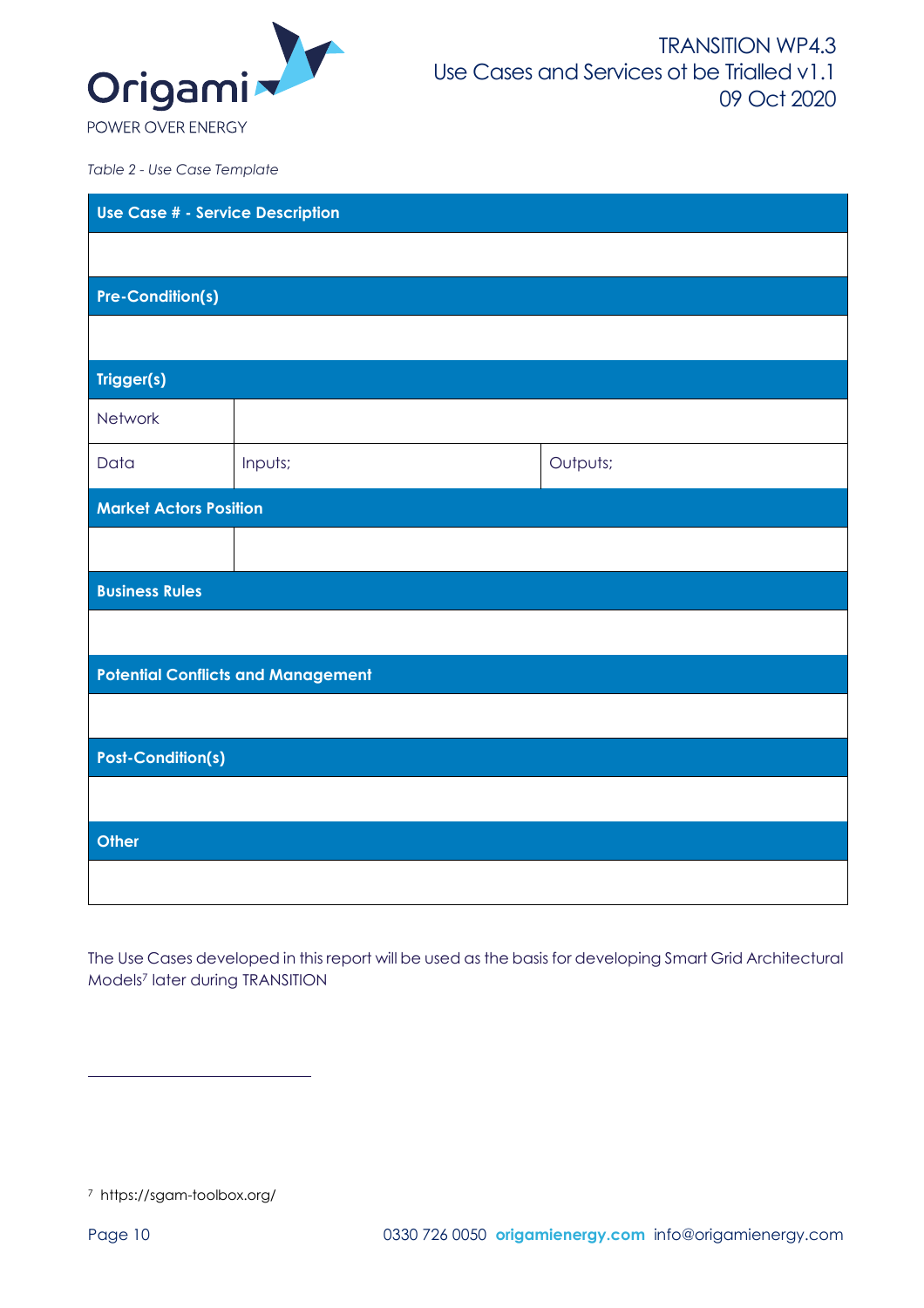

# <span id="page-10-0"></span>**5 Market Actors**

The Market Actors identified in the "Services in a Facilitated Market"<sup>3</sup> were considered further for inclusion in the Use Case report and each of these 32 Market Actors is either;

- used in the development of Use Cases as they exist within the TRANSITION project or trials (14; in which case the role is described and the DSO functions they can support highlighted); or
- **•** not used in the development of Use Cases as they are not pertinent to the TRANSITION trials, there is duplication with the Market Actors selected above, or there is uncertainty of their role in a future world (18; in which case the role is included for completeness but not defined further).

A literature search was conducted to define each of the 14 Market Actors used in the development of the Use Cases. The literature search reviewed numerous documents and the definitions are summarised in Appendix 2 for sources that identified one or more of the 14 Market Actors; sources that did not define at least one Market Actor were excluded. Some definitions overlap whilst others iterate definitions of a Market Actor and Appendix 2 proposes definitions to be used; some are suitable for use as drafted whilst others are an iteration of an existing definition of a Market Actor. [Table 3](#page-11-0) provides a summary of each of the 14 Market Actors used in the development of the Use Cases and;

- **•** identifies a description of that Market Actor from Appendix 2; and
- considers the DSO Functions each Market Actor supports (directly or indirectly).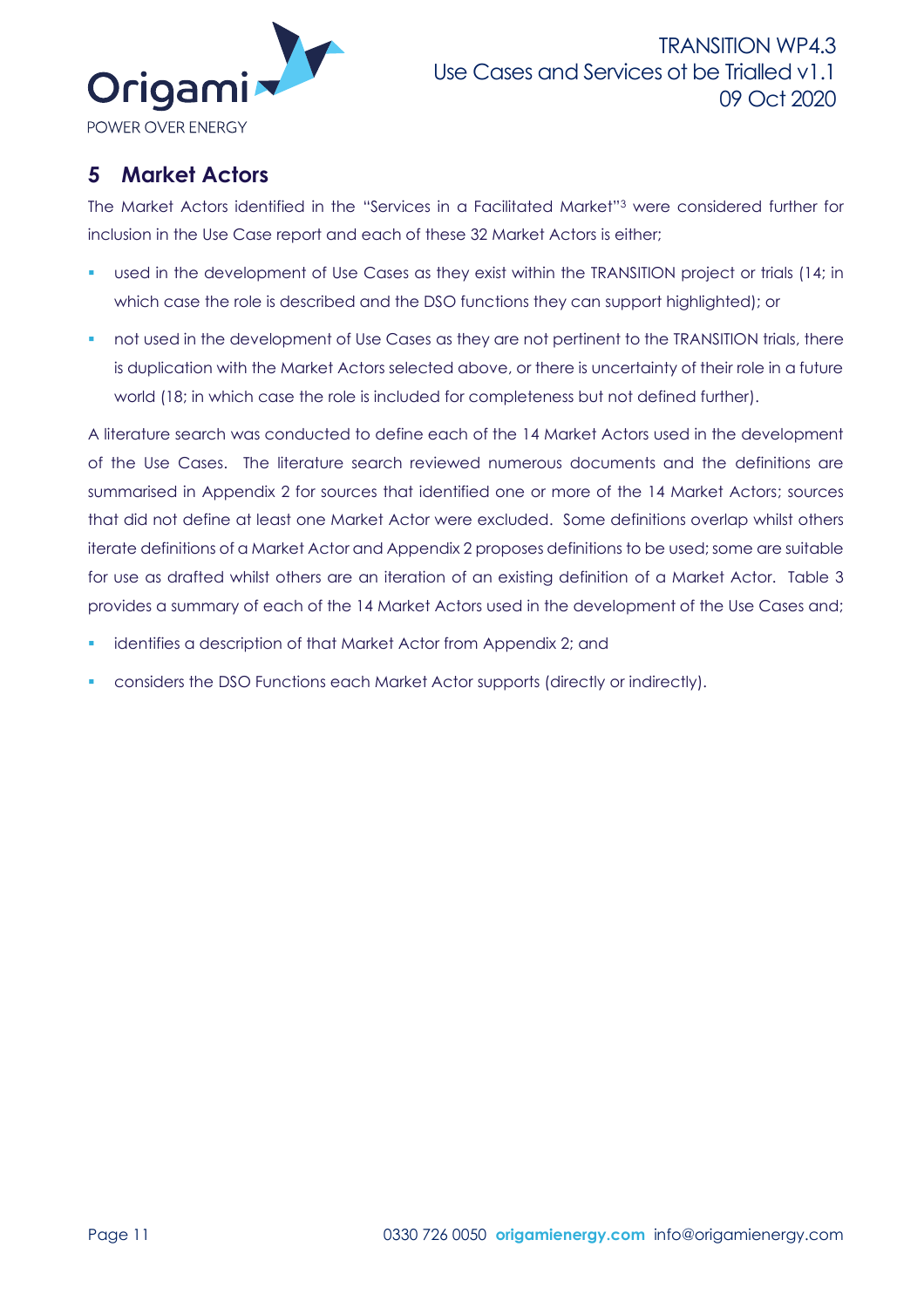

*Table 3 - Market Actors and DSO Functions they support directly or indirectly via a third party*

<span id="page-11-0"></span>

| <b>Market Actor</b>                  | <b>Market Actor Description</b>                                                                                                                                                                                                                                                                                                                      | Coordination<br>System | Operation<br>Network | Planning<br>nvestment | <b>Pup</b><br>Rights<br>ctions<br>Conne<br>Conne | ã<br>Ō<br>System | ō.<br>ă<br>Facilitation<br>ic<br><b>S</b> | Optimisatio<br>ervice<br>Ū | Charging |
|--------------------------------------|------------------------------------------------------------------------------------------------------------------------------------------------------------------------------------------------------------------------------------------------------------------------------------------------------------------------------------------------------|------------------------|----------------------|-----------------------|--------------------------------------------------|------------------|-------------------------------------------|----------------------------|----------|
| Aggregator                           | Bring together one or more small assets to allow them to transact collectively<br>with other market actors or in larger markets than they would otherwise have<br>been able to. There is potential for community and third sector involvement in<br>delivering aggregation through local services or flexibility tariffs and shared DER<br>equipment | $\mathsf{X}$           | $\times$             | X                     |                                                  | X                | X                                         | X                          |          |
| <b>Balance</b><br>Responsible Person | A market actor with responsibility for balancing energy volumes used, or paying<br>for imbalances, compared to declared forecasts                                                                                                                                                                                                                    | $\mathsf{X}$           | $\sf X$              | X                     |                                                  | X                | $\sf X$                                   | $\sf X$                    |          |
| <b>Community Energy</b><br>Scheme    | A community energy scheme emphasis on local engagement, local leadership<br>and control and the local community benefiting collectively from the outcomes<br>and covers aspects of collective action to reduce, purchase, manage and<br>generate energy.                                                                                             | $\sf X$                | X                    | $\mathsf{X}$          | $\sf X$                                          | X                | X                                         | $\sf X$                    |          |
| Consumer<br>(Domestic)               | This role refers to end-users with MPAN Profile Class 01 or 02 who either (i) only<br>consume energy, (ii) both consume and produce energy, or (iii) only produce<br>energy.                                                                                                                                                                         |                        |                      |                       | X                                                |                  | $\times$                                  |                            | X        |
| Consumer (Non-<br>Domestic)          | This role refers to end-users with MPAN Profile Class 00 or 03-08 who either (i) only<br>consume energy, (ii) both consume and produce energy, or (iii) only produce<br>energy.                                                                                                                                                                      | $\sf X$                |                      | X.                    | X                                                | X                | X                                         | X                          | X        |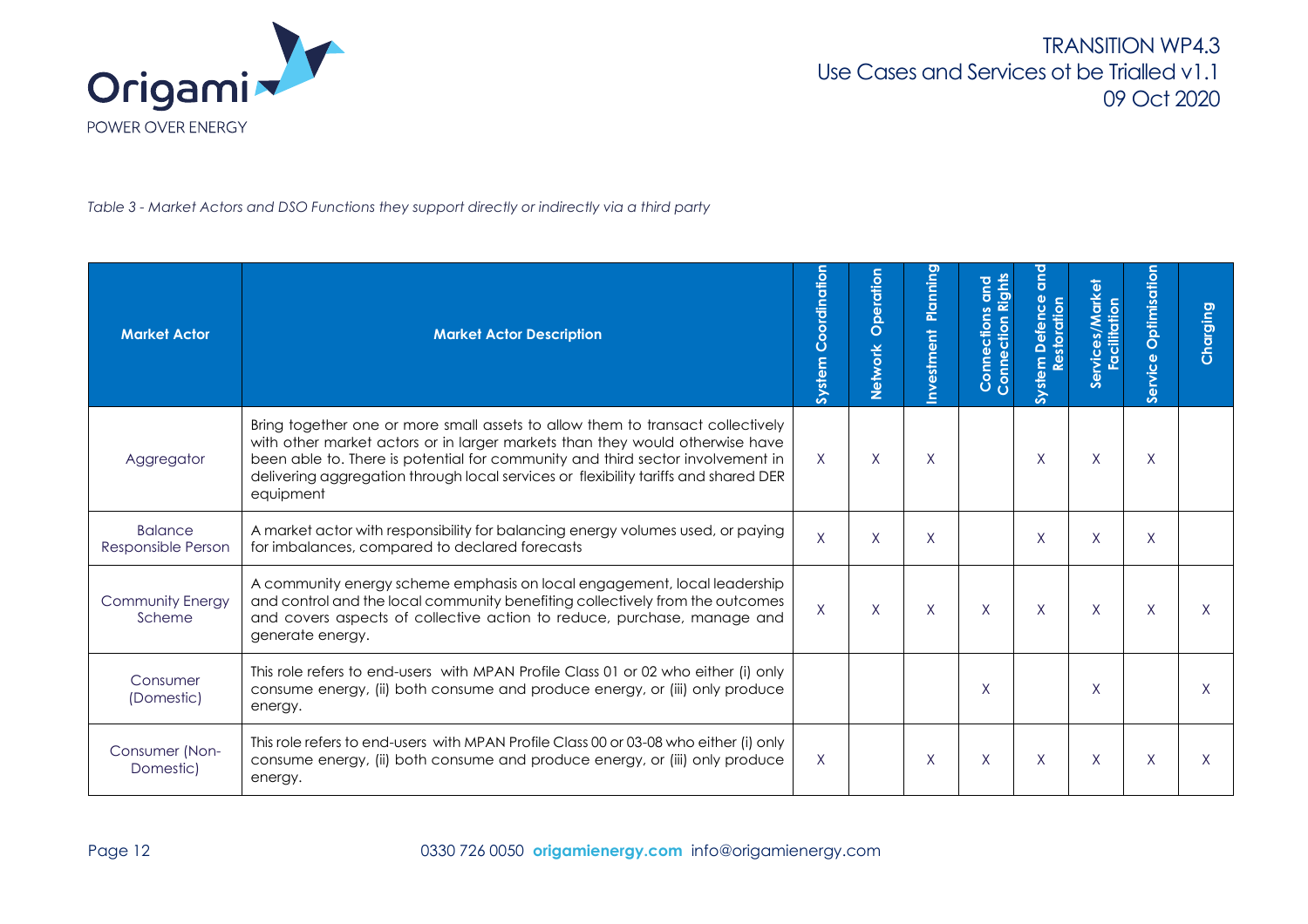

| <b>Market Actor</b>               | <b>Market Actor Description</b>                                                                                                                                                                                                                                                                                                                                                                                                                                                                                                                                                                                  | Coordination<br>System | Operation<br>Network | Planning<br>nvestment | Rights<br><b>Connections and</b><br>ction<br>Connec | and<br>ဗိ<br>ă<br>System | es/Market<br>Facilitation<br>Service | Optimisation<br>Service | Charging |
|-----------------------------------|------------------------------------------------------------------------------------------------------------------------------------------------------------------------------------------------------------------------------------------------------------------------------------------------------------------------------------------------------------------------------------------------------------------------------------------------------------------------------------------------------------------------------------------------------------------------------------------------------------------|------------------------|----------------------|-----------------------|-----------------------------------------------------|--------------------------|--------------------------------------|-------------------------|----------|
| Data<br>Communications<br>Company | Responsible for establishing and managing the data and communications<br>network that connects smart meters to the business systems of energy suppliers,<br>network operators and other authorised service users of the network.                                                                                                                                                                                                                                                                                                                                                                                 | $\mathsf{X}$           | $\sf X$              |                       |                                                     |                          |                                      | X                       |          |
| Directly-Connected<br>Generation  | Generation connected to the distribution network on a site that normally exports<br>electricity and whose only demand is for the ancillary load of the facility.                                                                                                                                                                                                                                                                                                                                                                                                                                                 | X                      | X                    | X                     | X                                                   | X                        | X                                    | X                       | X.       |
| Directly-Connected<br>Storage     | Electricity storage connected to the distribution network on a site whose import<br>is for charging the storage units and / or the ancillary load of the facility and<br>export for discharging the storage units.                                                                                                                                                                                                                                                                                                                                                                                               | X                      | X                    | X.                    | X                                                   | X                        | X                                    | X                       | X.       |
| <b>DNO</b>                        | Owner and operator of assets that comprise the distribution system who is<br>responsible for the safe delivery of electricity to and from MPANs. May use<br>flexibility from assets connected to the distribution network to manage<br>constraints and issues.                                                                                                                                                                                                                                                                                                                                                   | $\sf X$                | $\sf X$              | X                     | $\sf X$                                             | X                        | $\sf X$                              | X                       |          |
| <b>DSO</b>                        | A Distribution System Operator (DSO) securely operates and develops an active<br>distribution system comprising networks, demand, generation and other flexible<br>DERs. As a neutral facilitator of an open and accessible market it will enable<br>competitive access to markets and the optimal use of DERs on distribution<br>networks to deliver security, sustainability and affordability in the support of<br>whole system optimisation. A DSO enables customers to be both producers and<br>consumers, enabling customer access to networks and markets, customer<br>choice and great customer service. | $\sf X$                | X                    | X.                    | X                                                   | X                        | $\mathsf{X}$                         | X                       | X.       |
| <b>Electricity Suppliers</b>      | The organisation that buys or sells electricity to consumers (domestic and non-<br>domestic), generators and storage organisation                                                                                                                                                                                                                                                                                                                                                                                                                                                                                | $\sf X$                |                      |                       |                                                     |                          |                                      |                         | X        |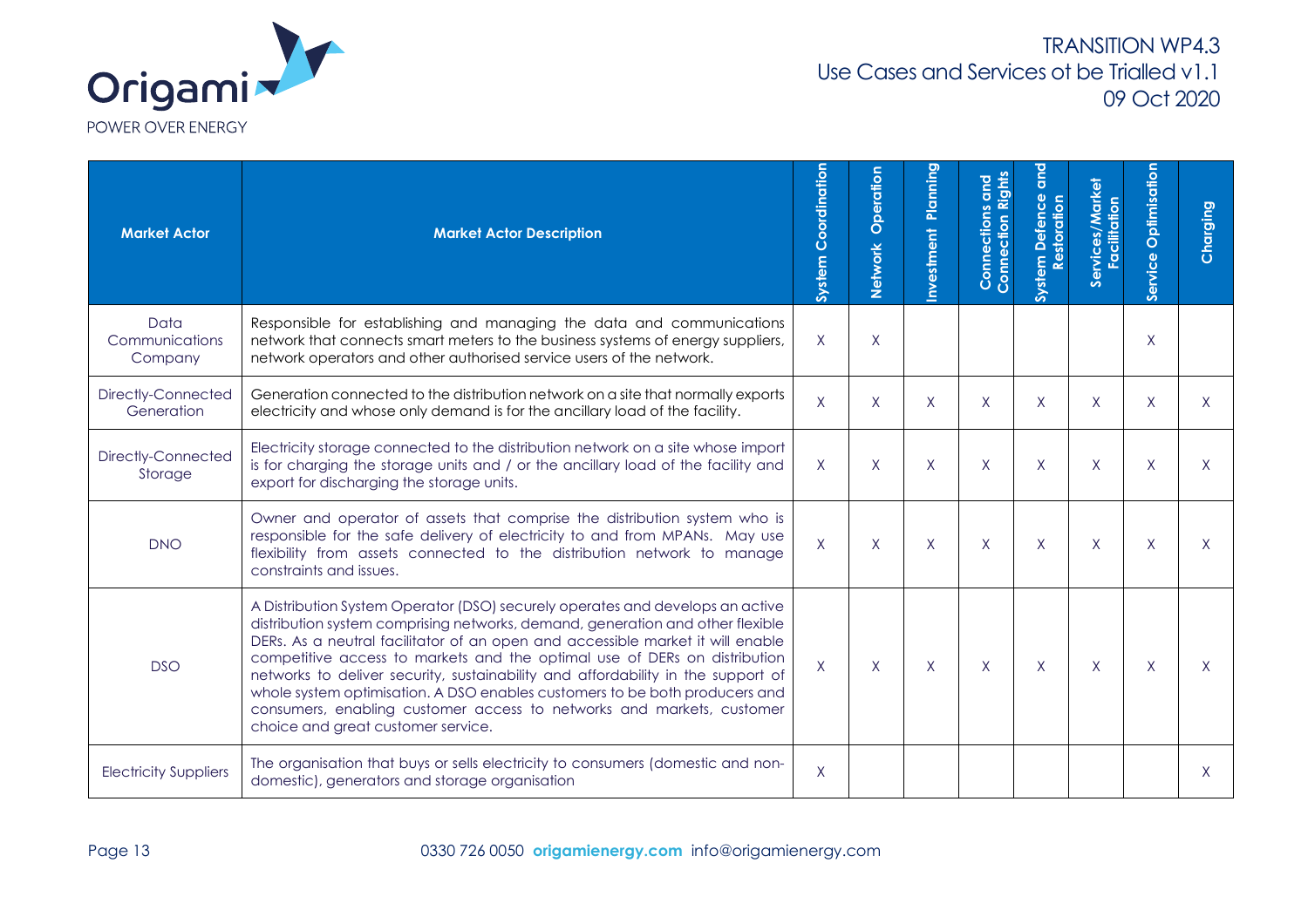

| <b>Market Actor</b>                   | <b>Market Actor Description</b>                                                                                                                                                                                                                                                                  | <b>System Coordination</b> | Operation<br>Network | <b>Planning</b><br><b>Investment</b> | <b>and</b><br><b>Right</b><br>Connections<br>Connection | <b>Dub</b><br>System Defence<br>Restoration | Services/Market<br>Facilitation | Service Optimisation | Charging |
|---------------------------------------|--------------------------------------------------------------------------------------------------------------------------------------------------------------------------------------------------------------------------------------------------------------------------------------------------|----------------------------|----------------------|--------------------------------------|---------------------------------------------------------|---------------------------------------------|---------------------------------|----------------------|----------|
| <b>Electricity System</b><br>Operator | The operator of the electricity system who is responsible for balancing<br>generation and demand in real time using flexibility services. The ESO could<br>compete with the DSO for the same flexible assets and the ESO and DSO will<br>coordinate to achieve a more efficient overall outcome. | $\mathsf{X}$               | X                    | X                                    | X                                                       | $\mathsf{X}$                                | X                               | X                    | Χ        |
| <b>Energy Traders</b>                 | Organisations that purchase and sell electricity between participants in the<br>energy industry over timescales from intraday to long-term and who usually will<br>not take physical delivery of electricity. May have a financial interest in the<br>performance of assets.                     |                            |                      |                                      |                                                         |                                             | X                               |                      |          |
| <b>Neutral Market</b><br>Facilitator  | The party that facilitates the market whilst demonstrating neutrality to ensure<br>benefits are realised for all consumers through effective competition that<br>ensures a level playing field for all.                                                                                          | $\mathsf{X}$               | X                    |                                      | X                                                       | $\mathsf{X}$                                | $\sf X$                         | X                    |          |
| <b>Active Customer</b>                | Not Used                                                                                                                                                                                                                                                                                         |                            |                      |                                      |                                                         |                                             |                                 |                      |          |
| <b>Active Participant</b>             | Not Used                                                                                                                                                                                                                                                                                         |                            |                      |                                      |                                                         |                                             |                                 |                      |          |
| Central<br>Government                 | Not Used                                                                                                                                                                                                                                                                                         |                            |                      |                                      |                                                         |                                             |                                 |                      |          |
| Customer<br><b>Protection Party</b>   | Not Used                                                                                                                                                                                                                                                                                         |                            |                      |                                      |                                                         |                                             |                                 |                      |          |
| <b>Energy Regulator</b>               | Not Used                                                                                                                                                                                                                                                                                         |                            |                      |                                      |                                                         |                                             |                                 |                      |          |
| Gas energy<br>resources               | Not Used                                                                                                                                                                                                                                                                                         |                            |                      |                                      |                                                         |                                             |                                 |                      |          |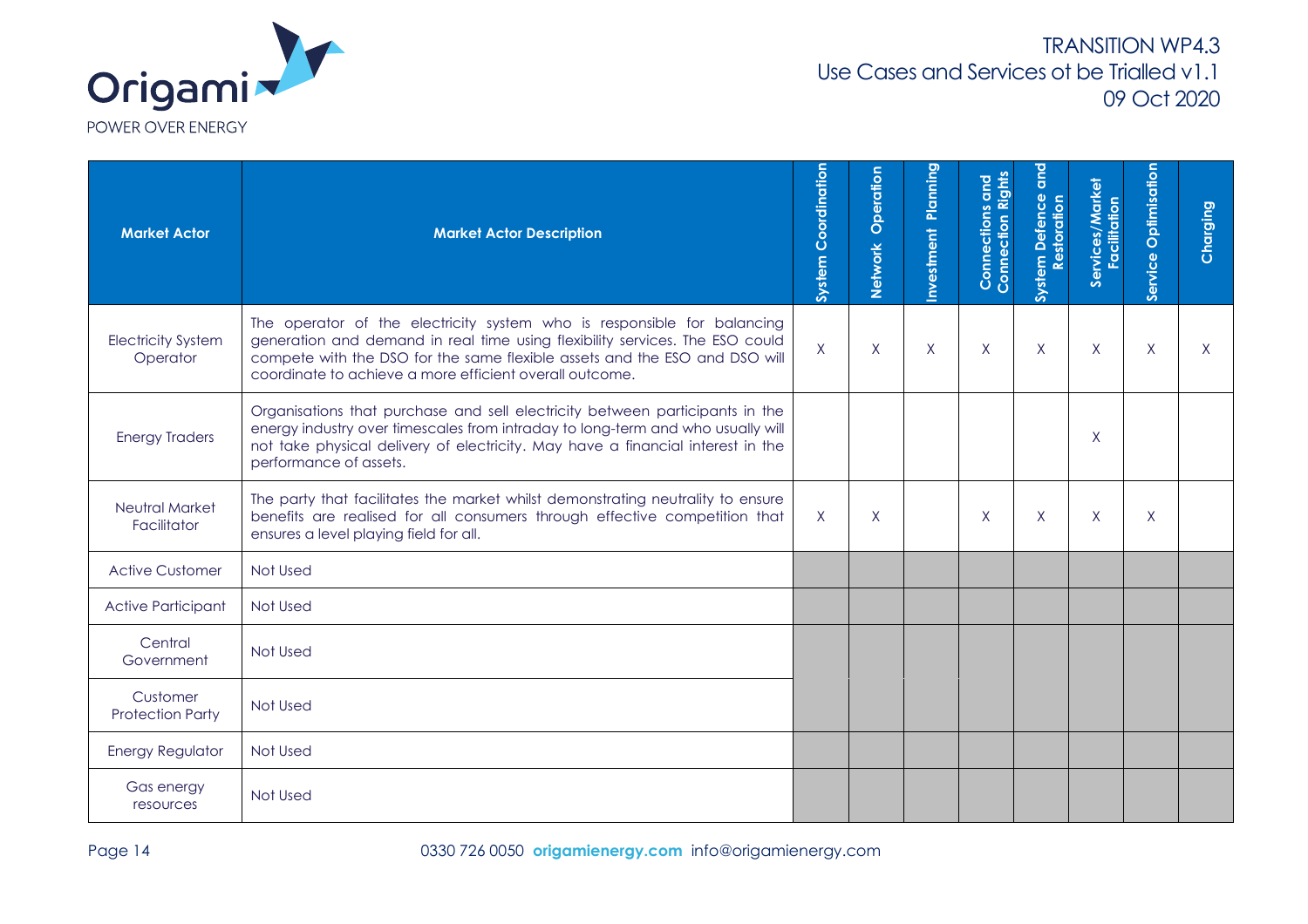

| <b>Market Actor</b>                                     | <b>Market Actor Description</b> | <b>System Coordination</b> | Operation<br>Network | <b>Investment Planning</b> | <b>Connections and<br/>Connection Rights</b> | land<br>System Defence of | Services/Market<br>Facilitation | Service Optimisation | Charging |
|---------------------------------------------------------|---------------------------------|----------------------------|----------------------|----------------------------|----------------------------------------------|---------------------------|---------------------------------|----------------------|----------|
| Gas System<br>Operator                                  | Not Used                        |                            |                      |                            |                                              |                           |                                 |                      |          |
| Generation<br>(transmission<br>connected)               | Not Used                        |                            |                      |                            |                                              |                           |                                 |                      |          |
| Heat energy<br>resources                                | Not Used                        |                            |                      |                            |                                              |                           |                                 |                      |          |
| Independent DNO                                         | Not Used                        |                            |                      |                            |                                              |                           |                                 |                      |          |
| Independent DSO                                         | Not Used                        |                            |                      |                            |                                              |                           |                                 |                      |          |
| <b>Local Govt Local</b><br>Government                   | Not Used                        |                            |                      |                            |                                              |                           |                                 |                      |          |
| <b>Local Market</b><br>Operator                         | Not Used                        |                            |                      |                            |                                              |                           |                                 |                      |          |
| Non-Domestic<br>Consumer<br>(transmission<br>connected) | Not Used                        |                            |                      |                            |                                              |                           |                                 |                      |          |
| <b>Passive Customer</b>                                 | Not Used                        |                            |                      |                            |                                              |                           |                                 |                      |          |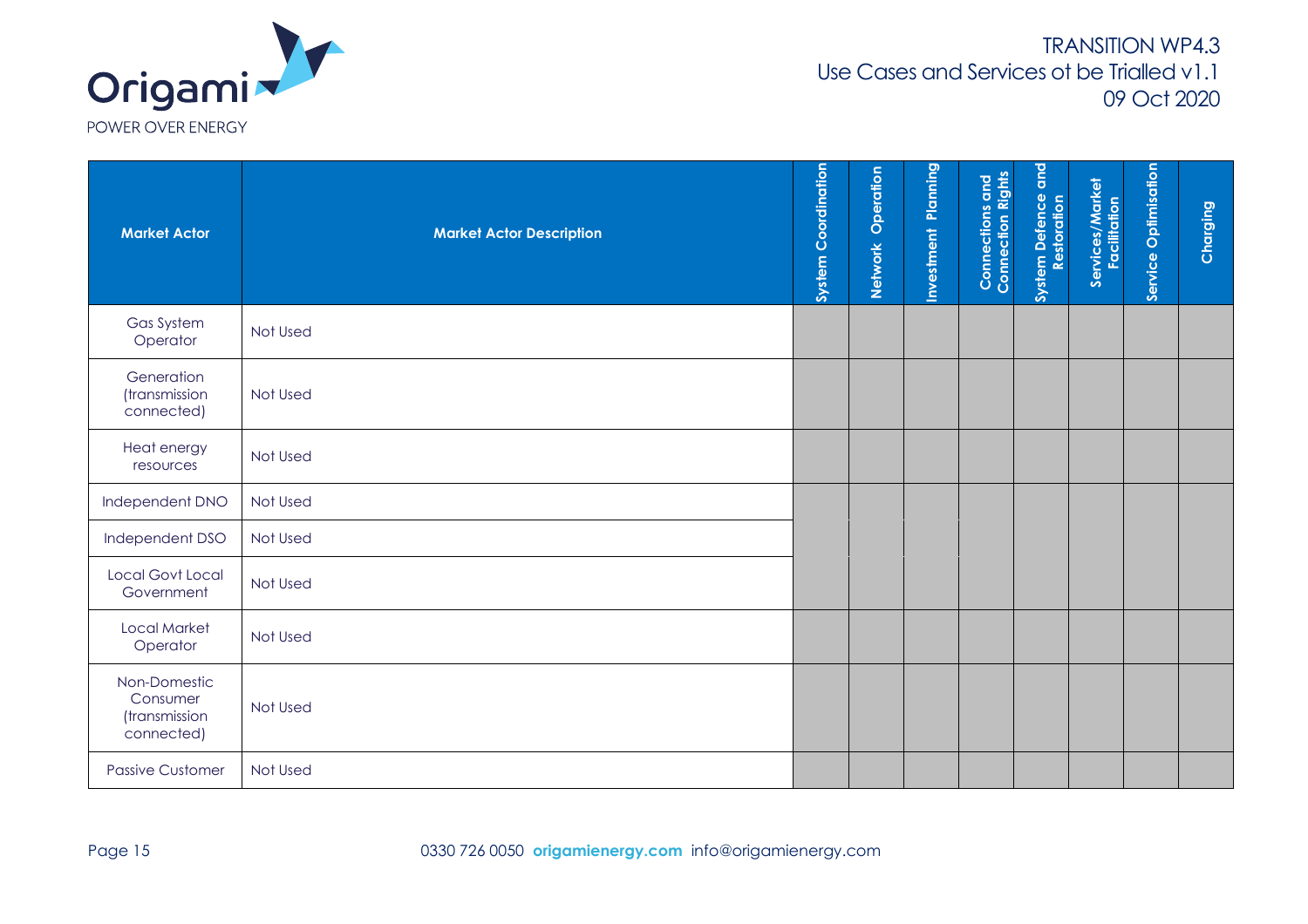

| <b>Market Actor</b>                    | <b>Market Actor Description</b> | Coordination<br><b>System</b> | Operation<br>Network | Planning<br>ent<br>en<br>est<br>$\sum_{i=1}^{n}$ | ठ<br>Right:<br>$\mathbf{a}$<br>$\boldsymbol{\omega}$<br>ion<br>#<br>Conne<br>Conne | <b>laid</b><br>nce<br>tion<br>System De<br>Restd | Services/Market<br>Facilitation | Optimisation<br>Service | Charging |
|----------------------------------------|---------------------------------|-------------------------------|----------------------|--------------------------------------------------|------------------------------------------------------------------------------------|--------------------------------------------------|---------------------------------|-------------------------|----------|
| Settlement Agent<br>Supply Chain       | Not Used                        |                               |                      |                                                  |                                                                                    |                                                  |                                 |                         |          |
| <b>System Service</b><br>Providers     | Not Used                        |                               |                      |                                                  |                                                                                    |                                                  |                                 |                         |          |
| <b>Transmission System</b><br>Operator | Not Used                        |                               |                      |                                                  |                                                                                    |                                                  |                                 |                         |          |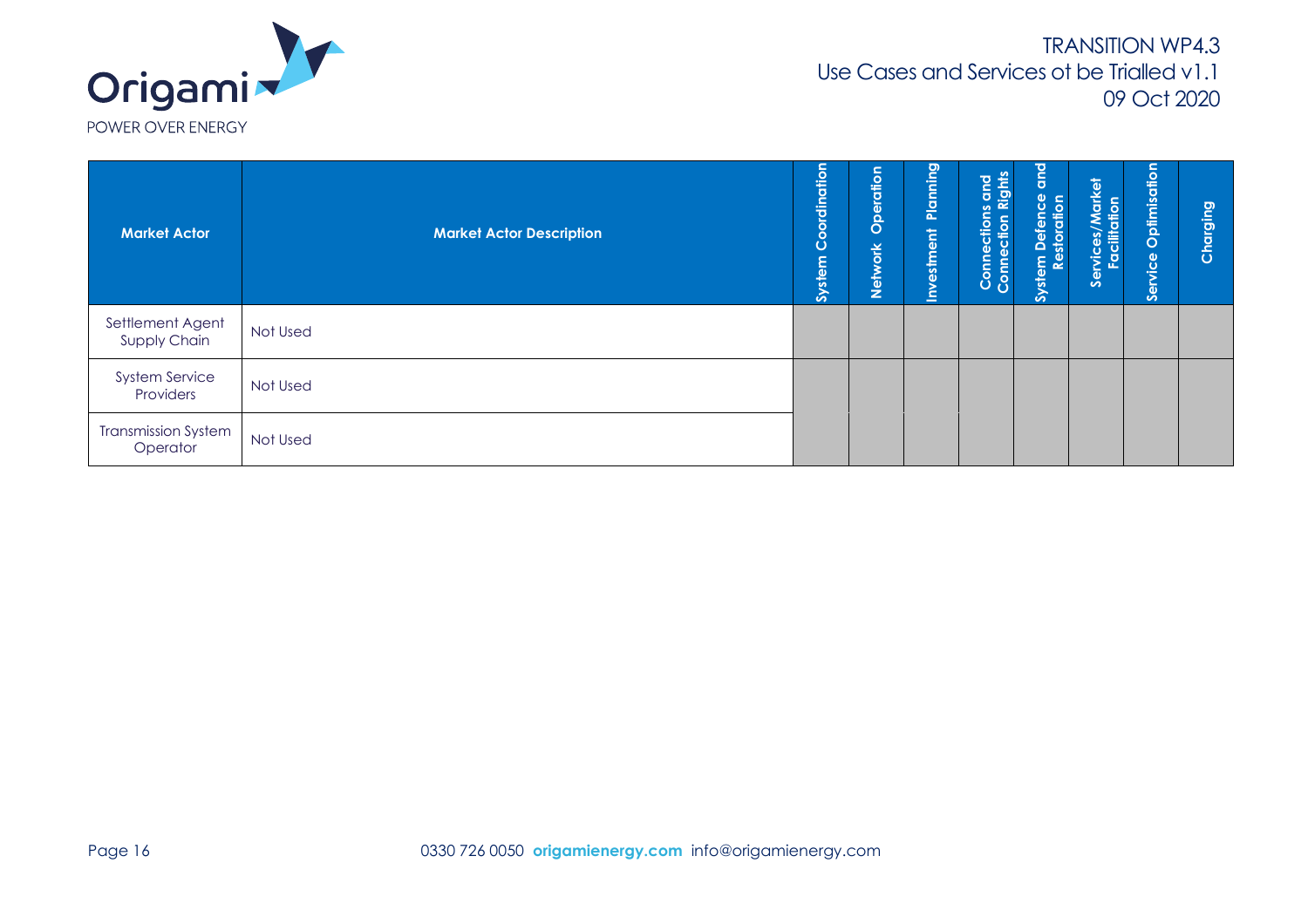

# <span id="page-16-0"></span>**6 Services to be delivered under TRANSITION**

The TRANSITION report "Services in a Facilitated Market" uploaded by SSEN on 21 August 2019<sup>8</sup> considers the issues to be addressed in a future facilitated market to identify potential services to be trialled by TRANSITION.

The process for selecting these services is summarised in [Figure 2.](#page-16-1) The process identified 47 new services of which 17 were repurposed from existing ESO and DNO services and applied to assets connected to the distribution network and 30 services are newly identified services.



PM = Peak Management; CM = Capacity Management; STOR = Short Term Operating Reserve; ICT = Import Capacity Trading; EXT = Export Capacity Trading;  $OS = Offsetting;$ WPOR = Wholesale Portfolio Optimisation Reduction; WPOI = Wholesale Portfolio Optimisation Increase

<span id="page-16-1"></span>*Figure 2 - Summary of the process used to identify the five services to be trialled by TRANSITION*

The process in [Figure 2](#page-16-1) resulted in five services that represented different market requirements in a future facilitated market and the rationale is summarised in [Table 4](#page-17-0) with the services summarised in [Table 5.](#page-17-1)

<sup>8</sup> https://ssen-transition.com/library/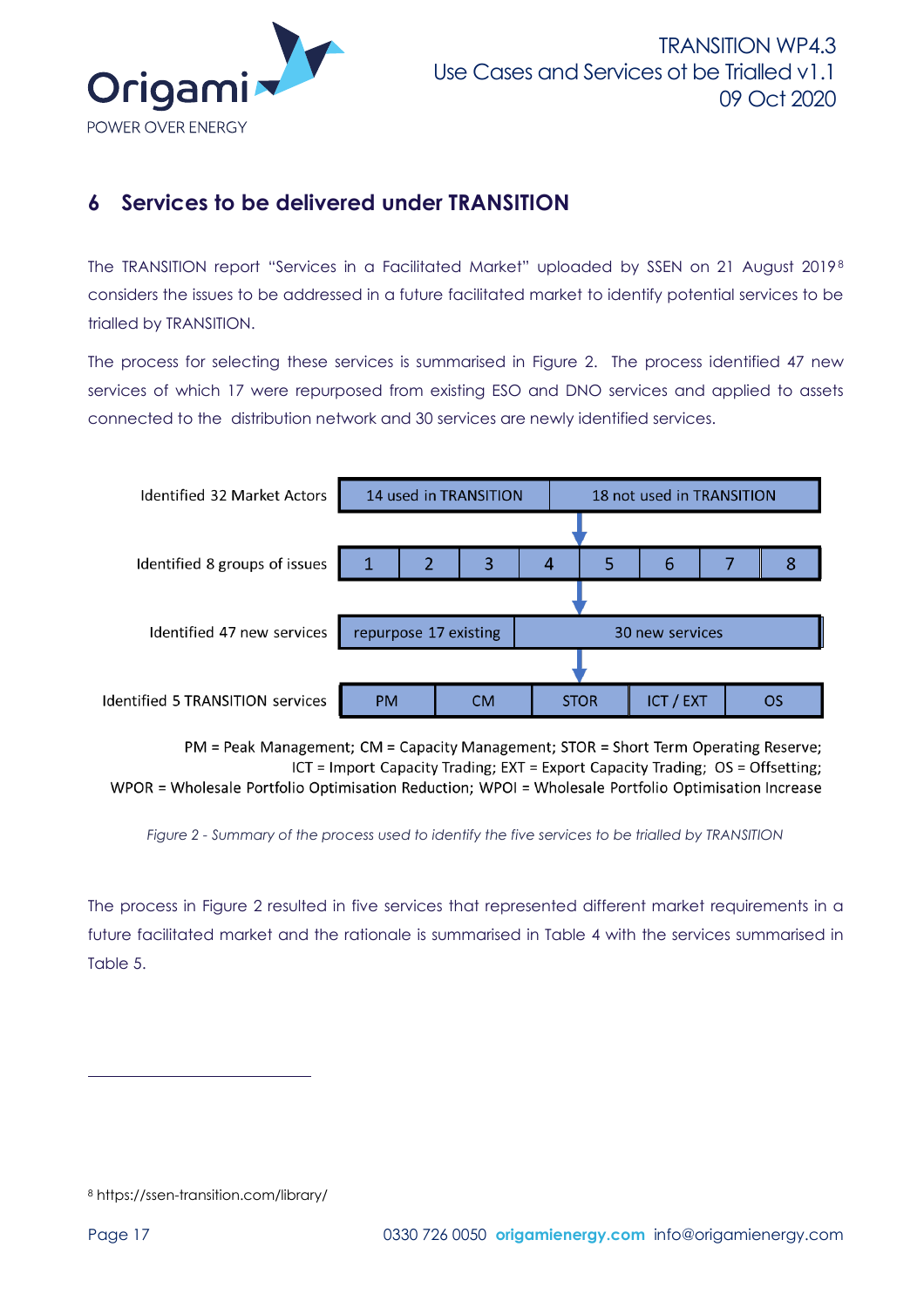

#### <span id="page-17-0"></span>*Table 4 - Rationale for selection of the five services to be trialled by TRANSITION*

|                                                                                                                                                                                                                                                                                                                                                                             | <b>Service Category</b>                                                                                                                                                                                                                         |                                                                                                                                                                                                                                                                                                                                                                                                                  |
|-----------------------------------------------------------------------------------------------------------------------------------------------------------------------------------------------------------------------------------------------------------------------------------------------------------------------------------------------------------------------------|-------------------------------------------------------------------------------------------------------------------------------------------------------------------------------------------------------------------------------------------------|------------------------------------------------------------------------------------------------------------------------------------------------------------------------------------------------------------------------------------------------------------------------------------------------------------------------------------------------------------------------------------------------------------------|
| <b>DSO flexibility services</b>                                                                                                                                                                                                                                                                                                                                             | <b>ESO-DSO coordination</b>                                                                                                                                                                                                                     | <b>P2P services</b>                                                                                                                                                                                                                                                                                                                                                                                              |
| <b>DSO Constraint Management</b> ; an<br>service which<br>existing<br>is.<br>understood by the market and is<br>representative of unplanned<br>services likely to be sourced by the<br>DSO <sub>s</sub> .<br>Peak Management; an existing<br>service which is understood by the<br>market and is representative of<br>planned services likely to be<br>sourced by the DSOs. | <b>Short-Term Operating Reserve; an</b><br>existing<br>service which<br>is.<br>understood by the market and<br>allows the conflicts that could arise<br>between the ESO and DSO in the<br>delivery of services in the future to<br>be explored. | <b>Trading of Import and Export</b><br><b>Capacity</b> ; a new and simple<br>service that is required by Market<br>Actors to address their own issues:<br>it is enabled by the DSO but the<br>DSO is not a counterparty.<br><b>Offsetting</b> ; a new and complex<br>service that is required by Market<br>Actors to address their own issues:<br>it is enabled by the DSO but the<br>DSO is not a counterparty. |

#### <span id="page-17-1"></span>*Table 5 - Five services to be trialled by TRANSITION*

| <b>Service to be Trialled</b>                                                                    | <b>Summary of Service</b>                                                                                                                                                                                                                                              |
|--------------------------------------------------------------------------------------------------|------------------------------------------------------------------------------------------------------------------------------------------------------------------------------------------------------------------------------------------------------------------------|
| <b>DSO</b> Constraint<br>Management                                                              | A service to provide the DSO with an immediate reduction in<br>demand or increase in generation following an unplanned or<br>planned outage of one or more critical assets to maintain security<br>standards and avoid any customer minutes lost.                      |
| Peak Management                                                                                  | A service to provide the DSO with a planned reduction in demand<br>or increase in generation in advance of a forecast capacity<br>constraints at peak time, e.g. to reduce the loading on a transformer<br>during winter tea-time peak.                                |
| <b>Short-Term Operating</b><br>Reserve                                                           | A service to provide the ESO with a planned reduction in demand or<br>increase in generation in advance of a forecast system imbalance,<br>e.g. to increase the margin of generation over demand following<br>unplanned outages of generation at winter tea-time peak. |
| Import / Export Capacity<br>Trading (previously<br><b>Authorised Supply Capacity</b><br>Trading) | A service where one Market Actor within a constrained area can<br>increase the level of export or import at one of its MPANs through<br>purchasing excess Authorised Supply Capacity for a period of time<br>from another Market Actor in the same constrained area.   |
| Offsetting                                                                                       | A service where one Market Actor in a constrained area agrees to<br>increase its demand ahead of another Market Actor in the same<br>constrained area increasing its generation by the same amount, all<br>with appropriate fail safe mechanisms.                      |

There is further work planned with FUSION and ON-P during mid-2020 to develop the existing knowledge base and provide proposals for the standardisation of terminology, service description and use cases to provide alignment across the market.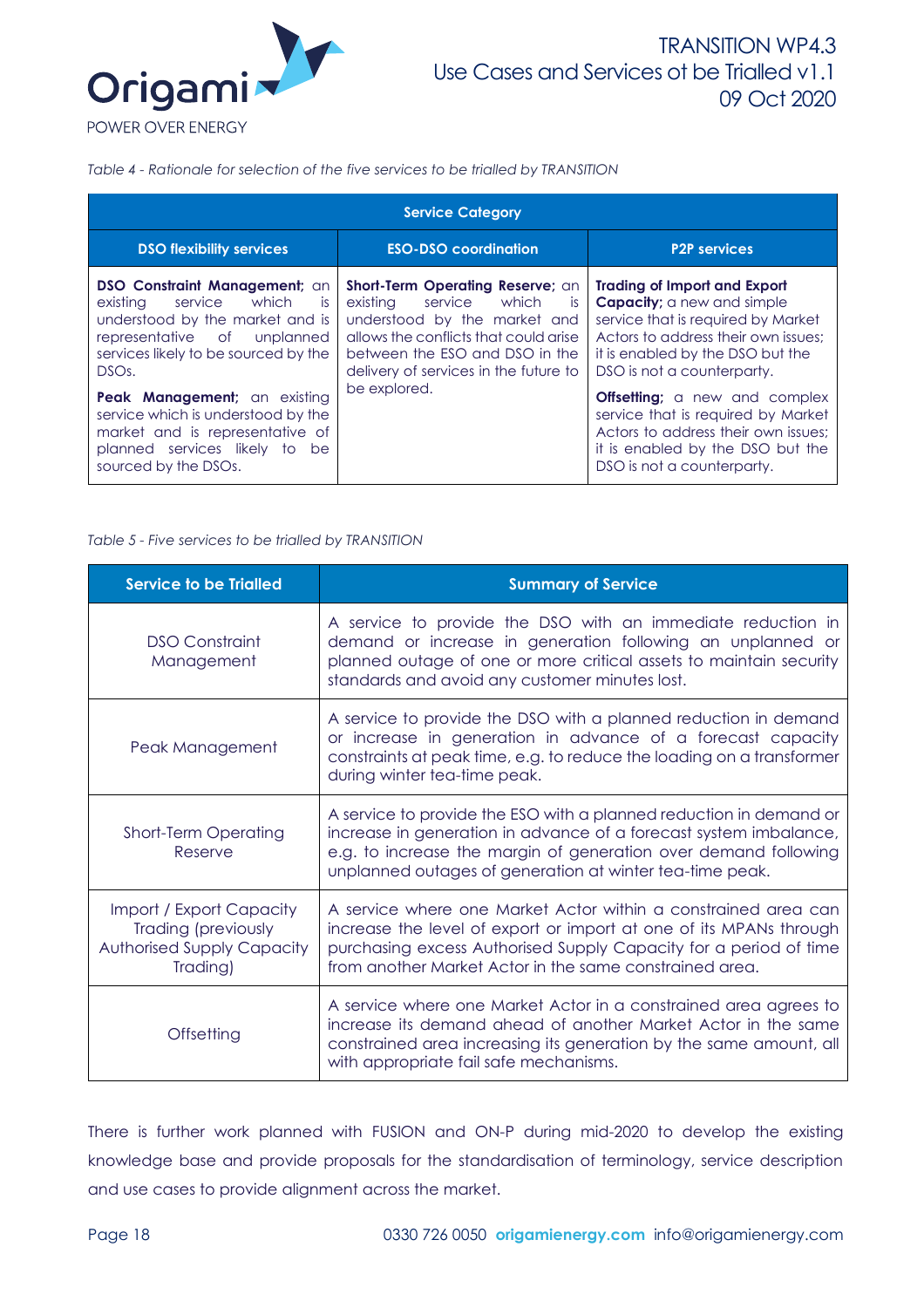

# <span id="page-18-0"></span>**7 Use Cases for TRANSITION**

Use Cases for each of the five services summarised in [Table 5](#page-17-1) have been formulated on the basis of a roles-based model where any particular Market Actor could fulfil a number of roles, e.g. a Supplier with flexibility could also fulfil the roles of Aggregator, Balance Responsible Party, and Trader.

Twenty-nine Use Cases were identified and are summarised in [Table 6;](#page-18-1) the eight Use Cases developed for TRANSITION are highlighted in [Table 6](#page-18-1) and detailed in Appendix 2.

<span id="page-18-1"></span>*Table 6 - Summary of Use Cases (possible and those developed for TRANSITION)*

| <b>DSO flexibility services</b>     |                                                                                                                                                                                                                                                           |  |
|-------------------------------------|-----------------------------------------------------------------------------------------------------------------------------------------------------------------------------------------------------------------------------------------------------------|--|
|                                     | Reduce demand, increase generation or discharge energy storage to mitigate the effect of<br>a network constraint*                                                                                                                                         |  |
|                                     | Inject or consume reactive power to improve power factor and / or mitigate the effect of a<br>network constraint                                                                                                                                          |  |
|                                     | Inject or consume reactive power to manage voltage to mitigate the effect of a network<br>constraint                                                                                                                                                      |  |
|                                     | Reduce demand, increase generation or discharge energy storage to mitigate the effect of<br>a planned outage                                                                                                                                              |  |
| <b>DSO Constraint</b><br>Management | Increase or decrease real and / or reactive power from generation, demand or energy<br>storage to provide network stability for fault or post-fault management                                                                                            |  |
|                                     | Directly connected generation, demand or energy storage achieves an early non-firm<br>connection in exchange for providing flexibility services to mitigate potential constraints that<br>would not have existed if the early connection had not occurred |  |
|                                     | Increase or decrease of real or reactive power to optimise the loading on a network asset<br>and increase time to asset intervention or the life of the asset                                                                                             |  |
|                                     | Monitor and manage harmonics at the MPAN to mitigate harmonics issues on the network                                                                                                                                                                      |  |
|                                     | Increase or decrease reactive power to increase to maintain voltage within statutory limits                                                                                                                                                               |  |
|                                     | Reduce demand, increase generation or discharge energy storage to mitigate the effect of<br>peak demand on an asset*                                                                                                                                      |  |
| Peak<br>Management                  | Long-term change in peak demand or demand profile, e.g. following energy conservation<br>measures or alternative fuel for some activities                                                                                                                 |  |
|                                     | Provision of reactive power to reduce losses at substation and mitigate the effect of a peak<br>demand                                                                                                                                                    |  |
|                                     | Inject or consume reactive power to improve power factor and / or mitigate the effect peak<br>demand                                                                                                                                                      |  |
|                                     | Discharge energy storage devices (including electric vehicles (EVs)) at peak times to mitigate<br>the effect of peak demand (and, potentially, recharging at outside peak to flatten demand<br>profile)                                                   |  |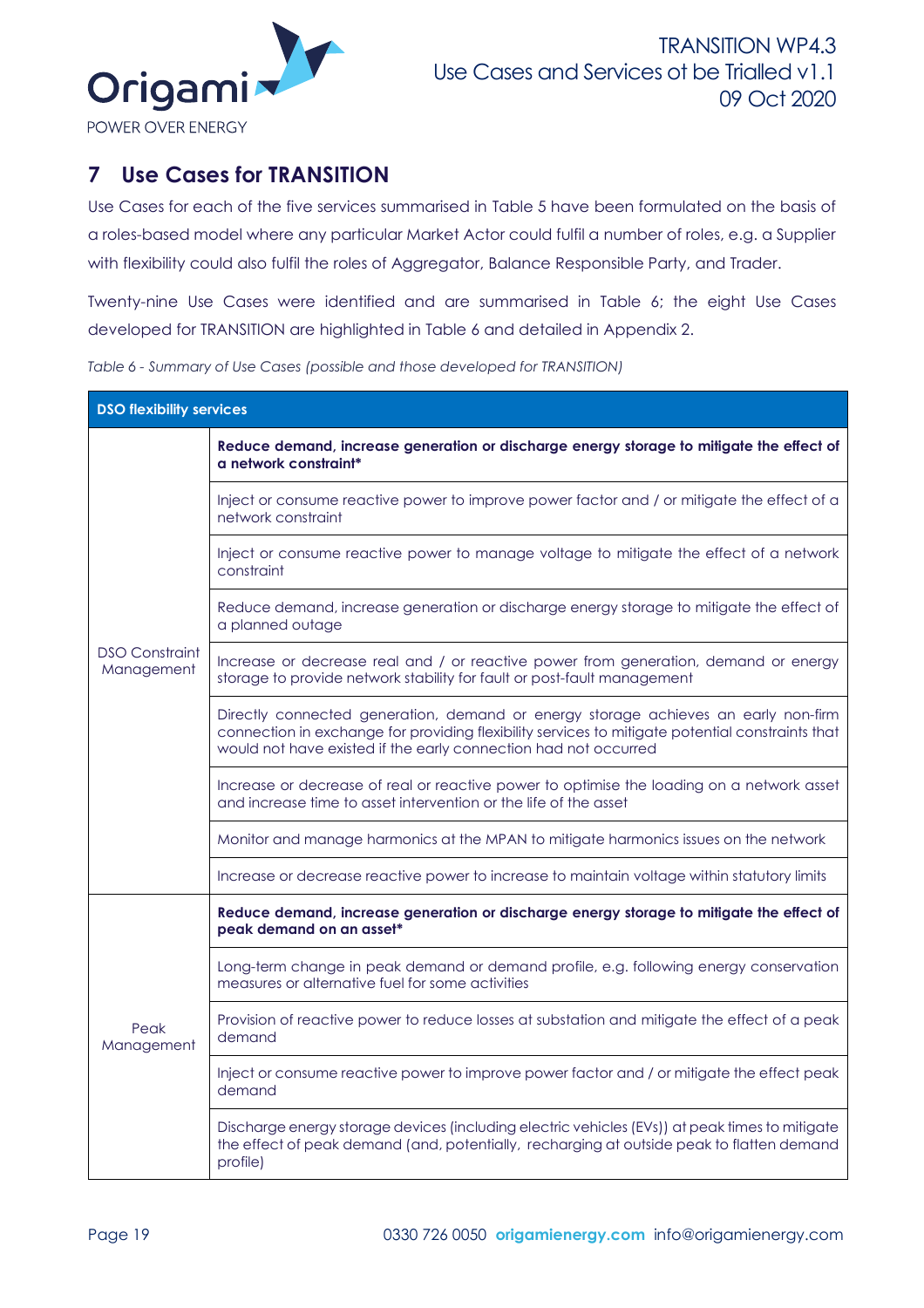

| <b>ESO-DSO coordination</b>                     |                                                                                                                                                                                                                                                   |  |
|-------------------------------------------------|---------------------------------------------------------------------------------------------------------------------------------------------------------------------------------------------------------------------------------------------------|--|
| Short-Term<br>Operating<br>Reserve (STOR)       | The use of demand, generation or energy storage to deliver the STOR service to the ESO which<br>could cause issues for the DNO / DSO; highlights the need for conflict management*                                                                |  |
|                                                 | The use of demand, generation or energy STOR response service by ESO; highlights the need<br>for conflict management                                                                                                                              |  |
|                                                 | Conflict of need between the potential delivery of an ESO STOR service and the potential<br>delivery of a DSO service; highlights the need for conflict management                                                                                |  |
| <b>P2P services</b>                             |                                                                                                                                                                                                                                                   |  |
|                                                 | Maximum Import Capacity (MIC) Trading - does not require flexibility use, but one site agrees<br>to restrict the use of its import so another can increase its import capacity*                                                                   |  |
|                                                 | Maximum Export Capacity (MEC) Trading - does not require flexibility use, but one sites<br>agrees to restrict the use of its export so another can increase its export capacity*                                                                  |  |
| Import / Export<br>Capacity<br>Trading          | Directly connected generation, demand or energy storage achieves an early non-firm<br>connection in exchange for providing flexibility services to mitigate potential constraints that<br>would not have if the early connection had not occurred |  |
|                                                 | A site gets an earlier demand connection at a reduced MIC with an agreement to increase<br>its import in coordination with another site which restricts its MIC.                                                                                  |  |
|                                                 | A site gets an earlier export connection at a reduced MEC with an agreement to increase its<br>export in coordination with a site that restricts its MEC.                                                                                         |  |
|                                                 | Increase demand at one site (within its MIC) prior to an equal level of increase in generation<br>at another site (above its MEC) within a constrained network*                                                                                   |  |
|                                                 | Increase generation at one site (within its MEC) prior to an equal level of increase in demand<br>at another site (above its MIC) within a constrained network*                                                                                   |  |
| Offsetting                                      | Increase demand at one site (within its MIC) prior to an equal level of increase in generation<br>at another site (above its MEC) within an unconstrained network*                                                                                |  |
|                                                 | Increase generation at one site (within its MEC) prior to an equal level of increase in demand<br>at another site (above its MIC) within an unconstrained network*                                                                                |  |
|                                                 | Charging of EVs at a site to allow increase in generation without causing network constraint.                                                                                                                                                     |  |
|                                                 | Discharging of EVs to allow increase in demand above MIC of a site without causing network<br>constraint.                                                                                                                                         |  |
|                                                 | <b>Use Cases from TRANSITION final NIC submission</b>                                                                                                                                                                                             |  |
| Wholesale<br>Portfolio<br><b>Optimisation 1</b> | Reduce demand, increase generation or discharge energy storage by a trader to balance<br>portfolio position prior to and during Gate Closure*                                                                                                     |  |
| Wholesale<br>Portfolio<br>Optimisation 2        | Increase demand, reduce generation or charge energy storage by a trader to balance<br>portfolio position prior to and during Gate Closure*                                                                                                        |  |

\* Indicates those services for which a Use Case has been developed and detailed in Appendix 2.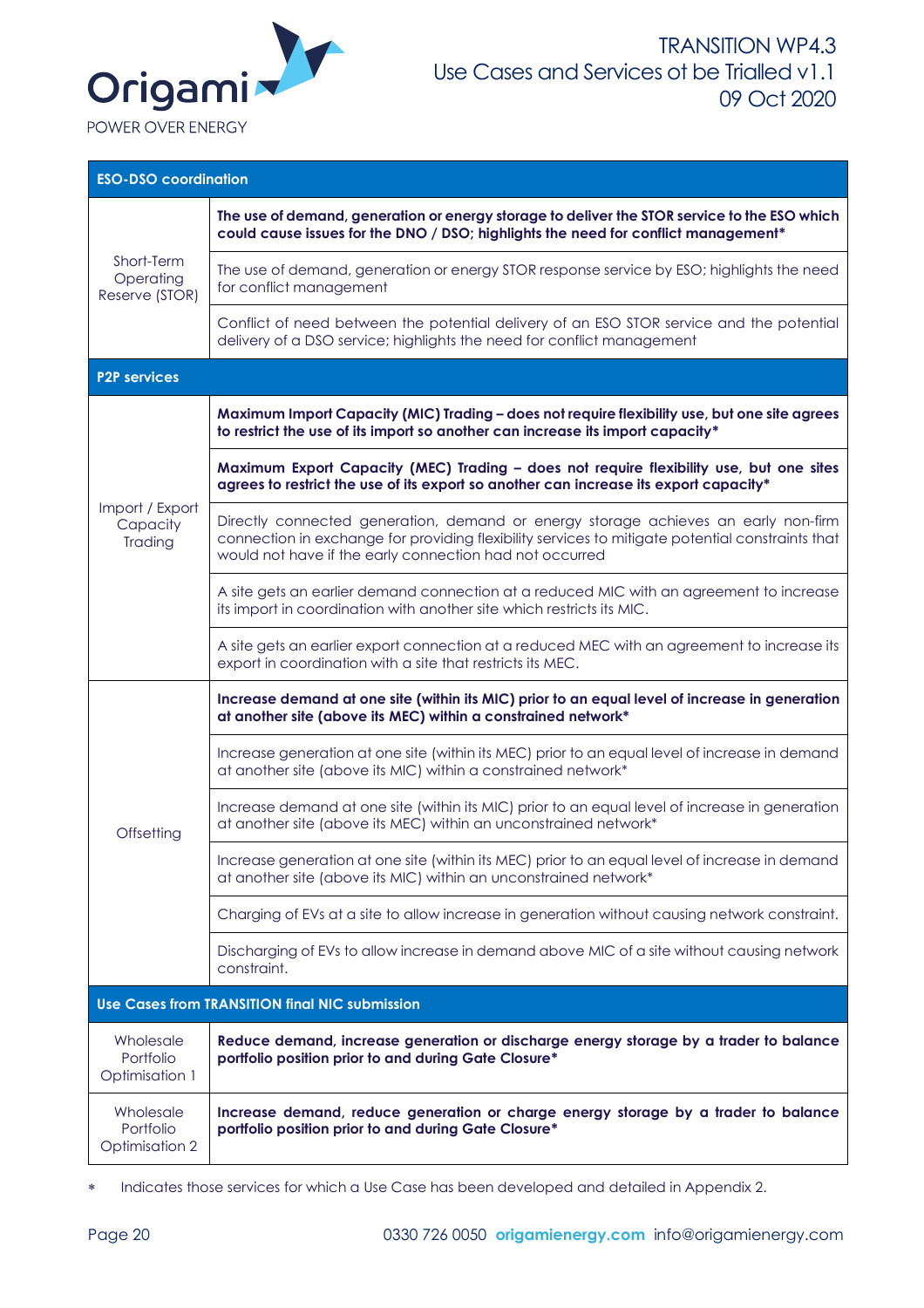

# <span id="page-20-0"></span>**Appendix 1 – Use Cases**

### **Use Case 1 - DSO Constraint Management**

| <b>Service Description</b>                                                                                                                                                                                                                                                                                                                                                                                                                                                                                                                                                    |                                                                                                                                                                                                                                                                                                                                                                                                        |                                                                                                                            |
|-------------------------------------------------------------------------------------------------------------------------------------------------------------------------------------------------------------------------------------------------------------------------------------------------------------------------------------------------------------------------------------------------------------------------------------------------------------------------------------------------------------------------------------------------------------------------------|--------------------------------------------------------------------------------------------------------------------------------------------------------------------------------------------------------------------------------------------------------------------------------------------------------------------------------------------------------------------------------------------------------|----------------------------------------------------------------------------------------------------------------------------|
| There is a need to reduce the demand on a distribution network asset immediately under certain<br>system conditions and at certain times of day for a maximum duration to keep that asset within its<br>operational envelope. This could be to support the network during fault conditions, during<br>maintenance work or where a constraint is forecast, using a DSO triggered service.<br>The flexibility required can come from one of three actions that help to reduce demand at the<br>MPAN; a reduction in demand, an increase in generation or discharging a battery. |                                                                                                                                                                                                                                                                                                                                                                                                        |                                                                                                                            |
| <b>Pre-Condition</b>                                                                                                                                                                                                                                                                                                                                                                                                                                                                                                                                                          |                                                                                                                                                                                                                                                                                                                                                                                                        |                                                                                                                            |
| Unplanned outage of a critical asset that has the potential to overload the other critical assets<br>which requires demand reduction within [minutes] to avoid such a situation.                                                                                                                                                                                                                                                                                                                                                                                              |                                                                                                                                                                                                                                                                                                                                                                                                        |                                                                                                                            |
| Trigger(s)                                                                                                                                                                                                                                                                                                                                                                                                                                                                                                                                                                    |                                                                                                                                                                                                                                                                                                                                                                                                        |                                                                                                                            |
| Network                                                                                                                                                                                                                                                                                                                                                                                                                                                                                                                                                                       | DNO network monitoring of the critical assets.                                                                                                                                                                                                                                                                                                                                                         |                                                                                                                            |
| Data                                                                                                                                                                                                                                                                                                                                                                                                                                                                                                                                                                          | Inputs;<br>Metering data on critical assets; and<br>Offers to use flexibility from flexibility<br>providers.                                                                                                                                                                                                                                                                                           | Outputs:<br>Status of critical assets; and<br>Acceptance of flexibility offers; and<br>Delivery of contracted flexibility. |
| <b>Market Actor Position</b>                                                                                                                                                                                                                                                                                                                                                                                                                                                                                                                                                  |                                                                                                                                                                                                                                                                                                                                                                                                        |                                                                                                                            |
| Aggregator                                                                                                                                                                                                                                                                                                                                                                                                                                                                                                                                                                    | Buyer of flexibility from flexible demand, generation or storage;<br>Seller of flexibility to the DNO/DSO; and<br>Has exposure to contractual penalties if the contracted level of flexibility is<br>ш<br>not delivered.                                                                                                                                                                               |                                                                                                                            |
| <b>Balance</b><br>Responsible<br>Person                                                                                                                                                                                                                                                                                                                                                                                                                                                                                                                                       | May be a buyer of flexibility from flexible demand, generation or storage.<br>The use of flexibility has;<br>no effect on this Market Actor if they can compensate in geographically<br>different area from their flexibility portfolio; or<br>creates an imbalance against the Gate Closure position if unaware of the<br>ш<br>use of the flexibility and exposed to Imbalance Price for that volume. |                                                                                                                            |
| Community<br><b>Energy Schemes</b>                                                                                                                                                                                                                                                                                                                                                                                                                                                                                                                                            | Seller of flexibility to the DNO/DSO directly or indirectly via a third party.<br>Has exposure to contractual penalties if the contracted level of flexibility is<br>×,<br>not delivered.                                                                                                                                                                                                              |                                                                                                                            |
| Consumers<br>(Domestic)                                                                                                                                                                                                                                                                                                                                                                                                                                                                                                                                                       | Seller of flexibility to the DNO/DSO directly or indirectly via a third party.                                                                                                                                                                                                                                                                                                                         |                                                                                                                            |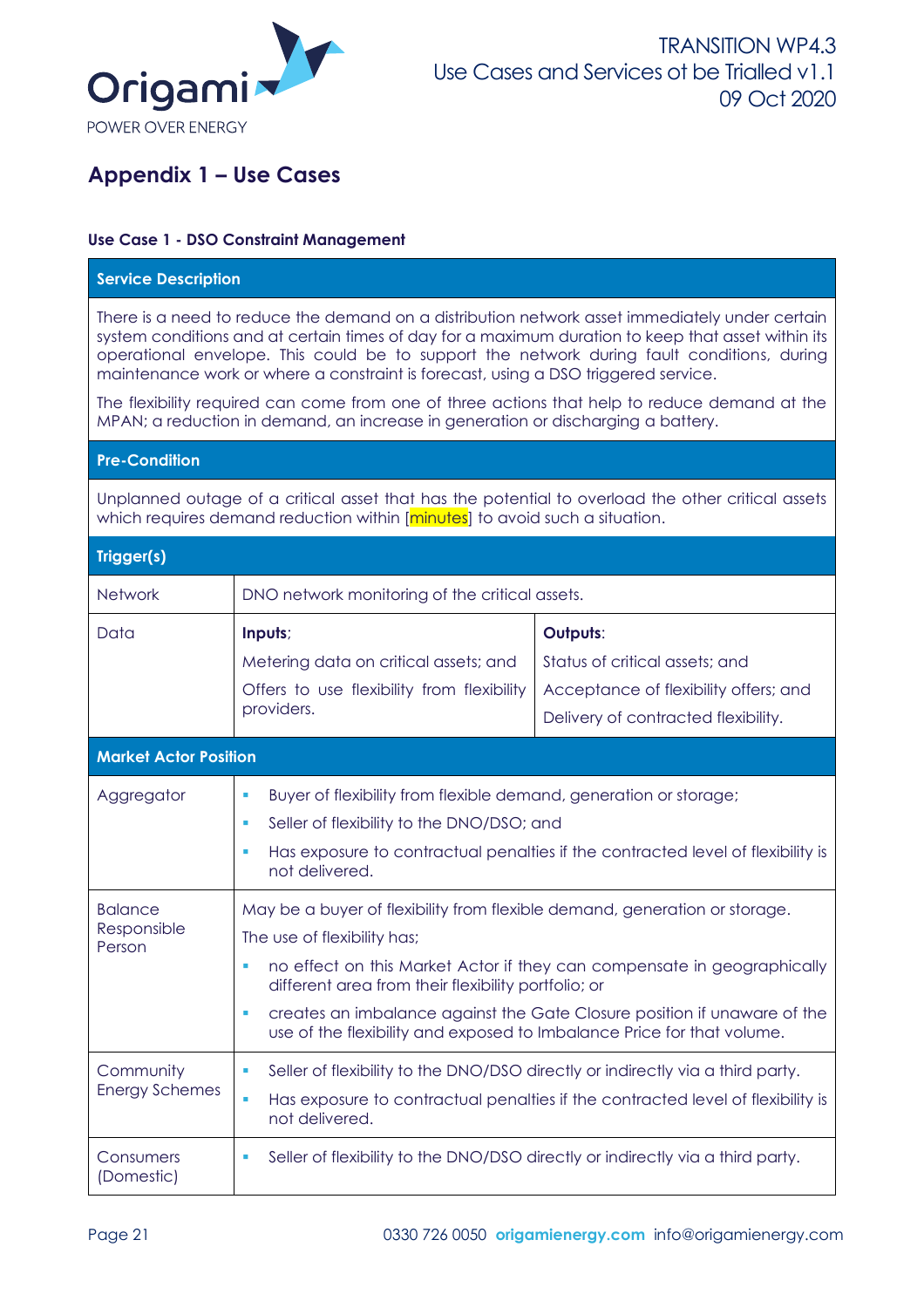

|                                       | Has exposure to contractual penalties if the contracted level of flexibility is<br>not delivered.                                                                                                                                                                                                    |  |
|---------------------------------------|------------------------------------------------------------------------------------------------------------------------------------------------------------------------------------------------------------------------------------------------------------------------------------------------------|--|
| Consumers (Non-<br>Domestic)          | Seller of flexibility to the DNO/DSO directly or indirectly via a third party.<br>ш                                                                                                                                                                                                                  |  |
|                                       | Has exposure to contractual penalties if the contracted level of flexibility is<br>not delivered.                                                                                                                                                                                                    |  |
| Data<br>Communications<br>Company     | Seller of data services (meter data) and communications service (activation<br>trigger and despatch instructions) to the providers and buyers of flexibility for<br>this service.                                                                                                                    |  |
| Directly-                             | Seller of flexibility to the DNO/DSO directly or indirectly via a third party.                                                                                                                                                                                                                       |  |
| Connected<br>Generation               | Has exposure to contractual penalties if the contracted level of flexibility is<br>not delivered.                                                                                                                                                                                                    |  |
| Directly-                             | Seller of flexibility to the DNO/DSO directly or indirectly via a third party.<br>×                                                                                                                                                                                                                  |  |
| Connected<br>Storage                  | Has exposure to contractual penalties if the contracted level of flexibility is<br>ш<br>not delivered.                                                                                                                                                                                               |  |
| <b>DNO</b>                            | Owner of the network infrastructure, operational management of network and<br>identifier of the need for the service.,                                                                                                                                                                               |  |
| <b>DSO</b>                            | Buyer of flexibility to manage the services requirements.                                                                                                                                                                                                                                            |  |
| Electricity<br>Suppliers              | Exposed to a financial and physical imbalance between purchases and sales<br>of electricity if there is a change in the level of purchases or sales as a result of<br>the use of flexibility.                                                                                                        |  |
| <b>Electricity System</b><br>Operator | Monitor of activity: potential loss of flexibility for ancillary services, although has<br>greater understanding of flexibility available on the system.                                                                                                                                             |  |
| <b>Energy Traders</b>                 | Exposed to a financial and physical imbalance between purchases and sales<br>of electricity if there is a change in the level of purchases or sales as a result of<br>the use of flexibility.                                                                                                        |  |
| Market<br>Neutral<br>Facilitator      | For DNO/DSO services, it is believed this role facilitates the marketplace,<br>manages transactions, communicates to parties affected by flexibility use and<br>collector of data on flexibility delivery. Interested in reliability and performance<br>of flexibility, but no contractual interest. |  |
| <b>Business Rules</b>                 |                                                                                                                                                                                                                                                                                                      |  |
|                                       | The business rules that apply to this Use Case are the Basic Market Rules. <sup>9</sup>                                                                                                                                                                                                              |  |

<sup>9</sup> See the Basic Market Rules from "Market Rules Development Initial Variant", 3 February 2020, https://ssentransition.com/wp-content/uploads/2020/02/Market-Rules-Development-Phase-1-v1.0.pdf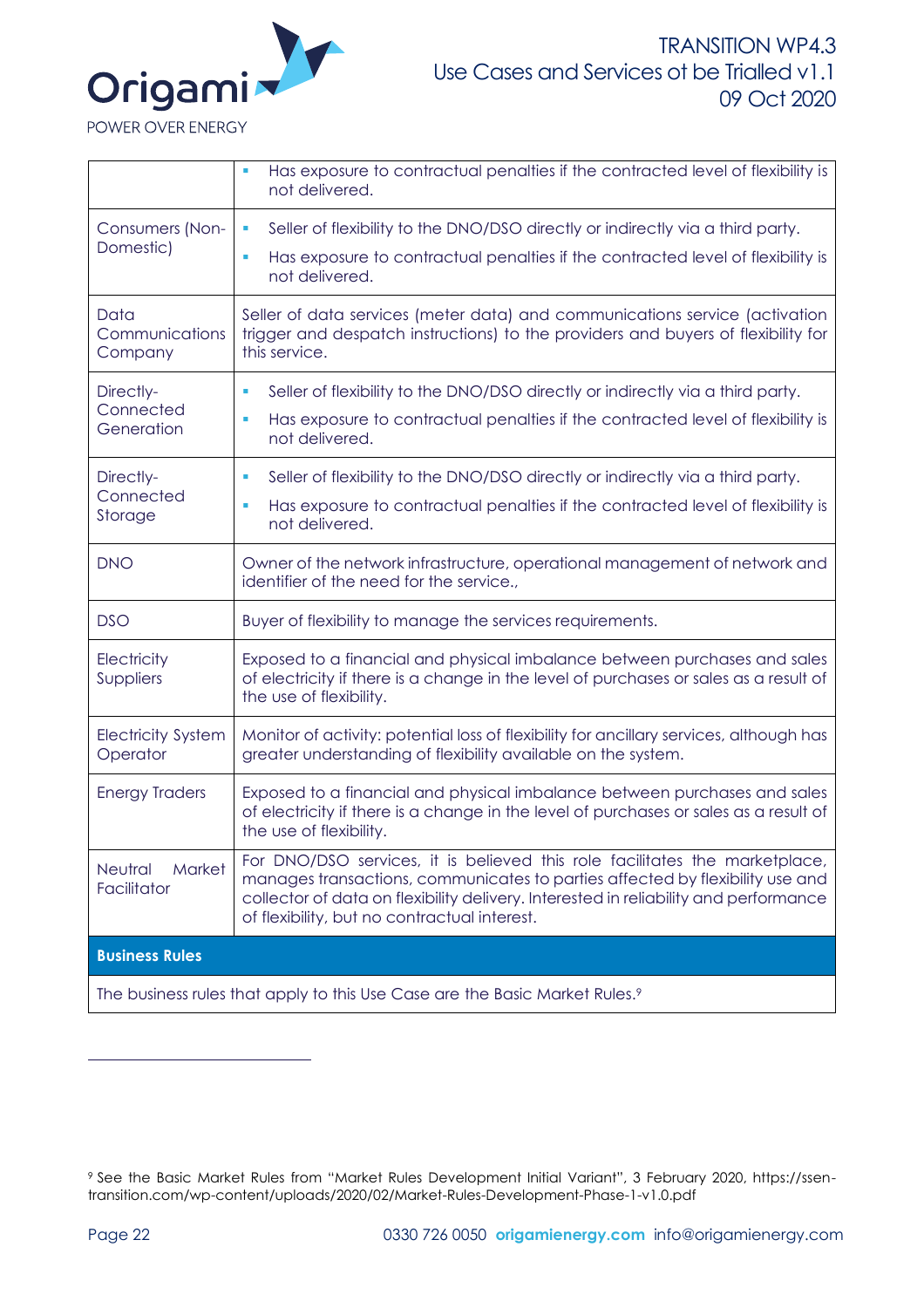

#### **Potential Conflicts and Management**

- The asset delivering this service needs to receive notice that the service is required some time ahead of delivery (Arming Period); the flexibility may not be Armed after that time.
- The service will be activated during Gate Closure and this could affect pricing of the service due to the impact of imbalance charges to the Balance Responsible Party, particularly during periods of either high prices.
- Near real-time metering will be required of the flexibility delivered either at the critical asset and / or at the asset delivering the flexibility.
- The service delivery could be overruled by the ESO if using the flexibility would cause issues.
- The service specification should enable the stacking of services in one of two situations;
	- at any time outside the delivery window for the service; and
	- after the Arming Period has passed for a Settlement Period.
- Asset unplanned availability shortly before the trigger is issued or during the delivery period would affect the level of flexibility delivered or the delivery rate. The service specification should provide an obligation for prompt notification of unplanned unavailability.

### **Post-Conditions**

- The delivery of flexibility in accordance with the service specification means the substation continues to deliver customer demand within operational limits and there is no loss of service as verified by (near) real-time monitoring and metering.
- Need the ability to unwind transactions if there are significant changes to service need and such transactions should consider the lost opportunity to flexibility providers.

### **Other**

- The service should be trialled initially to ensure the data flows are appropriate and that flexibility providers are aware of what is required of them to ensure they respond as expected during service delivery.
- The following processes need to be defined; data provision, delivery verification, settlement and invoicing and performance metrics.
- The delivery of this service provides the opportunity to;
	- − consider the impacts of different forms of contracting and associated value;
	- understand the effect of differing levels of visibility on service delivery;
	- consider the effect of flexibly location on flexibility delivered at the substation and to provide feedback on whether the different approach compared to the use of Line Loss Factors for demand is appropriate or material.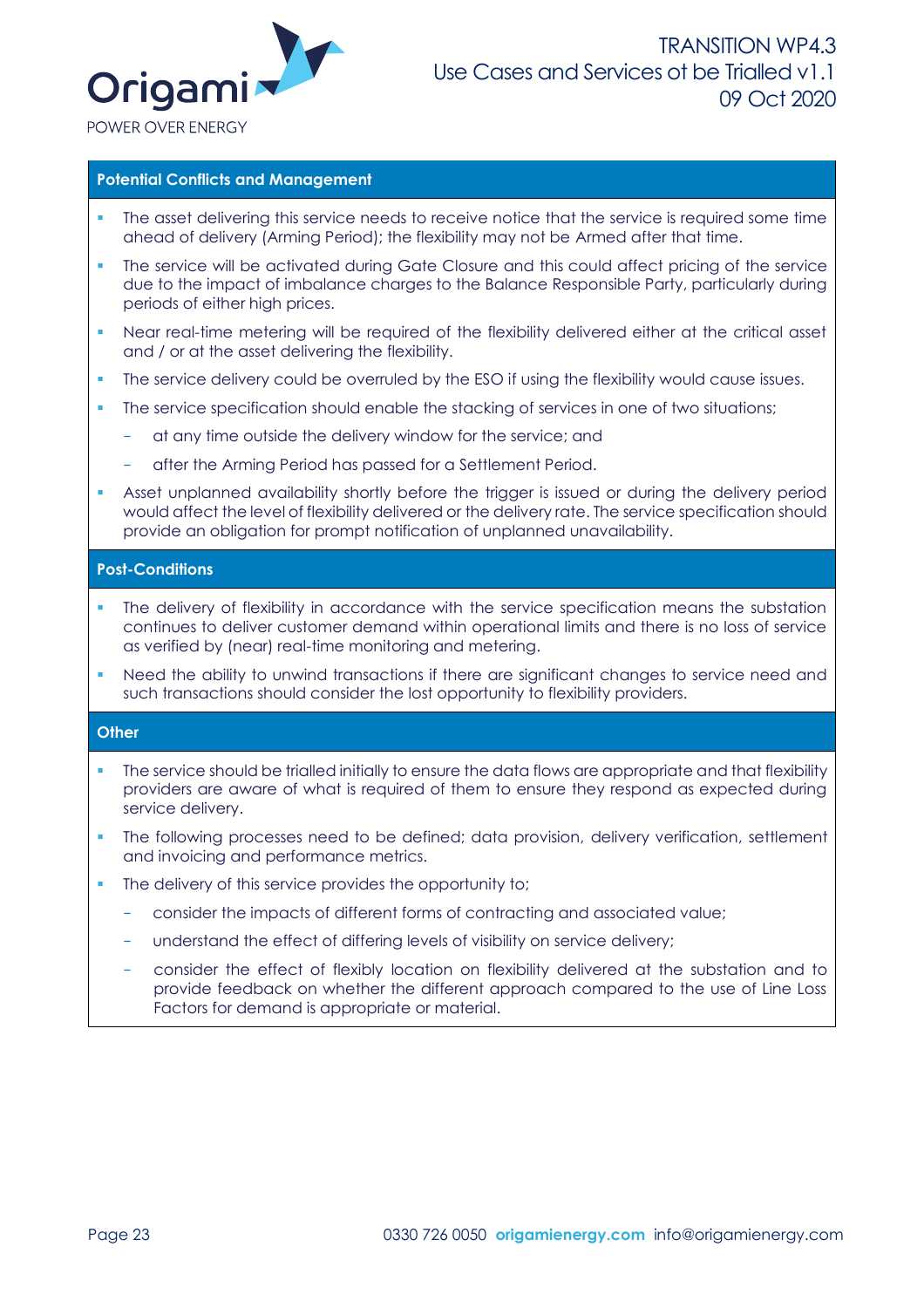

### **Use Case 2 - Peak Management**

#### **Service Description**

There is a need to reduce the demand on a distribution network asset to keep that asset within its normal operational envelope. This could be as a result of a forecast capacity constraint on the asset at a particular time, e.g. to reduce the demand on a critical asset during winter tea-time peak, using a DSO planned service. This service supports the deferral or avoidance of conventional approaches to network reinforcement.

The flexibility required can come from one of three actions that help to reduce demand at the MPAN; a reduction in demand, an increase in generation or discharging a battery.

### **Pre-Condition**

Forecast increase in demand of a distribution network asset which requires a planned demand reduction within [hours] to avoid operating outside normal operational limits.

| Trigger(s)                   |                                                                                                                                                |                                                                                 |
|------------------------------|------------------------------------------------------------------------------------------------------------------------------------------------|---------------------------------------------------------------------------------|
| <b>Network</b>               | DNO network monitoring of the critical assets.                                                                                                 |                                                                                 |
| Data                         | Inputs;                                                                                                                                        | Outputs:                                                                        |
|                              | Metering data on critical assets; and                                                                                                          | Status of critical assets; and                                                  |
|                              | Offers to use flexibility from flexibility                                                                                                     | Acceptance of flexibility offers; and                                           |
|                              | providers.                                                                                                                                     | Delivery of contracted flexibility.                                             |
| <b>Market Actor Position</b> |                                                                                                                                                |                                                                                 |
| Aggregator                   | Buyer of flexibility from flexible demand, generation or storage;                                                                              |                                                                                 |
|                              | Seller of flexibility to the DNO/DSO; and                                                                                                      |                                                                                 |
|                              | ٠<br>not delivered.                                                                                                                            | Has exposure to contractual penalties if the contracted level of flexibility is |
| <b>Balance</b>               | May be a buyer of flexibility from flexible demand, generation or storage.                                                                     |                                                                                 |
| Responsible<br>Person        | The use of flexibility has;                                                                                                                    |                                                                                 |
|                              | no effect on this Market Actor if they can compensate in geographically<br>$\mathbf{r}$<br>different area from their flexibility portfolio; or |                                                                                 |
|                              | $\blacksquare$<br>use of the flexibility and exposed to Imbalance Price for that volume.                                                       | creates an imbalance against the Gate Closure position if unaware of the        |
| Community                    | Seller of flexibility to the DNO/DSO directly or indirectly via a third party.<br>п                                                            |                                                                                 |
| <b>Energy Schemes</b>        | Has exposure to contractual penalties if the contracted level of flexibility is<br>ш<br>not delivered.                                         |                                                                                 |
| Consumers                    | Seller of flexibility to the DNO/DSO directly or indirectly via a third party.<br>٠                                                            |                                                                                 |
| (Domestic)                   | Has exposure to contractual penalties if the contracted level of flexibility is<br>٠<br>not delivered.                                         |                                                                                 |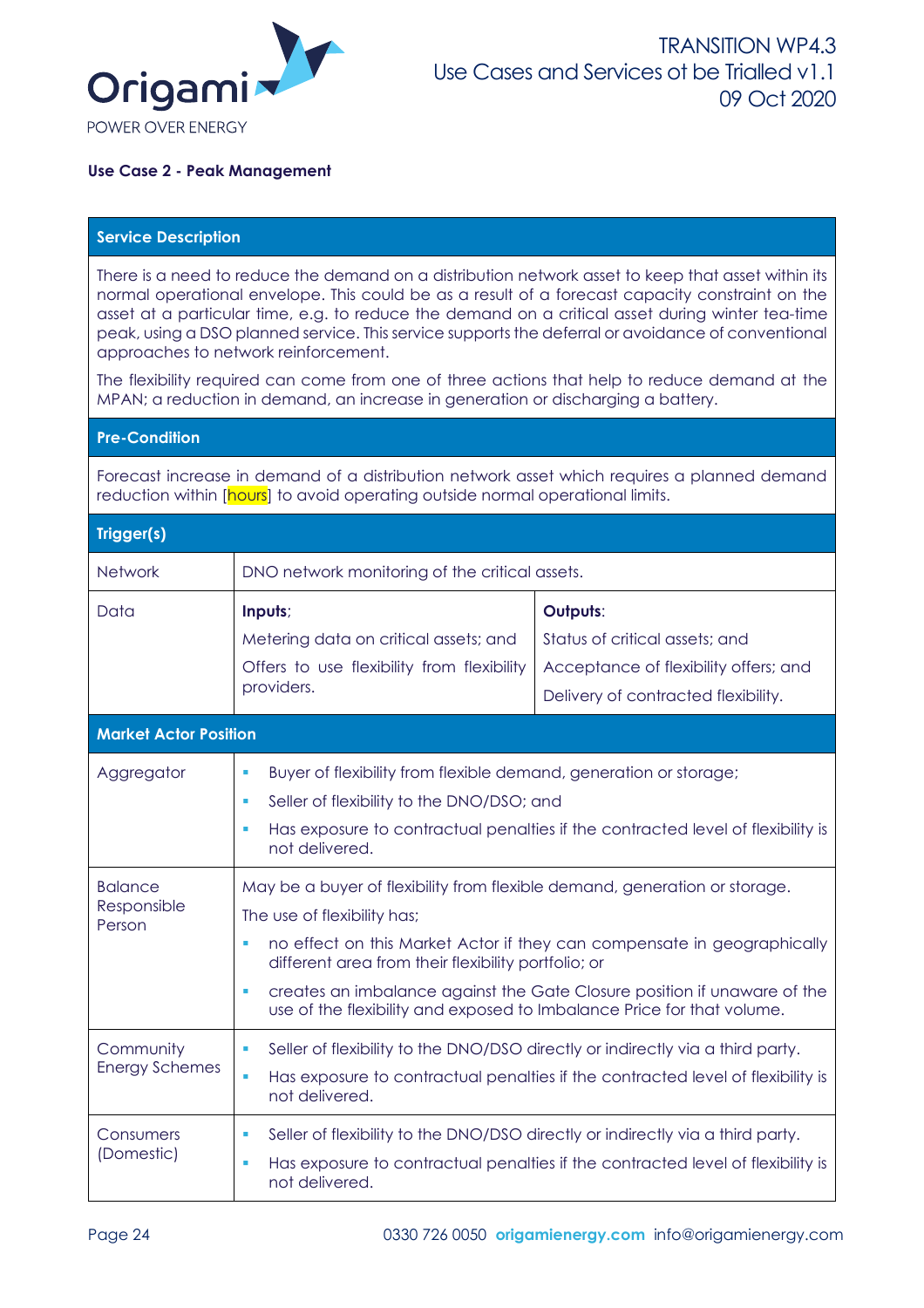

Consumers (Non-Domestic) Seller of flexibility to the DNO/DSO directly or indirectly via a third party. ▪ Has exposure to contractual penalties if the contracted level of flexibility is not delivered. Data Communications Company Seller of data services (meter date) and communications service (activation trigger) to the provider and buyers of flexibility for this service. Directly-**Connected Generation** Seller of flexibility to the DNO/DSO directly or indirectly via a third party. ▪ Has exposure to contractual penalties if the contracted level of flexibility is not delivered. Directly-**Connected** Storage Seller of flexibility to the DNO/DSO directly or indirectly via a third party. ▪ Has exposure to contractual penalties if the contracted level of flexibility is not delivered. DNO **Owner of the network infrastructure**, operational management of network and identifies the need for the service., DSO Buyer of flexibility to manage the services requirements. **Electricity** Suppliers Exposed to a financial and physical imbalance between purchases and sales of electricity if there is a change in the level of purchases or sales as a result of the use of flexibility. Electricity System **Operator** Monitor activity: potential loss of flexibility for ancillary services, although has greater understanding of flexibility available on the system. Energy Traders Exposed to a financial and physical imbalance between purchases and sales of electricity if there is a change in the level of purchases or sales as a result of the use of flexibility. Neutral Market **Facilitator** For DNO/DSO services, it is believed this role facilitates the marketplace, manages transactions, communicates to parties affected by flexibility use and collector of data on flexibility delivery. Interested in reliability and performance of flexibility, but no contractual interest. **Business Rules**

The business rules that apply to this Use Case are the Basic Market Rules.<sup>15</sup>

**Potential Conflicts and Management**

- The asset delivering this service needs to receive notice that the service is required some time ahead of delivery (Arming Period); the flexibility may not be used after that time.
- The service will be activated during Gate Closure and this could affect pricing of the service due to the impact of imbalance charges to the Balance Responsible Party, particularly during periods of either high prices.
- Near real-time metering will be required of the flexibility delivered either at the critical asset and / or at the asset delivering the flexibility.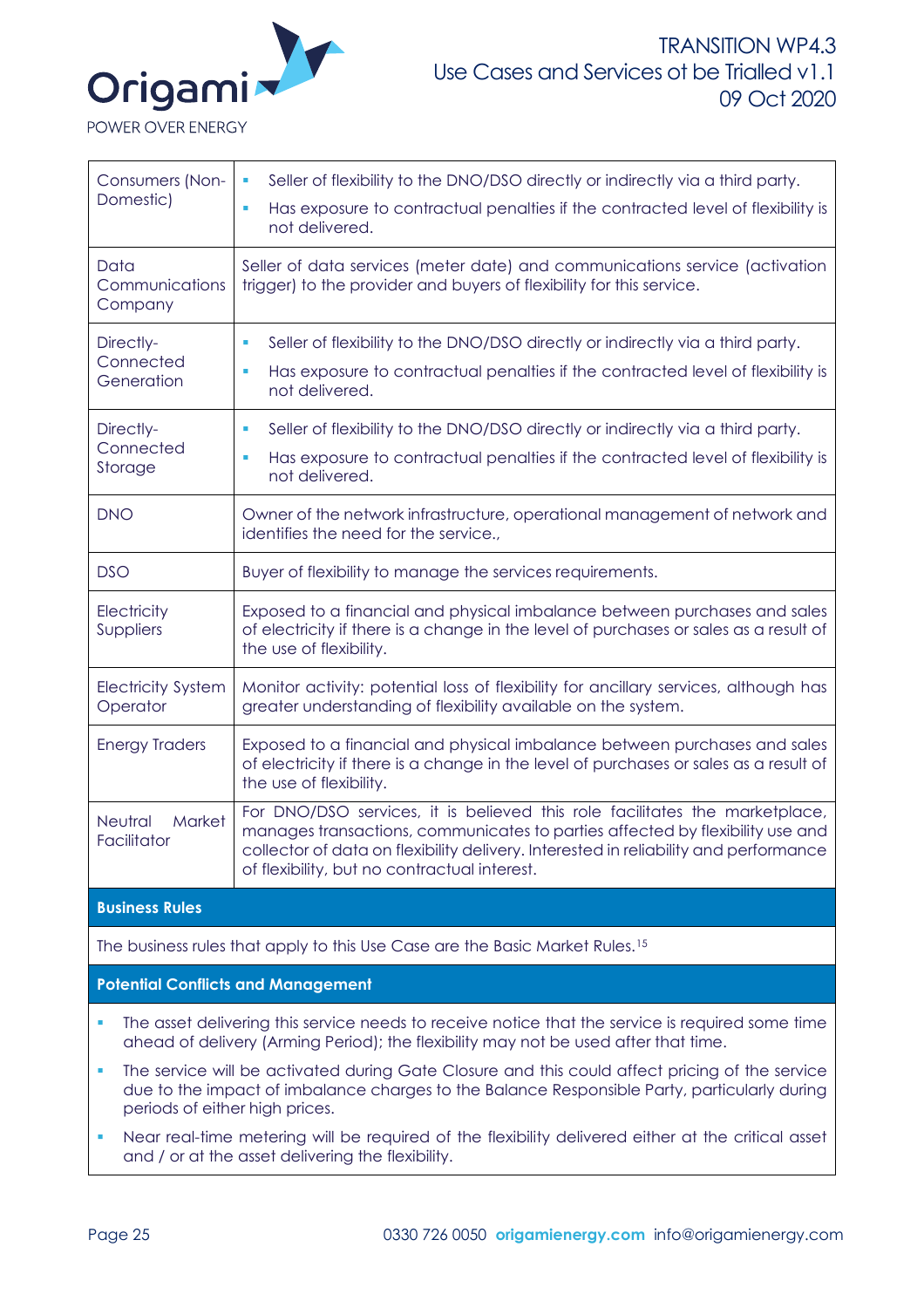

POWER OVER ENERGY

- The service delivery could be overruled by the ESO is using the flexibility would cause issues or additional for the ESO.
- The service specification should enable the stacking of services in one of two situations;
	- at any time outside the delivery window for the service; and
	- − after the Arming Period has passed for a Settlement Period.
- Asset unplanned availability shortly before the trigger is issued or during the delivery period would affect the level of flexibility delivered or the delivery rate. The service specification should provide an obligation for prompt notification of unplanned unavailability.

#### **Post-Conditions**

- The delivery of flexibility in accordance with the service specification means the substation continues to deliver customer demand within operational limits and there is no loss of service as verified by (near) real-time monitoring and metering.
- Need the ability to unwind transactions if there are significant changes to service need and such transactions should consider the lost opportunity to flexibility providers.

### **Other**

- The service should be trialled initially to ensure the data flows are appropriate and that flexibility providers are aware of what is required of them to ensure they respond as expected during service delivery.
- The following processes need to be defined; data provision, delivery verification, settlement and invoicing and performance metrics.
- The delivery of this service provides the opportunity to;
	- − consider the impacts of different forms of contracting and associated value;
	- understand the effect of differing levels of visibility on service delivery;
	- − consider the effect of flexibly location on flexibility delivered at the substation and to provide feedback on whether the different approach compared to the use of Line Loss Factors for demand is appropriate or material.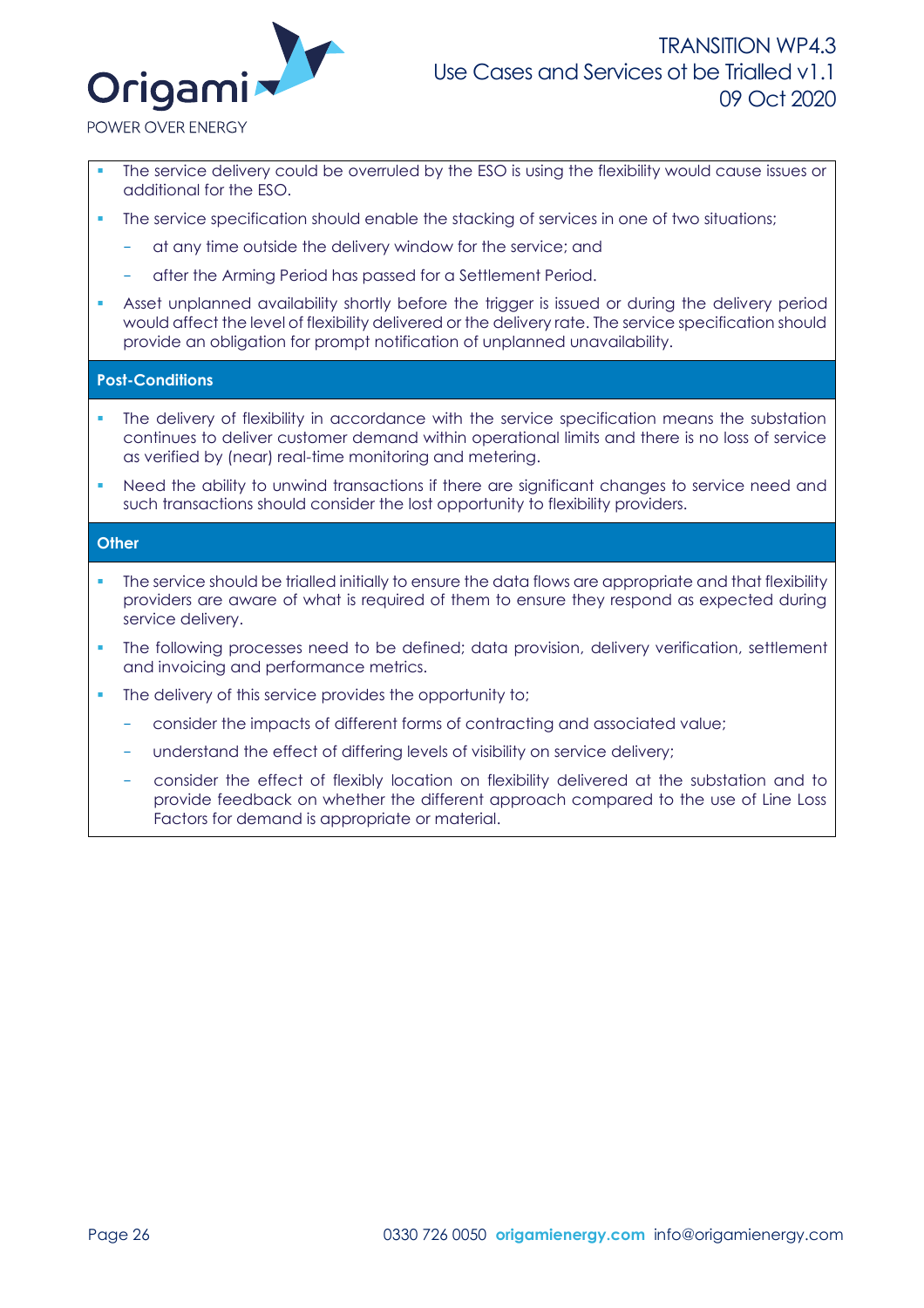

**Use Case 3 - Short-Term Operating Reserve**

### **Service Description**

A service to provide the ESO with a planned reduction in demand or increase in generation in advance of a forecast system imbalance, e.g. to increase the margin of generation over demand following unplanned outages of generation at winter tea-time peak. The delivery of this service could cause conflict with the DNO/DSO and requires coordination of activation. The flexibility required can come from one of three actions that help to reduce demand at the MPAN; a reduction in demand, an increase in generation or discharging a battery.

#### **Pre-Condition**

There is a forecast system imbalance due to a shortfall of generation which requires a planned reduction in demand at certain MPANs within a defined period to avoid a risk of significant system imbalance, potential DNO actions (including voltage reduction and demand disconnections). If not addressed quickly enough, this could lead to a blackout.

| Trigger(s)                              |                                                                                                                                                                                                                                                                                                                                                                                                                       |                                                                                                                            |
|-----------------------------------------|-----------------------------------------------------------------------------------------------------------------------------------------------------------------------------------------------------------------------------------------------------------------------------------------------------------------------------------------------------------------------------------------------------------------------|----------------------------------------------------------------------------------------------------------------------------|
| Network                                 | ESO forecast of system imbalance.                                                                                                                                                                                                                                                                                                                                                                                     |                                                                                                                            |
| Data                                    | Inputs;<br>Metering data on critical assets; and<br>Offers to use flexibility from flexibility<br>providers.                                                                                                                                                                                                                                                                                                          | Outputs:<br>Status of critical assets; and<br>Acceptance of flexibility offers; and<br>Delivery of contracted flexibility. |
| <b>Market Actor Position</b>            |                                                                                                                                                                                                                                                                                                                                                                                                                       |                                                                                                                            |
| Aggregator                              | Buyer of flexibility from flexible demand, generation or storage;<br>a,<br>Seller of flexibility to the ESO; and<br>٠<br>not delivered.                                                                                                                                                                                                                                                                               | Has exposure to contractual penalties if the contracted level of flexibility is                                            |
| <b>Balance</b><br>Responsible<br>Person | May be a buyer of flexibility from flexible demand, generation or storage.<br>The use of flexibility has;<br>no effect on this Market Actor if they can compensate in geographically<br>Ù,<br>different area from their embedded flexibility portfolio; or<br>creates an imbalance against the Gate Closure position if unaware of the<br>٠<br>use of the flexibility and exposed to Imbalance Price for that volume. |                                                                                                                            |
| Community<br><b>Energy Schemes</b>      | Seller of flexibility to the ESO directly or indirectly via a third party.<br>ш<br>a,<br>not delivered.                                                                                                                                                                                                                                                                                                               | Has exposure to contractual penalties if the contracted level of flexibility is                                            |
| Consumers<br>(Domestic)                 | Seller of flexibility to the ESO directly or indirectly via a third party.<br>a,<br>not delivered.                                                                                                                                                                                                                                                                                                                    | Has exposure to contractual penalties if the contracted level of flexibility is                                            |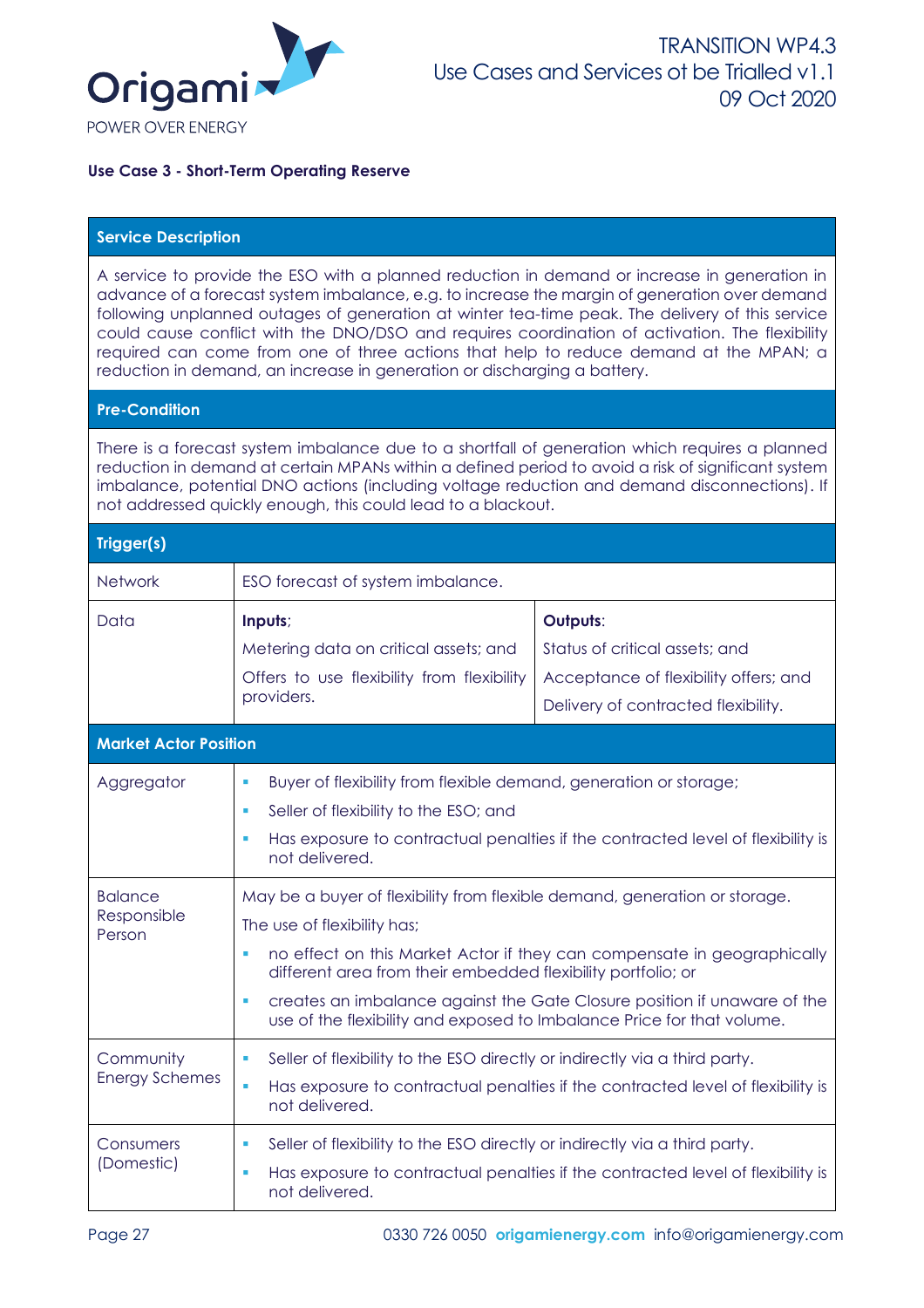

Consumers (Non-Domestic) Seller of flexibility to the ESO directly or indirectly via a third party. ▪ Has exposure to contractual penalties if the contracted level of flexibility is not delivered. Data Communications Company Seller of data services (meter date) and communications service (despatch instructions) to the provider and buyers of flexibility for this service. Directly-**Connected** Generation Seller of flexibility to the ESO directly or indirectly via a third party. ▪ Has exposure to contractual penalties if the contracted level of flexibility is not delivered. Directly-**Connected** Storage Seller of flexibility to the ESO directly or indirectly via a third party. ▪ Has exposure to contractual penalties if the contracted level of flexibility is not delivered. DNO As the owner of the network infrastructure, operational management of network and party that may be affected by the delivery of the service if the delivery of the service causes an unplanned load of the network. DSO As the buyer of flexibility to manage the delivery of services, it may be affected by the delivery of the service if it is a buyer of flexibility from the same flexible demand, generation or storage assets providing flexibility to deliver the service. **Electricity** Suppliers Exposed to a financial and physical imbalance between purchases and sales of electricity if there is a change in the level of purchases or sales as a result of the use of flexibility. Electricity System **Operator** Benefits from the delivery of the service, provided there is no interruption to the delivery or any unintended consequences. Energy Traders Exposed to a financial and physical imbalance between purchases and sales of electricity if there is a change in the level of purchases or sales as a result of the use of flexibility. Neutral Market Facilitator For DNO/DSO services, it is believed this role facilitates the marketplace, manages transactions, communicates to parties affected by flexibility use and collector of data on flexibility delivery. Interested in reliability and performance of flexibility, but no contractual interest. **Business Rules** The business rules that apply to this Use Case are the Basic Market Rules.<sup>15</sup> **Potential Conflicts and Management** ▪ There is a potential issue if the flexibility is offered for both this service and another DNO/DSO

service with the potential for one party to experience a shortfall in service delivery if the one service is interrupted or declared unavailable so the other can be delivered;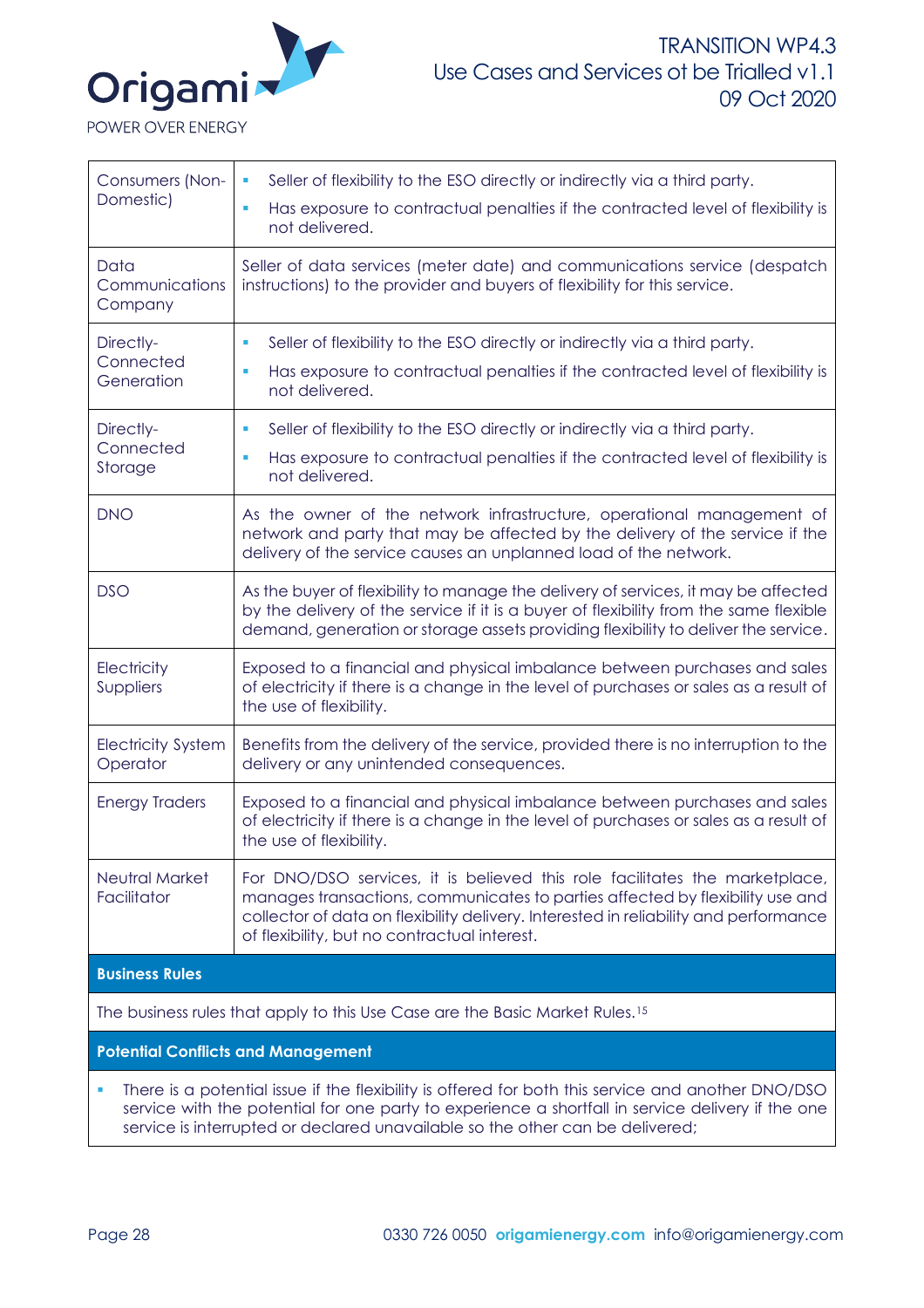

POWER OVER ENERGY

- There may be unintended consequences if the delivery of the service creates headroom in an ANM scheme which then despatches additional generation, negating the effect of the service instruction.
- The asset delivering this service needs to receive notice that the service is required some time ahead of delivery (Arming Period); the flexibility may not be used after that time.
- The service will be activated during Gate Closure and this could affect pricing of the service due to the impact of imbalance charges to the Balance Responsible Party, particularly during periods of either high prices.
- The service delivery could be overruled by the DNO/DSO if using the flexibility would cause issues or additional for the DNO/DSO.
- Asset unplanned availability shortly before the trigger is issued or during the delivery period would affect the level of flexibility delivered or the delivery rate. The service specification should provide an obligation for prompt notification of unplanned unavailability.

### **Post-Conditions**

- The delivery of flexibility in accordance with the service specification means the forecast system imbalance does not materialise and no further action is required by the ESO to operate the system normally.
- Need the ability to unwind transactions if there are significant changes to service need and such transactions should consider the lost opportunity to flexibility providers.

#### **Other**

As an established ESO service, the main purpose for the inclusion of this service is to develop the latest thinking from ON-P on conflict management through workshops between a combination of ESO, SPEN, SSEN and WPD and to then provide feedback to ON-P.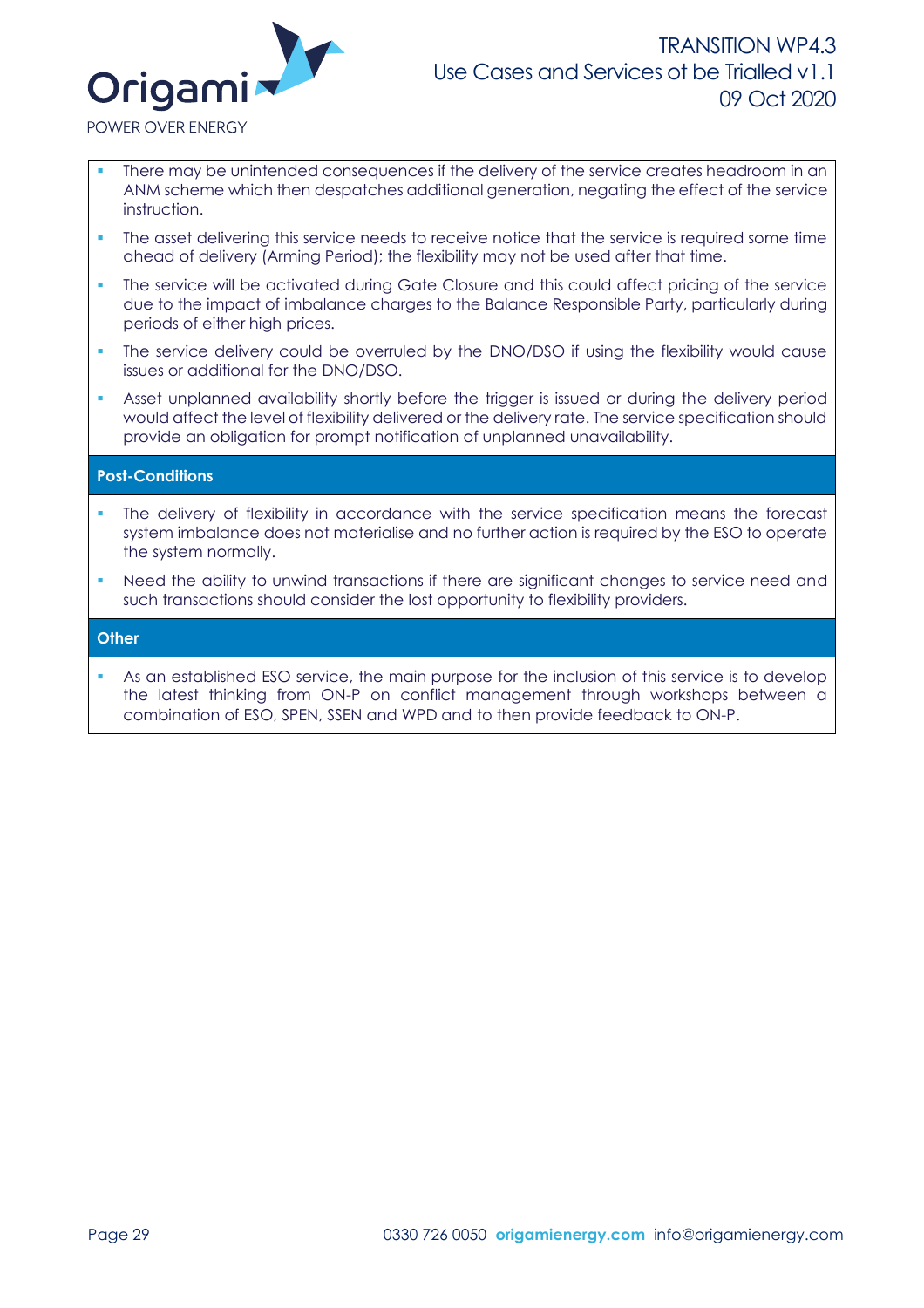

### **Use Case 4 - Maximum Import Capacity Trading**

### **Service Description**

There is a need for some customers to increase their import capacity above their authorised Maximum Import Capacity (MIC) for short periods that would not justify a long-term increase in the level of their authorised MIC. This service enables one Market Actor within a constrained area who has an excess of MIC to sell the excess (or a portion of it) to another Market Actor so they can increase their level of import at an MPAN. This service supports the deferral or avoidance of conventional approaches to network reinforcement.

#### **Pre-Condition**

A Market Actor needs additional import capacity above their authorised MIC for a defined period and there is another Market Actor with a similar excess level of MIC in the same constrained area who is prepared to sell for an agreed period.

#### **Trigger(s)**

| Network                                 | DNO network monitoring of the critical assets.                                                                                                                                                                                                                                                                                                                                           |                                                                                 |
|-----------------------------------------|------------------------------------------------------------------------------------------------------------------------------------------------------------------------------------------------------------------------------------------------------------------------------------------------------------------------------------------------------------------------------------------|---------------------------------------------------------------------------------|
| Data                                    | Inputs;<br>Metering data on critical assets; and<br>Approval by the DNO that the buyer<br>can increase its MIC for a period of<br>time; and<br>Bilateral agreement to trade MIC for a<br>period of time.                                                                                                                                                                                 | Outputs:<br>Status of critical assets; and<br>Ability to use of contracted MIC. |
| <b>Market Actor Position</b>            |                                                                                                                                                                                                                                                                                                                                                                                          |                                                                                 |
| Aggregator                              | Not expected to be involved to such transactions during TRANSITION.                                                                                                                                                                                                                                                                                                                      |                                                                                 |
| <b>Balance</b><br>Responsible<br>Person | The use of flexibility has;<br>no effect on this Market Actor if they are aware of the transaction and can<br>compensate in geographically different area from their flexibility portfolio;<br><b>or</b><br>creates an imbalance against the Gate Closure position if unaware of the<br>п<br>transaction and are then exposed to Imbalance Price for that additional<br>imported volume. |                                                                                 |
| Community<br><b>Energy Schemes</b>      | If a buyer of the service (and have prior approval from the DNO), can<br>٠<br>increase import but has to meet any data and notification obligations of<br>the agreement with the DNO.<br>If a seller of the service can increase revenue (provided they do not use<br>٠<br>the transacted MIC).                                                                                          |                                                                                 |
| Consumers<br>(Domestic)                 | Not expected to be involved to such transactions during TRANSITION.                                                                                                                                                                                                                                                                                                                      |                                                                                 |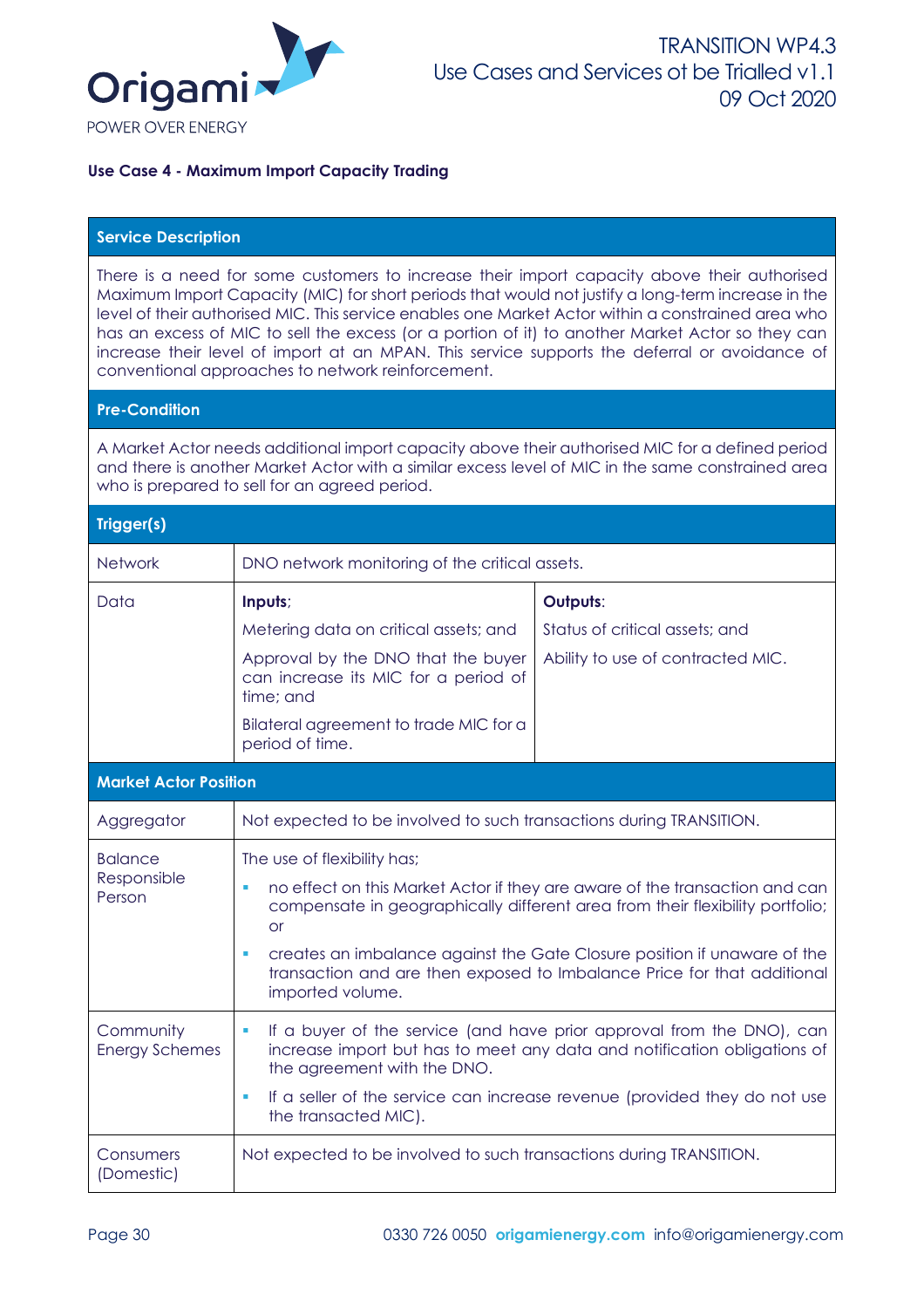

| Consumers (Non-<br>Domestic)                                                               | If a buyer of the service (and have prior approval from the DNO), can<br>ш<br>increase import but has to meet any data and notification obligations of<br>the agreement with the DNO. |  |
|--------------------------------------------------------------------------------------------|---------------------------------------------------------------------------------------------------------------------------------------------------------------------------------------|--|
|                                                                                            | If a seller of the service can increase revenue (provided they do not use<br>the transacted MIC).                                                                                     |  |
| Data<br>Communications<br>Company                                                          | Not expected to be involved to such transactions during TRANSITION.                                                                                                                   |  |
| Directly-<br>Connected<br>Generation                                                       | If a buyer of the service (and have prior approval from the DNO), can<br>×<br>increase import but has to meet any data and notification obligations of<br>the agreement with the DNO. |  |
|                                                                                            | If a seller of the service can increase revenue (provided they do not use<br>the transacted MIC).                                                                                     |  |
| Directly-<br>Connected<br>Storage                                                          | If a buyer of the service (and have prior approval from the DNO), can<br>increase import but has to meet any data and notification obligations of<br>the agreement with the DNO.      |  |
|                                                                                            | If a seller of the service can increase revenue (provided they do not use<br>the transacted MIC).                                                                                     |  |
| <b>DNO</b>                                                                                 | Approval to the transaction with appropriate conditions.                                                                                                                              |  |
| <b>DSO</b>                                                                                 | Not expected to be involved to such transactions during TRANSITION.                                                                                                                   |  |
| Electricity<br>Suppliers                                                                   | Exposed to a financial and physical imbalance between purchases and sales<br>of electricity if there is a change in the level of purchases or sales as a result of<br>the service.    |  |
| <b>Electricity System</b><br>Operator                                                      | Not expected to be involved to such transactions during TRANSITION.                                                                                                                   |  |
| <b>Energy Traders</b>                                                                      | Exposed to a financial and physical imbalance between purchases and sales<br>of electricity if there is a change in the level of purchases or sales as a result of<br>the service.    |  |
| Neutral<br><b>Market</b><br>Facilitator                                                    | It is believed that this role requires to be aware of the transactions to inform<br>affected parties and collect data on service post-event.                                          |  |
| <b>Business Rules</b>                                                                      |                                                                                                                                                                                       |  |
| The business rules that apply to this Use Case are the Basic Market Rules. <sup>15</sup>   |                                                                                                                                                                                       |  |
| <b>Potential Conflicts and Management</b>                                                  |                                                                                                                                                                                       |  |
| Transactions are conditional until approved by the DNO (if required) which could mean they |                                                                                                                                                                                       |  |

- need to be agreed between buyer and seller some time ahead of delivery. This uncertainty could increase the imbalance of some Market Actors.
- **.** There needs to be an obligation on the seller of MIC not to use the MIC that has been transacted.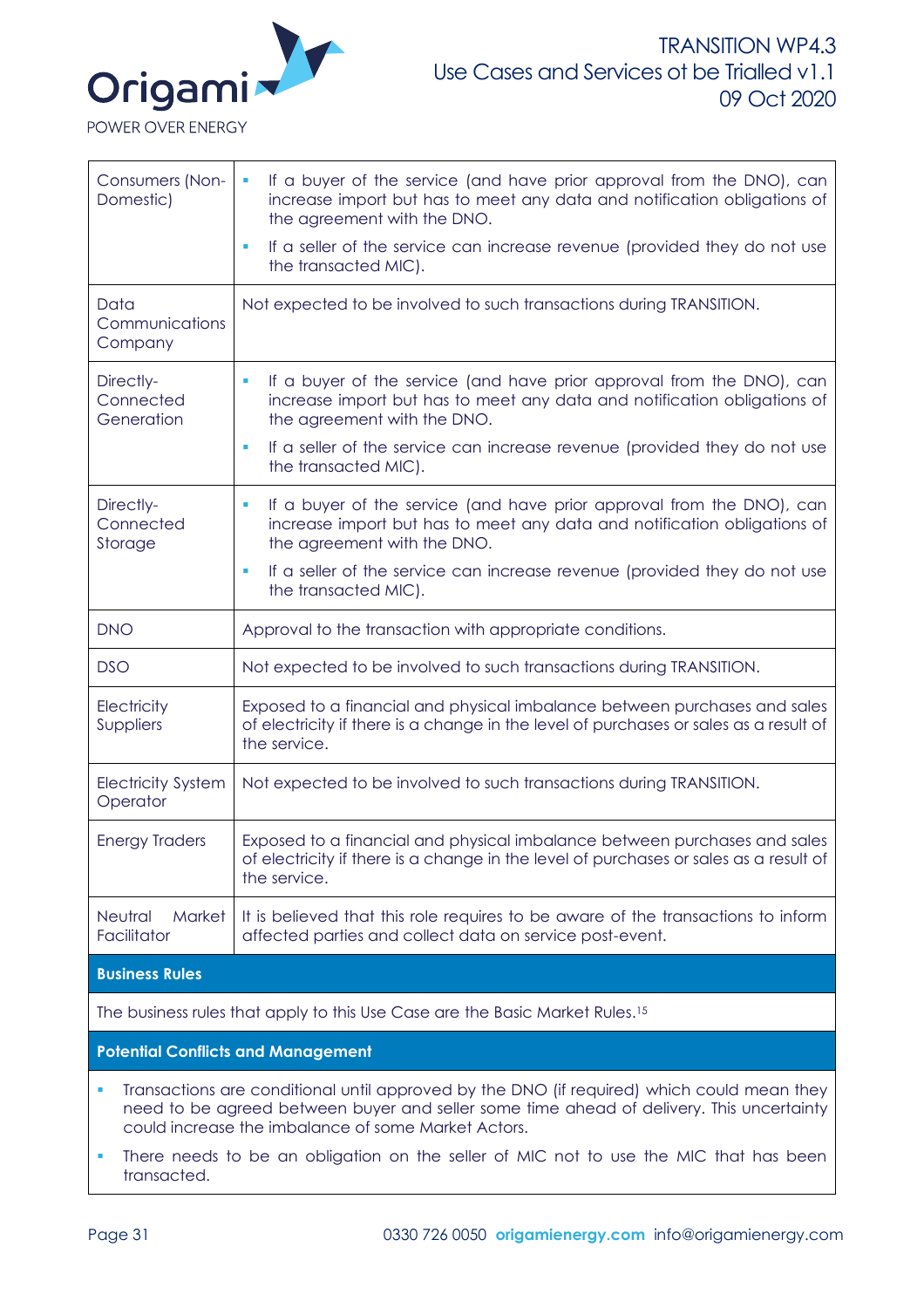

POWER OVER ENERGY

- It is possible that the party selling MIC was not using the MIC it sells which could cause an overload on the network.
- The service could increase provision of other flexibility services if it is then used to stack services or if a battery was involved.

#### **Post-Conditions**

- The exchange of MIC in accordance with the service specification means the buyer has increased its import.
- Need the ability to unwind transactions if there are significant changes to the system that affect the exchange.

#### **Other**

- The service should be trialled initially to ensure the data flows are appropriate and that Market Actors are aware of what is required of them to ensure they respond as expected during service delivery, particularly any conditionality around transactions.
- The delivery of this service provides the opportunity to consider;
	- the timescales to address the conditional approval of transactions;
	- the effect of transactions of MIC that was rarely or never used by a Market Actor on network demand and loadings;
	- the effect of differing levels of visibility on service delivery; and
	- − different charging mechanism to compensate the DNO for increasing network utilisation.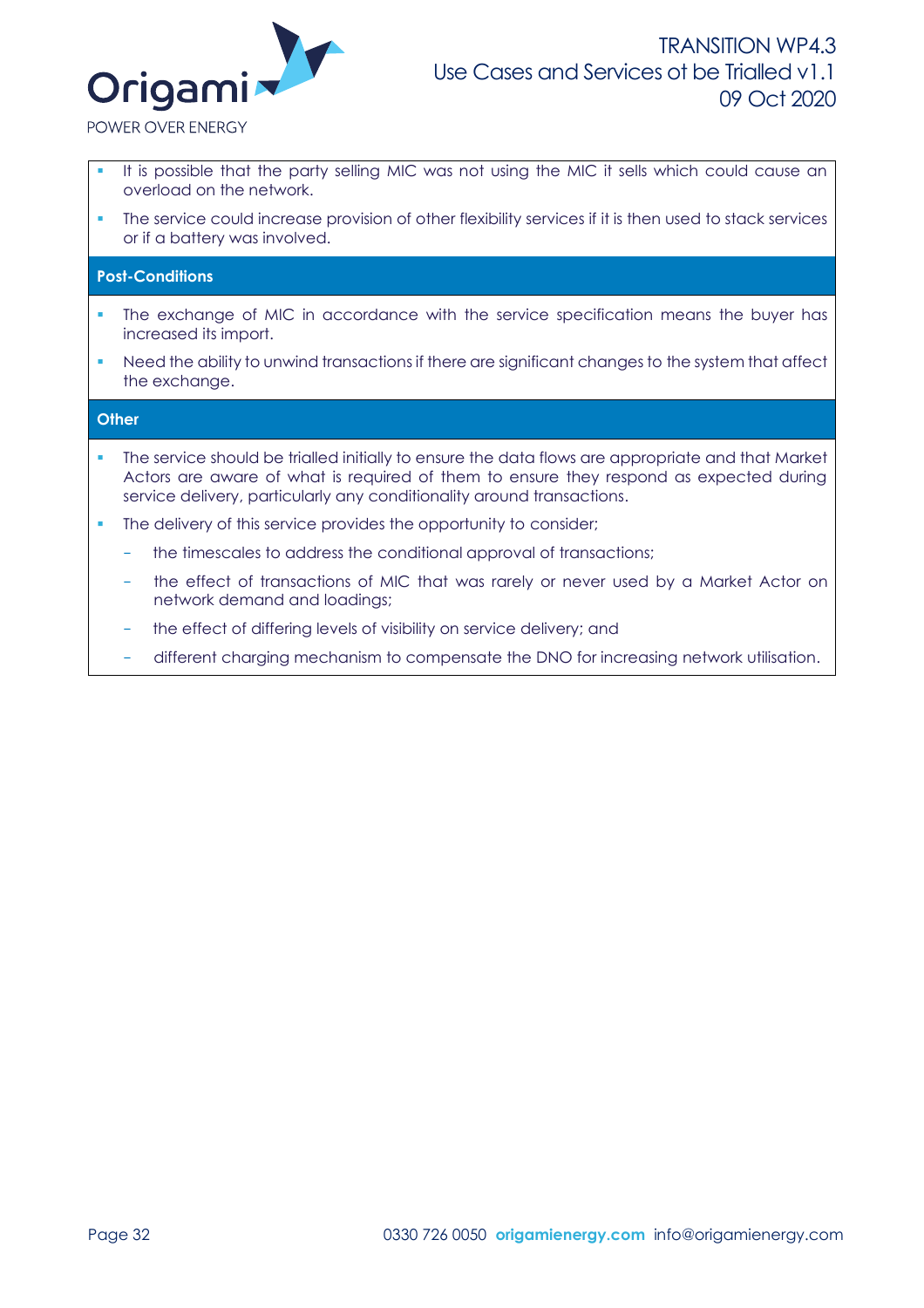

### **Use Case 5 - Maximum Export Capacity Trading**

### **Service Description**

There is a need for some customers to increase their export capacity above their authorised Maximum Export Capacity (MEC) for short periods that would not justify a long-term increase in the level of their authorised MEC. This service enables one Market Actor within a constrained area who has an excess of MEC to sell the excess (or a portion of it) to another Market Actor so they can increase their level of export at an MPAN. This service supports the deferral or avoidance of conventional approaches to network reinforcement.

#### **Pre-Condition**

A Market Actor needs additional export capacity above their authorised MEC for a defined period and there is another Market Actor with a similar excess level of MEC in the same constrained area who is prepared to sell for an agreed period.

#### **Trigger(s)**

| <b>Network</b>                          | DNO network monitoring of the critical assets.                                                                                                                                                                                                                                                                                                                                      |                                                                                 |
|-----------------------------------------|-------------------------------------------------------------------------------------------------------------------------------------------------------------------------------------------------------------------------------------------------------------------------------------------------------------------------------------------------------------------------------------|---------------------------------------------------------------------------------|
| Data                                    | Inputs;<br>Metering data on critical assets; and<br>Approval by the DNO that the buyer<br>can increase its MEC for a period of<br>time; and<br>Bilateral agreement to trade MEC for<br>a period of time.                                                                                                                                                                            | Outputs:<br>Status of critical assets; and<br>Ability to use of contracted MEC. |
| <b>Market Actor Position</b>            |                                                                                                                                                                                                                                                                                                                                                                                     |                                                                                 |
| Aggregator                              | Not expected to be involved to such transactions during TRANSITION.                                                                                                                                                                                                                                                                                                                 |                                                                                 |
| <b>Balance</b><br>Responsible<br>Person | The use of flexibility has;<br>no effect on this Market Actor if they are aware of the transaction and can<br>compensate in geographically different area from their flexibility portfolio;<br><b>or</b><br>creates an imbalance against the Gate Closure position if unaware of the<br>transaction and are then exposed to Imbalance Price for that additional<br>exported volume. |                                                                                 |
| Community<br><b>Energy Schemes</b>      | If a buyer of the service (and have prior approval from the DNO), can<br>ш<br>increase export but has to meet any data and notification obligations of<br>the agreement with the DNO.<br>If a seller of the service can increase revenue (provided they do not use<br>ш<br>the transacted MEC).                                                                                     |                                                                                 |
| Consumers<br>(Domestic)                 | Not expected to be involved to such transactions during TRANSITION.                                                                                                                                                                                                                                                                                                                 |                                                                                 |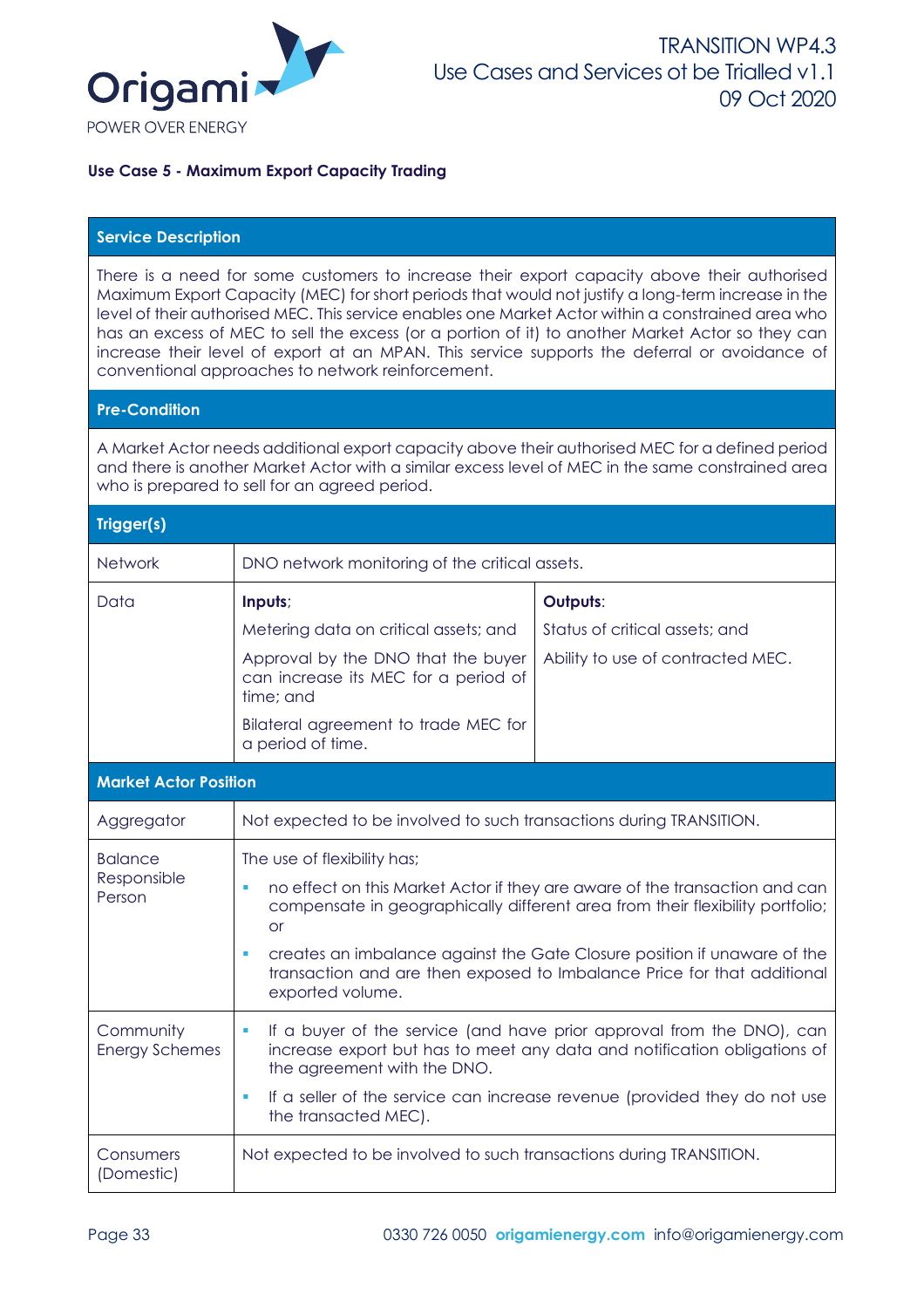

| Consumers (Non-<br>Domestic)              | If a buyer of the service (and have prior approval from the DNO), can<br>$\blacksquare$<br>increase export but has to meet any data and notification obligations of<br>the agreement with the DNO. |  |
|-------------------------------------------|----------------------------------------------------------------------------------------------------------------------------------------------------------------------------------------------------|--|
|                                           | If a seller of the service can increase revenue (provided they do not use<br>the transacted MEC).                                                                                                  |  |
| Data<br>Communications<br>Company         | Not expected to be involved to such transactions during TRANSITION.                                                                                                                                |  |
| Directly-<br>Connected<br>Generation      | If a buyer of the service (and have prior approval from the DNO), can<br>×<br>increase export but has to meet any data and notification obligations of<br>the agreement with the DNO.              |  |
|                                           | If a seller of the service can increase revenue (provided they do not use<br>п<br>the transacted MEC).                                                                                             |  |
| Directly-<br>Connected<br>Storage         | If a buyer of the service (and have prior approval from the DNO), can<br>ш<br>increase export but has to meet any data and notification obligations of<br>the agreement with the DNO.              |  |
|                                           | If a seller of the service can increase revenue (provided they do not use<br>the transacted MEC).                                                                                                  |  |
| <b>DNO</b>                                | Approval to the transaction with appropriate conditions.                                                                                                                                           |  |
| <b>DSO</b>                                | Not expected to be involved to such transactions during TRANSITION.                                                                                                                                |  |
| Electricity<br>Suppliers                  | Exposed to a financial and physical imbalance between purchases and sales<br>of electricity if there is a change in the level of purchases or sales as a result of<br>the service.                 |  |
| <b>Electricity System</b><br>Operator     | Not expected to be involved to such transactions during TRANSITION.                                                                                                                                |  |
| <b>Energy Traders</b>                     | Exposed to a financial and physical imbalance between purchases and sales<br>of electricity if there is a change in the level of purchases or sales as a result of<br>the service.                 |  |
| Neutral<br><b>Market</b><br>Facilitator   | It is believed that this role requires to be aware of the transactions to inform<br>affected parties and collect data on service post-event.                                                       |  |
| <b>Business Rules</b>                     |                                                                                                                                                                                                    |  |
|                                           | The business rules that apply to this Use Case are the Basic Market Rules. <sup>15</sup>                                                                                                           |  |
| <b>Potential Conflicts and Management</b> |                                                                                                                                                                                                    |  |
|                                           | Transactions are conditional until approved by the DNO (if required) which could mean they                                                                                                         |  |

- need to be agreed between buyer and seller some time ahead of delivery. This uncertainty could increase the imbalance of some Market Actors.
- **.** There needs to be an obligation on the seller of MEC not to use the MEC that has been transacted.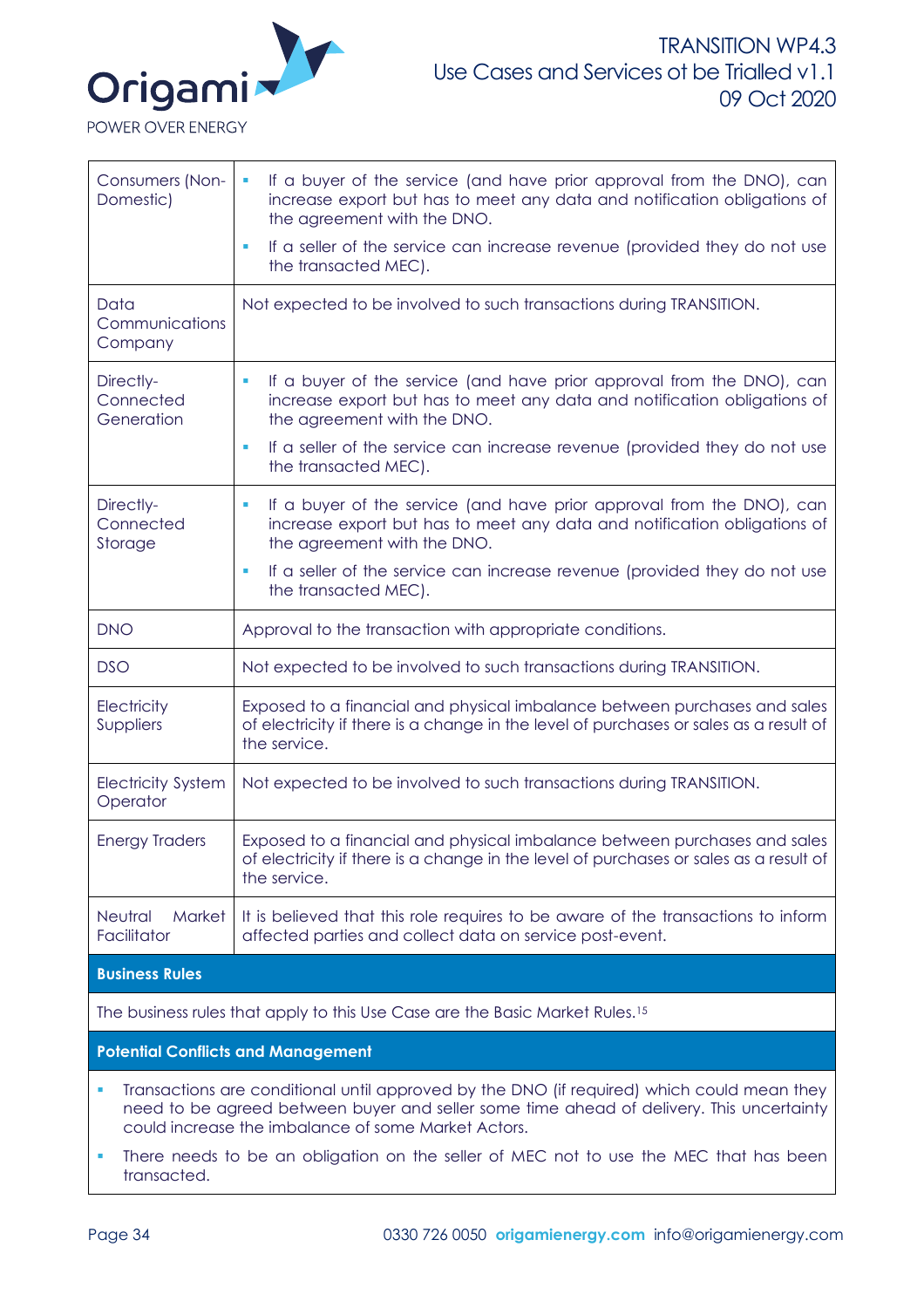

POWER OVER ENERGY

- It is possible that the party selling MEC was not using the MEC it sells which could cause an overload on the network.
- The service could increase provision of other flexibility services if it is then used to stack services.

### **Post-Conditions**

- The exchange of MEC in accordance with the service specification means the buyer has increased its export.
- Need the ability to unwind transactions if there are significant changes to the system that affect the exchange.
- Need a specific process to allow this service to be delivered.

### **Other**

- The service should be trialled initially to ensure the data flows are appropriate and that Market Actors are aware of what is required of them to ensure they respond as expected during service delivery, particularly any conditionality around transactions.
- The delivery of this service provides the opportunity to consider;
	- the timescales to address the conditional approval of transactions;
	- the effect of transactions of MEC that was rarely or never used by a Market Actor on network demand and loadings;
	- the effect of differing levels of visibility on service delivery; and
	- − different charging mechanism to compensate the DNO for facilitating an increase in (renewable) distributed generation.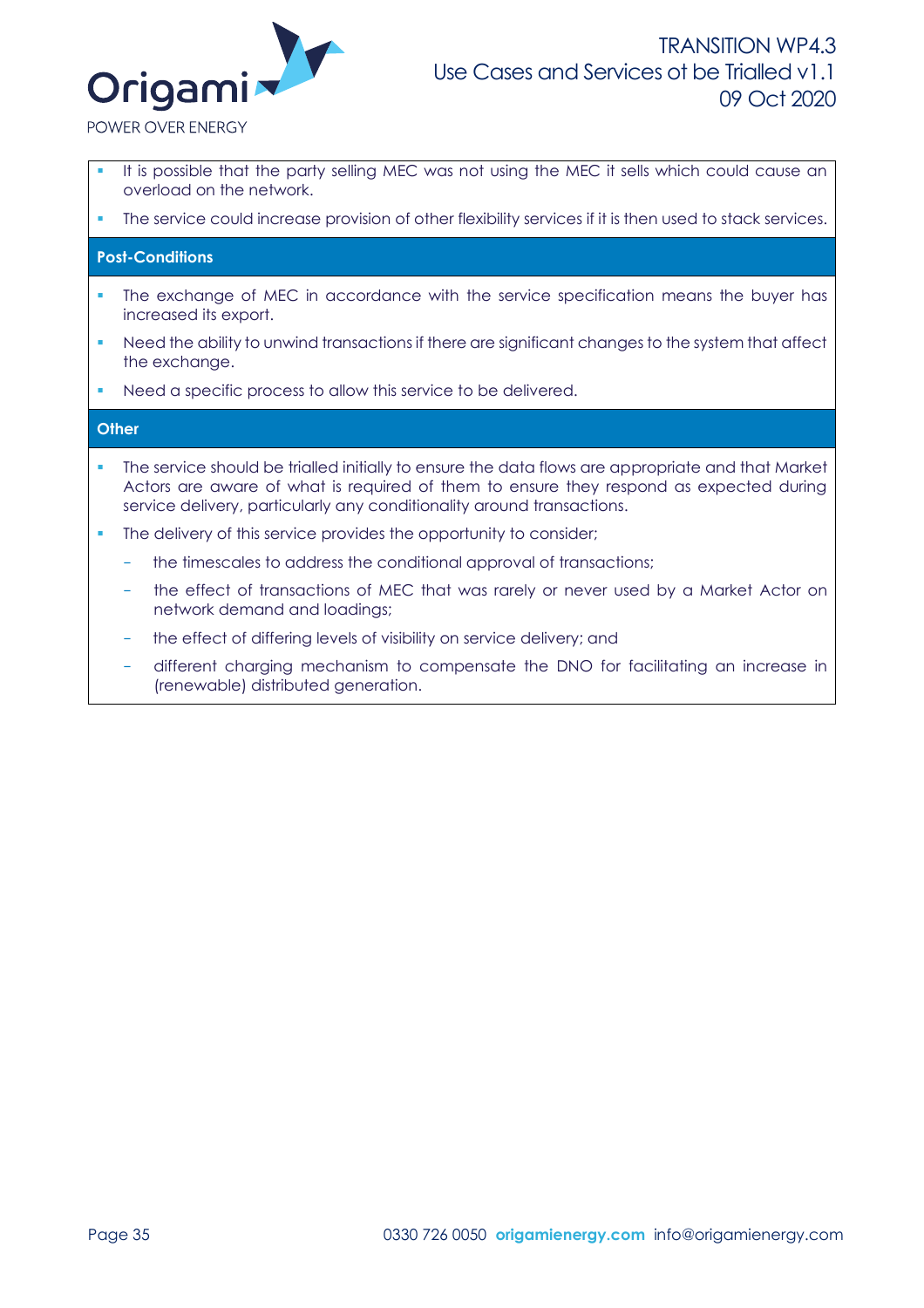

### **Use Case 6 - Offsetting**

### **Service Description**

There is a need for some Market Actors within a constrained area to transact for an increase demand prior to an equal level of increase in generation such that there is a net zero effect on the constraint but an overall increase in generation. This would involve exceeding the MEC for the generator and, in limited circumstances, an increase in MIC for the demand. This service supports the deferral or avoidance of conventional approaches to network reinforcement.

### **Pre-Condition**

- The Market Actor in a constrained area wants to exceed its MEC for a defined period when there it can contract for there to be an equal increase in demand from another named Market Actor should have (conditional) approval from the DNO prior to any transactions occurring.
- Transactions should be approved by the DNO prior to them taking effect and any generation above the MEC being exported.

### **Trigger(s)**

| <b>Network</b>                     | DNO network monitoring of the critical assets.                                                                                                                            |                                                                                                                                                   |  |
|------------------------------------|---------------------------------------------------------------------------------------------------------------------------------------------------------------------------|---------------------------------------------------------------------------------------------------------------------------------------------------|--|
| Data                               | Inputs;                                                                                                                                                                   | Outputs:                                                                                                                                          |  |
|                                    | Metering data on critical assets;                                                                                                                                         | Status of critical assets;                                                                                                                        |  |
|                                    | An agreed scheme to address fail<br>safes:                                                                                                                                | An equal level of increased demand<br>and generation; and                                                                                         |  |
|                                    | Outline approval by the DNO that the<br>buyer can enter into conditional<br>transactions;                                                                                 | Fail safes monitored and working as<br>expected.                                                                                                  |  |
|                                    | Bilateral agreement to trade MEC for<br>a period of time; and                                                                                                             |                                                                                                                                                   |  |
|                                    | Approval from DNO prior to start time<br>of transaction.                                                                                                                  |                                                                                                                                                   |  |
| <b>Market Actor Position</b>       |                                                                                                                                                                           |                                                                                                                                                   |  |
| Aggregator                         | Not expected to be involved to such transactions during TRANSITION.                                                                                                       |                                                                                                                                                   |  |
| <b>Balance</b>                     | The use of flexibility has;                                                                                                                                               |                                                                                                                                                   |  |
| Responsible<br>Person              | no effect on this Market Actor if they are aware of the transaction and can<br>compensate in geographically different area from their flexibility portfolio;<br><b>or</b> |                                                                                                                                                   |  |
|                                    | creates an imbalance against the Gate Closure position if unaware of the<br>transaction and are then exposed to Imbalance Price for that additional<br>exported volume.   |                                                                                                                                                   |  |
| Community<br><b>Energy Schemes</b> | $\blacksquare$<br>the agreement with the DNO.                                                                                                                             | If a buyer of the service (and have prior approval from the DNO), can<br>increase export but has to meet any data and notification obligations of |  |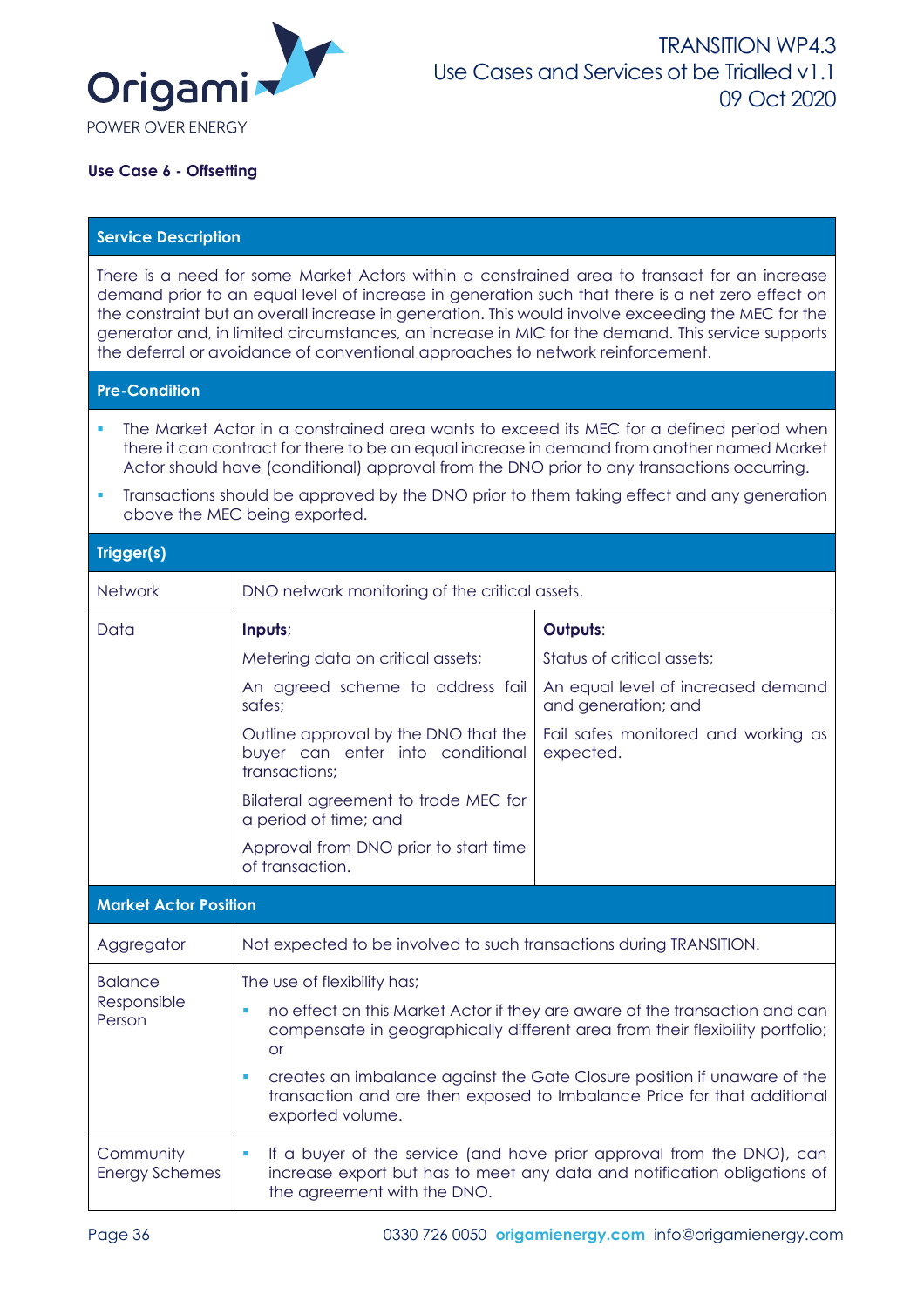

|                                           | If a seller of the service can increase revenue.<br>a,                                                                                                                                             |  |
|-------------------------------------------|----------------------------------------------------------------------------------------------------------------------------------------------------------------------------------------------------|--|
| Consumers<br>(Domestic)                   | Not expected to be involved to such transactions during TRANSITION.                                                                                                                                |  |
| Consumers (Non-<br>Domestic)              | If a buyer of the service (and have prior approval from the DNO), can<br>$\blacksquare$<br>increase export but has to meet any data and notification obligations of<br>the agreement with the DNO. |  |
|                                           | If a seller of the service can increase revenue.<br>ш                                                                                                                                              |  |
| Data<br>Communications<br>Company         | Required to provide communications and data for the fail safes to ensure a<br>safe and secure network is provided.                                                                                 |  |
| Directly-<br>Connected<br>Generation      | If a buyer of the service (and have prior approval from the DNO), can<br>increase export but has to meet any data and notification obligations of<br>the agreement with the DNO.                   |  |
| Directly-<br>Connected<br>Storage         | If a buyer of the service (and have prior approval from the DNO), can<br>ш<br>increase export but has to meet any data and notification obligations of<br>the agreement with the DNO.              |  |
|                                           | If a seller of the service can increase revenue.<br>ш                                                                                                                                              |  |
| <b>DNO</b>                                | Provides outline approval by the DNO that the buyer can enter into conditional<br>transactions and approval from DNO prior to start time of transaction.                                           |  |
| <b>DSO</b>                                | Not expected to be involved to such transactions during TRANSITION.                                                                                                                                |  |
| Electricity<br>Suppliers                  | Exposed to a financial and physical imbalance between purchases and sales<br>of electricity if there is a change in the level of purchases or sales as a result of<br>the service.                 |  |
| <b>Electricity System</b><br>Operator     | Not expected to be involved to such transactions during TRANSITION.                                                                                                                                |  |
| <b>Energy Traders</b>                     | Exposed to a financial and physical imbalance between purchases and sales<br>of electricity if there is a change in the level of purchases or sales as a result of<br>the service.                 |  |
| Neutral Market<br>Facilitator             | It is believed that this role requires to be aware of the transactions to inform<br>affected parties and collect data on service post-event.                                                       |  |
| <b>Business Rules</b>                     |                                                                                                                                                                                                    |  |
|                                           | The business rules that apply to this Use Case are the Basic Market Rules. <sup>15</sup>                                                                                                           |  |
| <b>Potential Conflicts and Management</b> |                                                                                                                                                                                                    |  |

- The scheme for fail safes needs to be approved at the outset and needs to be verified at regular intervals.
- **•** The timing is critical in relation to;
	- − Outline approval to undertake transactions; and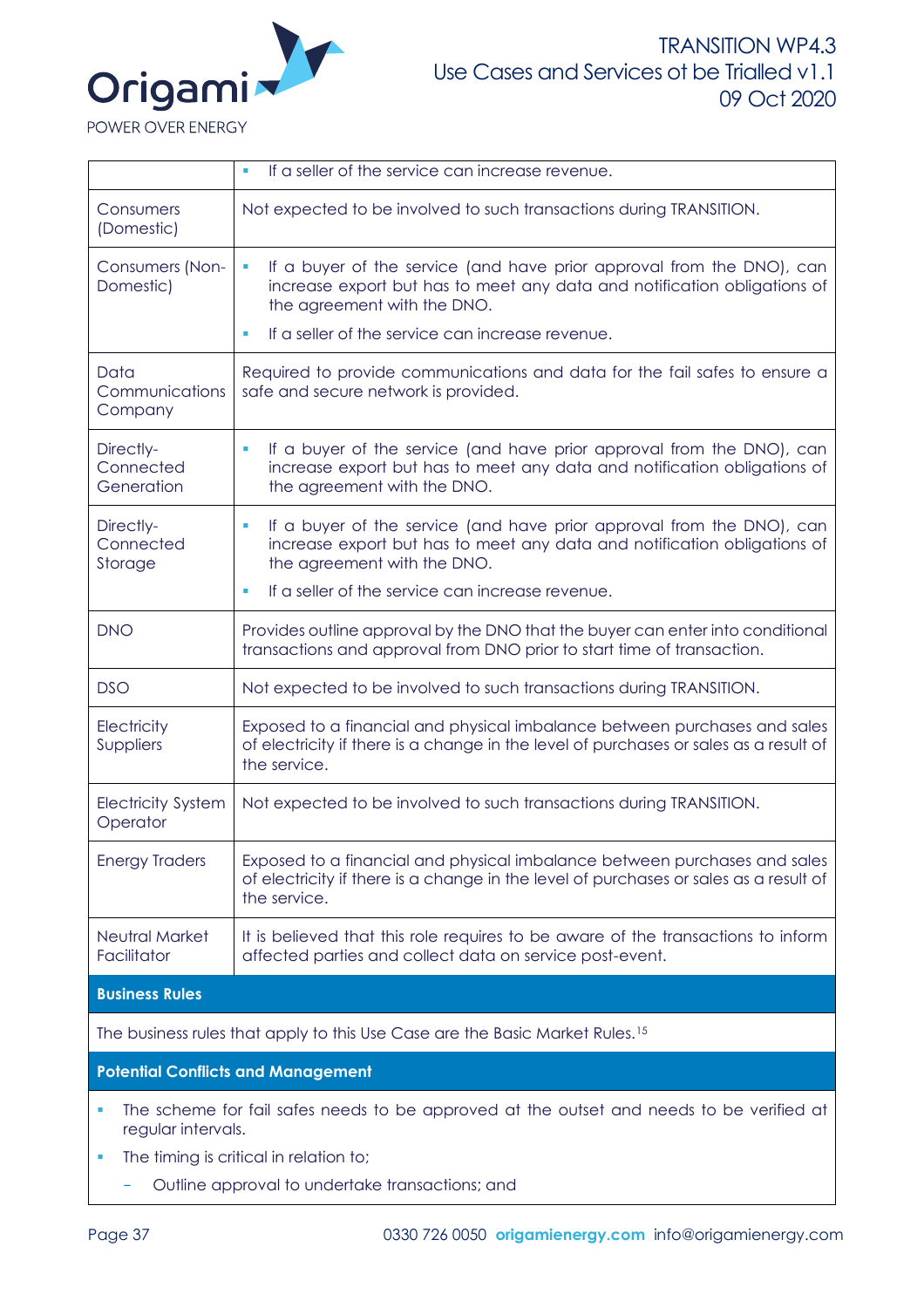

POWER OVER ENERGY

- − Approval of individual transactions.
- Transactions are conditional until approved by the DNO (if required) which could mean they need to be agreed between buyer and seller some time ahead of delivery. This uncertainty could increase the imbalance of some Market Actors.
- The service could increase provision of other flexibility services if it is then used to stack services.
- Need a specific process to allow this service to be delivered.

### **Post-Conditions**

- The increase of demand prior to increase of a similar level of generation (and vice versa when the transaction ends or the fail safes operate.
- Need the ability to unwind transactions if there are significant changes to the system that affect the exchange.

### **Other**

- The service should be trialled initially to ensure the data flows are appropriate and that Market Actors are aware of what is required of them to ensure they respond as expected during service delivery, particularly any conditionality around transactions.
- The delivery of this service provides the opportunity to consider;
	- the timescales to address the conditional approval of transactions;
	- the effect of transactions of network demand and loadings;
	- the effect of differing levels of visibility on service delivery; and
	- − different charging mechanism to compensate the DNO for facilitating an increase in (renewable) distributed generation.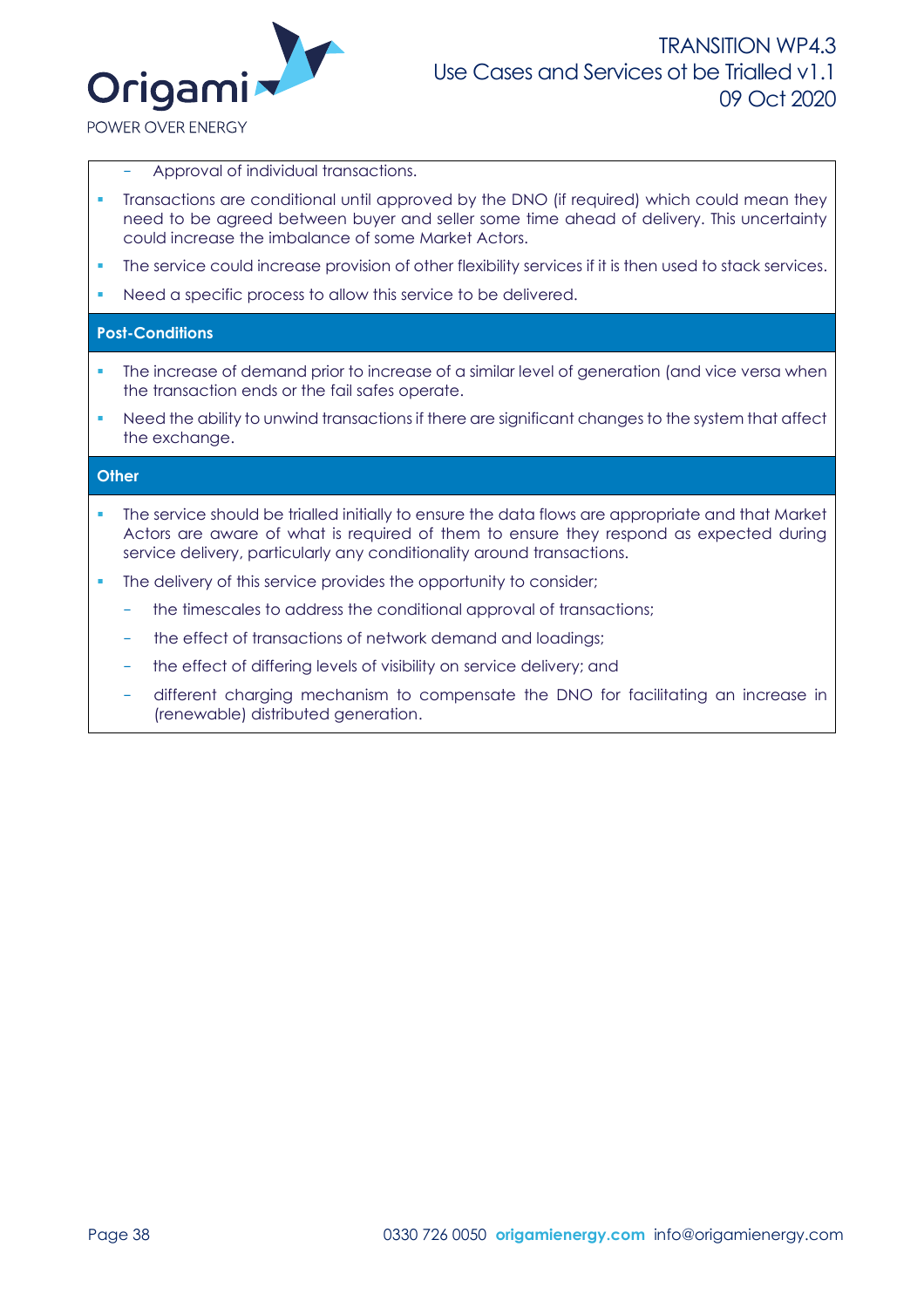

### **Use Case 7 - Wholesale Portfolio Optimisation 1 (reduce demand)**

### **Service Description**

An Energy Trader in a vertically-integrated Market Actor can use the flexibility in a portfolio of demand, generation and storage to support trading and portfolio balancing prior from Day Ahead to Gate Closure and portfolio balancing within Gate Closure. This is a peer-to-peer service involves demand reduction but that does not involve the DNO/DSO at any point, provided MIC and MEC are not exceeded.

# **Pre-Condition**

An Energy Trader has a portfolio of flexible assets that can be used to support day ahead and intraday trading and portfolio balancing prior to Gate Closure and portfolio balancing within Gate Closure. The Energy Trader can utilise the flexibility to support one or both activities within a preagreed set of risk parameters. In this Use Case, value is created by reducing demand or increasing generation under three particular pre-conditions;

- to reduce exposure to high wholesale market prices when the portfolio is long;
- to lengthen the portfolio when the wholesale price is high; or
- position the portfolio to take advantage of forecast imbalance prices.

| Trigger(s)                              |                                                                                                                                                                                                                                                                                                            |                                                                                |  |  |  |  |
|-----------------------------------------|------------------------------------------------------------------------------------------------------------------------------------------------------------------------------------------------------------------------------------------------------------------------------------------------------------|--------------------------------------------------------------------------------|--|--|--|--|
| <b>Network</b>                          | The network is not involved in this service.                                                                                                                                                                                                                                                               |                                                                                |  |  |  |  |
| Data                                    | Inputs;                                                                                                                                                                                                                                                                                                    | Outputs:                                                                       |  |  |  |  |
|                                         | Availability and meter data on flexible<br>assets;                                                                                                                                                                                                                                                         | Flexibility is traded to support portfolio<br>needs prior to Gate Closure; and |  |  |  |  |
|                                         | Market price (wholesale and forecast<br>imbalance price); and                                                                                                                                                                                                                                              | Flexibility is used to balance the<br>portfolio position within Gate Closure.  |  |  |  |  |
|                                         | Risk parameters for trading pre- and<br>post-Gate Closure.                                                                                                                                                                                                                                                 |                                                                                |  |  |  |  |
| <b>Market Actor Position</b>            |                                                                                                                                                                                                                                                                                                            |                                                                                |  |  |  |  |
| Aggregator                              | Not expected to be involved to such transactions during TRANSITION.                                                                                                                                                                                                                                        |                                                                                |  |  |  |  |
| <b>Balance</b><br>Responsible<br>Person | Exposed to a financial and physical imbalance between purchases and sales<br>of electricity if there is a change in the level of purchases or sales as a result of<br>the service. Devolved responsibility for balancing the portfolio position to the<br>Energy Trader in a vertically-integrated entity. |                                                                                |  |  |  |  |
| Community<br><b>Energy Schemes</b>      | Not expected to be involved to such transactions during TRANSITION.                                                                                                                                                                                                                                        |                                                                                |  |  |  |  |
| Consumers<br>(Domestic)                 | Not expected to be involved to such transactions during TRANSITION.                                                                                                                                                                                                                                        |                                                                                |  |  |  |  |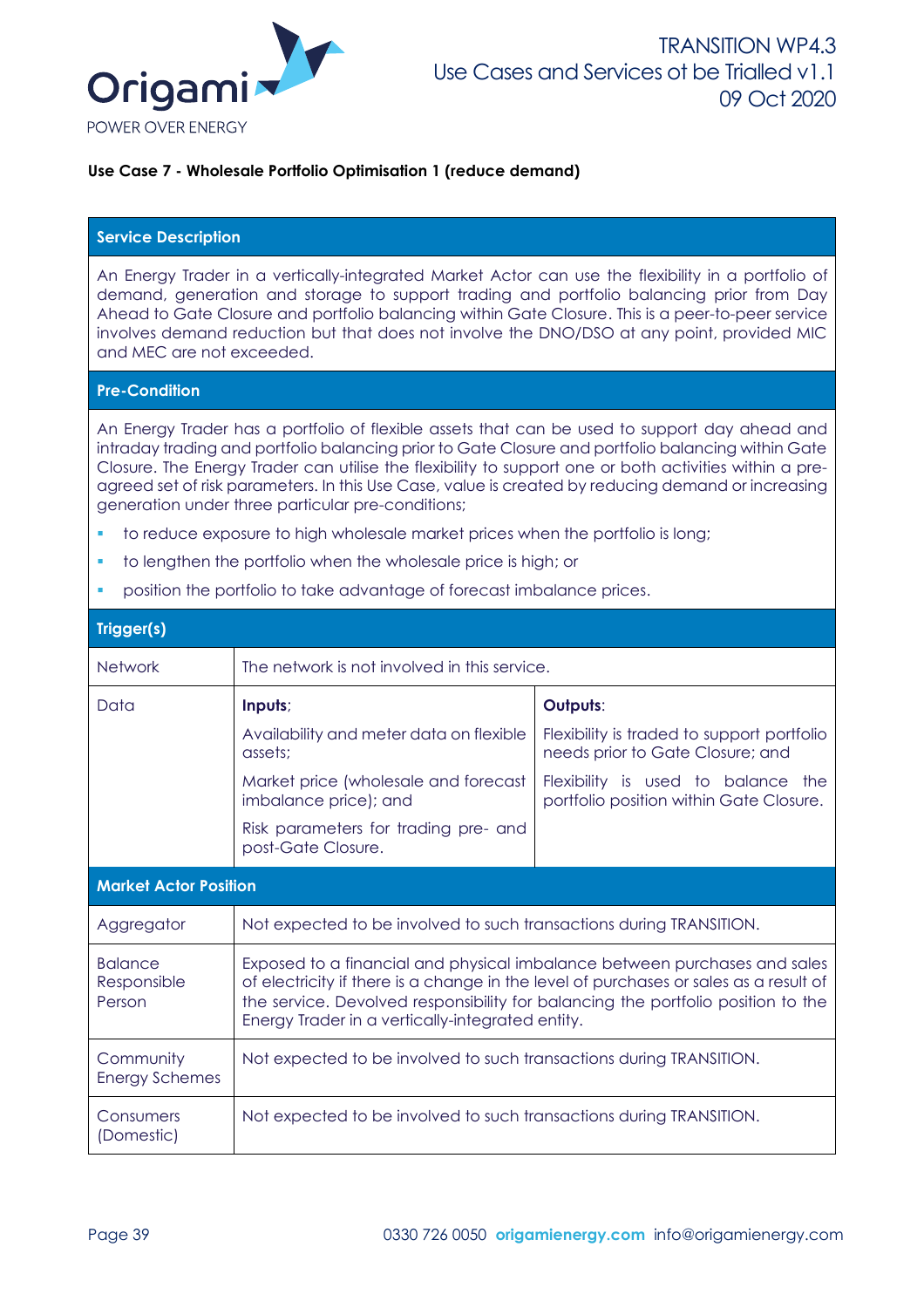

POWER OVER ENERGY

| Consumers (Non-<br>Domestic)          | Seller of flexibility that is scheduled as required by the Energy Trader to meet<br>trading requirements and / or portfolio balancing requirements in return for<br>payment.                                                                                                                               |
|---------------------------------------|------------------------------------------------------------------------------------------------------------------------------------------------------------------------------------------------------------------------------------------------------------------------------------------------------------|
| Data<br>Communications<br>Company     | Required to provide communications on flexibility availability and data n<br>flexibility delivery.                                                                                                                                                                                                         |
| Directly-<br>Connected<br>Generation  | Seller of flexibility that is scheduled as required by the Energy Trader to meet<br>trading requirements and / or portfolio balancing requirements in return for<br>payment.                                                                                                                               |
| Directly-<br>Connected<br>Storage     | Seller of flexibility that is scheduled as required by the Energy Trader to meet<br>trading requirements and / or portfolio balancing requirements in return for<br>payment.                                                                                                                               |
| <b>DNO</b>                            | Not expected to be involved to such transactions during TRANSITION.                                                                                                                                                                                                                                        |
| <b>DSO</b>                            | Not expected to be involved to such transactions during TRANSITION.                                                                                                                                                                                                                                        |
| Electricity<br>Suppliers              | Exposed to a financial and physical imbalance between purchases and sales<br>of electricity if there is a change in the level of purchases or sales as a result of<br>the service. Devolved responsibility for balancing the portfolio position to the<br>Energy Trader in a vertically-integrated entity. |
| <b>Electricity System</b><br>Operator | Not expected to be involved to such transactions during TRANSITION.                                                                                                                                                                                                                                        |
| <b>Energy Traders</b>                 | Responsibility for optimising the net position between demand, trades and<br>flexibility both pre- and post-Gate Closure within agreed risk parameters. This<br>includes the opportunity to use flexibility to provide DNO services.                                                                       |
| Neutral Market<br>Facilitator         | It is believed that this role requires to be aware of the transactions to inform<br>affected parties and collect data on service post-event.                                                                                                                                                               |
| <b>Business Rules</b>                 |                                                                                                                                                                                                                                                                                                            |
|                                       |                                                                                                                                                                                                                                                                                                            |

The business rules that apply to this Use Case are the Basic Market Rules.<sup>15</sup>

**Potential Conflicts and Management**

- Visibility of transactions by the NMF and DNO/DSO is an issue, particularly if the flexibility is not used within the agreed MIC and MEC.
- Flexibility is used to meet the optimise the portfolio position and some of this will be in near realtime with little opportunity to inform NMF or DNO/DSO.
- Modelling and simulation to establish impacts of different forms of contracting and associated value
- Trial to establish participant behaviour and information requirements
- Understand outcomes of different levels of visibility for market frameworks and quantify impacts of conflicts
- Need a specific process to allow this service to be delivered.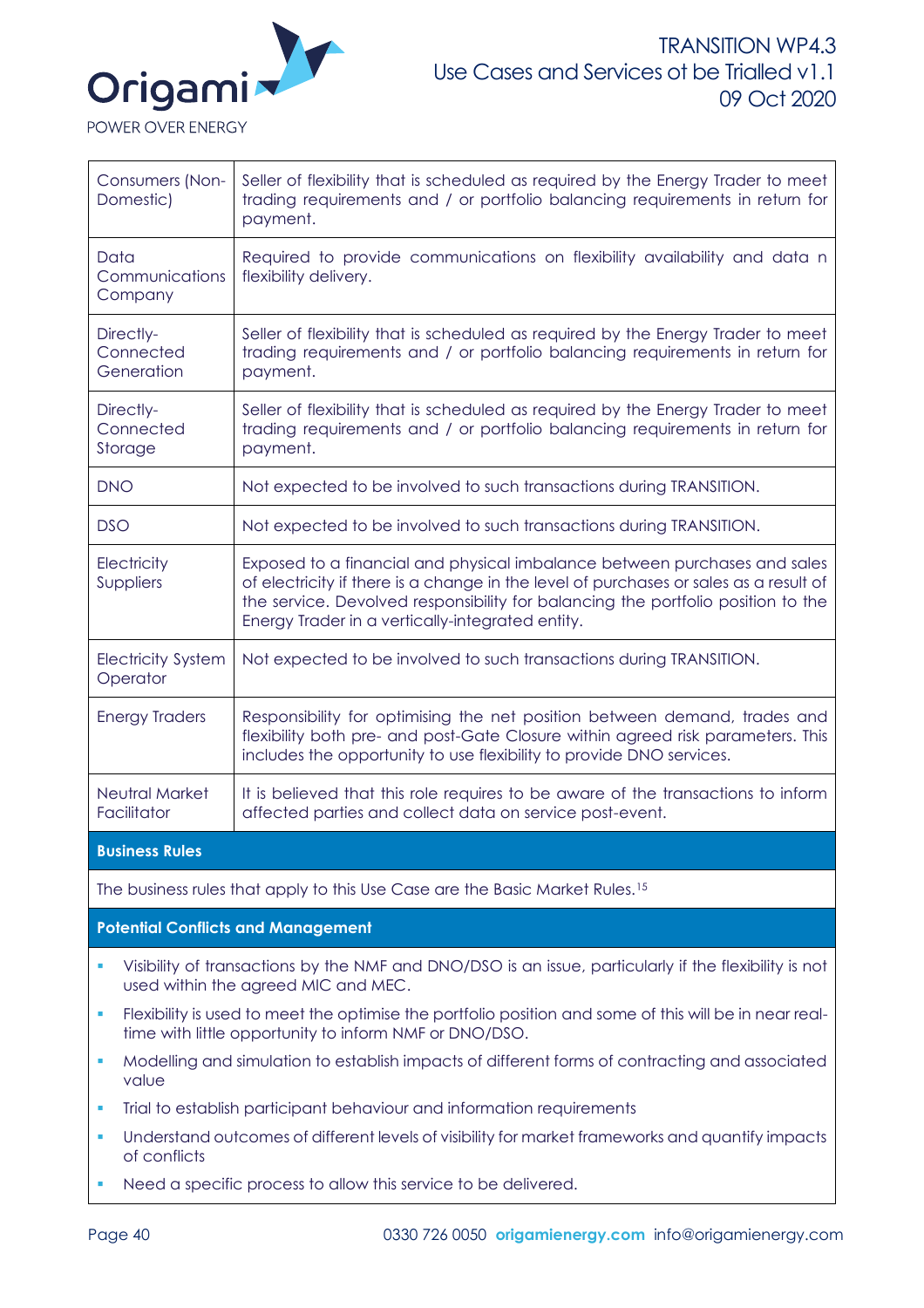

### **Post-Conditions**

**·** The portfolio has been optimised pre- and post-Gate Closure and the Energy Trader can take advantage of wholesale market prices and imbalance prices.

### **Other**

**•** The delivery of this service provides the opportunity to consider the appropriate level of visibility appropriate for the DNO/DSO to manage network flows.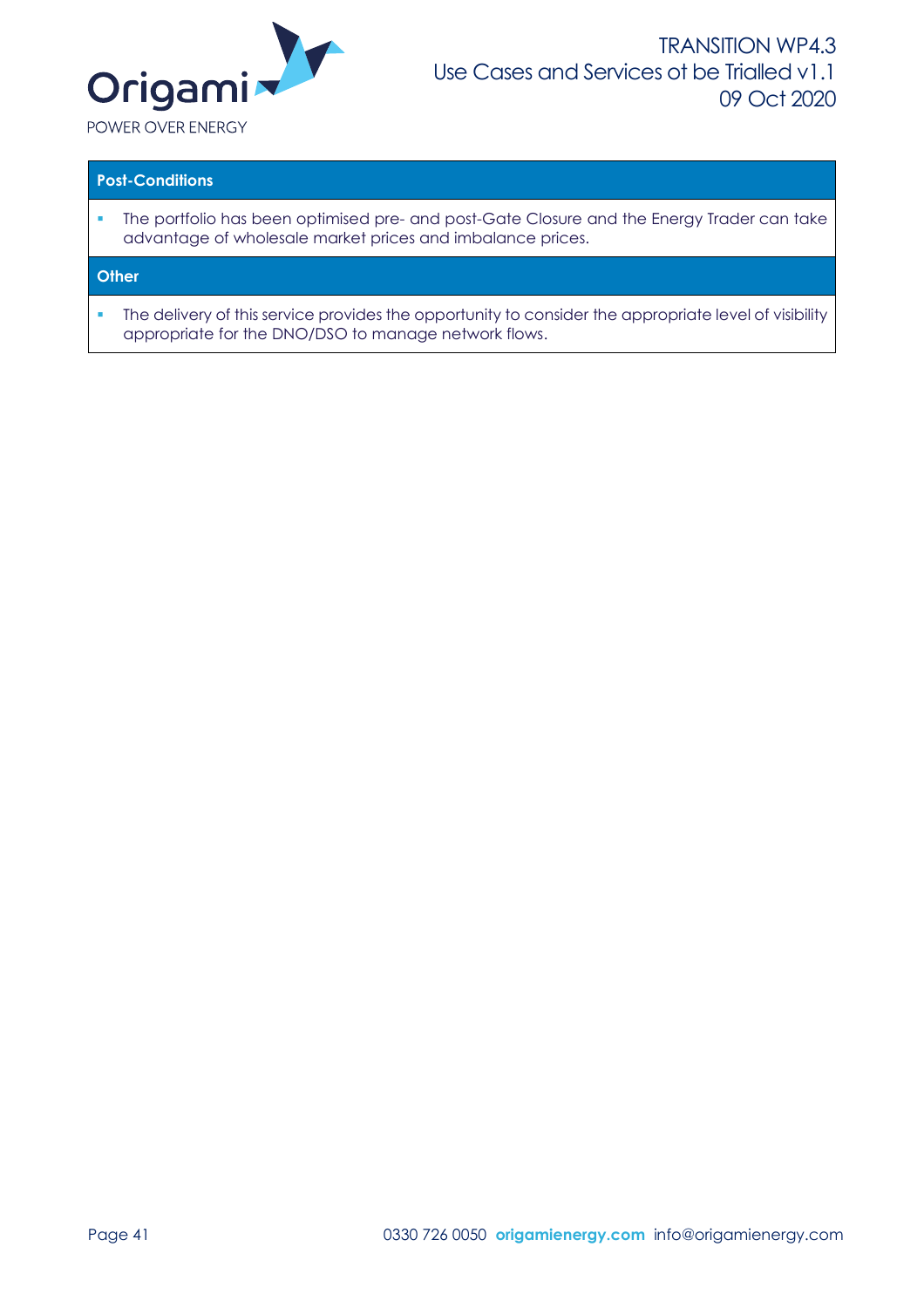

### **Use Case 8 – Wholesale Portfolio Optimisation 2 (increase demand)**

### **Service Description**

An Energy Trader in a vertically-integrated Market Actor can use the flexibility in a portfolio of demand, generation and storage to support trading and portfolio balancing prior from Day Ahead to Gate Closure and portfolio balancing within Gate Closure. This is a peer-to-peer service involves demand increase but that does not involve the DNO/DSO at any point, provided MIC and MEC are not exceeded.

#### **Pre-Condition**

An Energy Trader has a portfolio of flexible assets that can be used to support day ahead and intraday trading and portfolio balancing prior to Gate Closure and portfolio balancing within Gate Closure. The Energy Trader can utilise the flexibility to support one or both activities within a preagreed set of risk parameters. In this Use Case, value is created by increasing demand or reducing generation under three particular pre-conditions;

- to take advantage of low wholesale market prices when the portfolio is long;
- to shorten the portfolio when the wholesale price is low; or
- position the portfolio to take advantage of forecast imbalance prices.

| Trigger(s)                              |                                                                                                                                                                                                                                                                                                            |                                                                                |  |  |  |  |
|-----------------------------------------|------------------------------------------------------------------------------------------------------------------------------------------------------------------------------------------------------------------------------------------------------------------------------------------------------------|--------------------------------------------------------------------------------|--|--|--|--|
| <b>Network</b>                          | The network is not involved in this service.                                                                                                                                                                                                                                                               |                                                                                |  |  |  |  |
| Data                                    | Inputs;                                                                                                                                                                                                                                                                                                    | Outputs:                                                                       |  |  |  |  |
|                                         | Availability and meter data on flexible<br>assets;                                                                                                                                                                                                                                                         | Flexibility is traded to support portfolio<br>needs prior to Gate Closure; and |  |  |  |  |
|                                         | Market price (wholesale and forecast<br>imbalance price); and                                                                                                                                                                                                                                              | Flexibility is used to balance the<br>portfolio position within Gate Closure.  |  |  |  |  |
|                                         | Risk parameters for trading pre- and<br>post-Gate Closure.                                                                                                                                                                                                                                                 |                                                                                |  |  |  |  |
| <b>Market Actor Position</b>            |                                                                                                                                                                                                                                                                                                            |                                                                                |  |  |  |  |
| Aggregator                              | Not expected to be involved to such transactions during TRANSITION.                                                                                                                                                                                                                                        |                                                                                |  |  |  |  |
| <b>Balance</b><br>Responsible<br>Person | Exposed to a financial and physical imbalance between purchases and sales<br>of electricity if there is a change in the level of purchases or sales as a result of<br>the service. Devolved responsibility for balancing the portfolio position to the<br>Energy Trader in a vertically-integrated entity. |                                                                                |  |  |  |  |
| Community<br><b>Energy Schemes</b>      | Not expected to be involved to such transactions during TRANSITION.                                                                                                                                                                                                                                        |                                                                                |  |  |  |  |
| Consumers<br>(Domestic)                 | Not expected to be involved to such transactions during TRANSITION.                                                                                                                                                                                                                                        |                                                                                |  |  |  |  |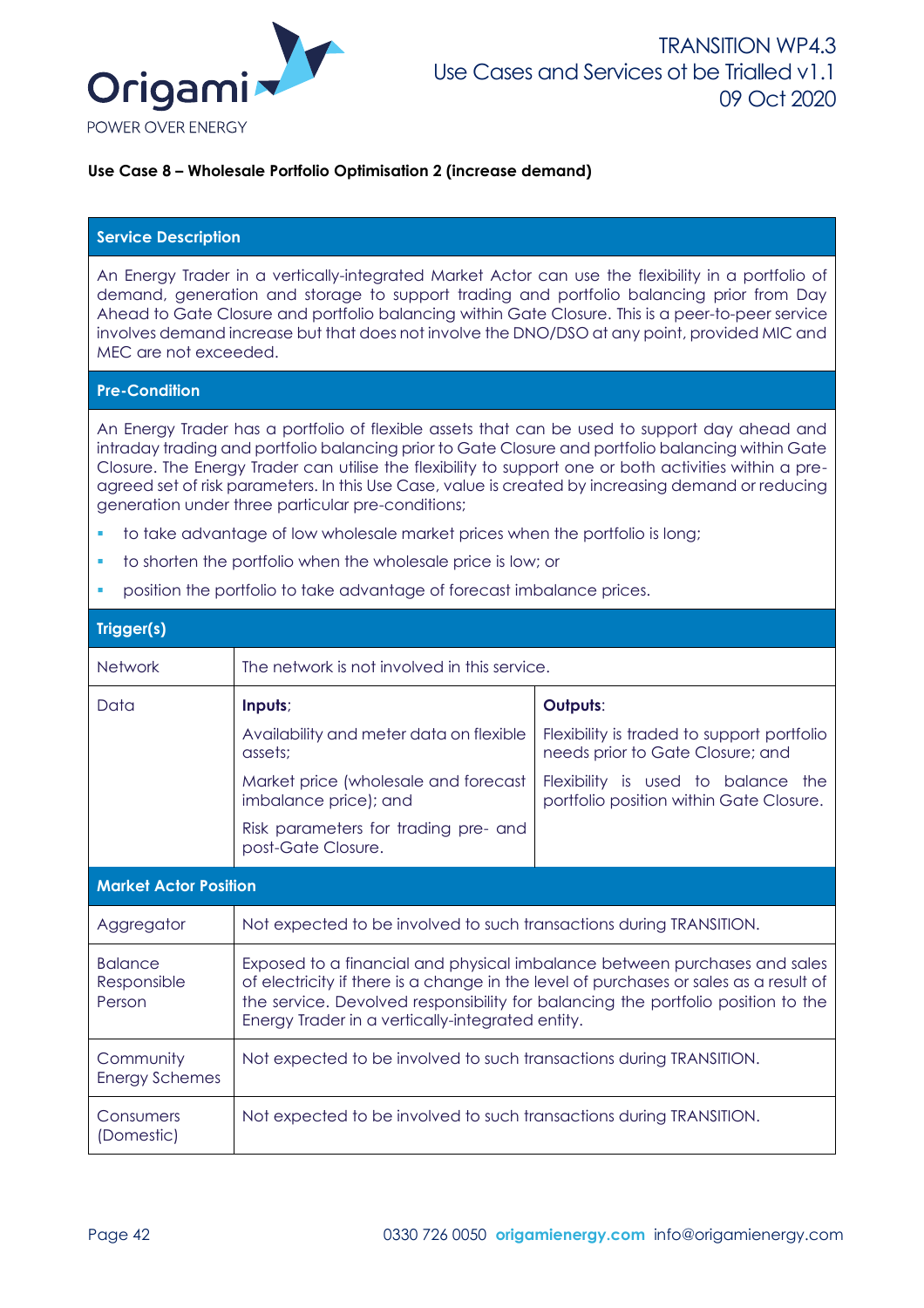

POWER OVER ENERGY

| Consumers (Non-<br>Domestic)          | Seller of flexibility that is scheduled as required by the Energy Trader to meet<br>trading requirements and / or portfolio balancing requirements in return for<br>payment.                                                                                                                               |
|---------------------------------------|------------------------------------------------------------------------------------------------------------------------------------------------------------------------------------------------------------------------------------------------------------------------------------------------------------|
| Data<br>Communications<br>Company     | Required to provide communications on flexibility availability and data n<br>flexibility delivery.                                                                                                                                                                                                         |
| Directly-<br>Connected<br>Generation  | Seller of flexibility that is scheduled as required by the Energy Trader to meet<br>trading requirements and / or portfolio balancing requirements in return for<br>payment.                                                                                                                               |
| Directly-<br>Connected<br>Storage     | Seller of flexibility that is scheduled as required by the Energy Trader to meet<br>trading requirements and / or portfolio balancing requirements in return for<br>payment.                                                                                                                               |
| <b>DNO</b>                            | Not expected to be involved to such transactions during TRANSITION.                                                                                                                                                                                                                                        |
| <b>DSO</b>                            | Not expected to be involved to such transactions during TRANSITION.                                                                                                                                                                                                                                        |
| Electricity<br>Suppliers              | Exposed to a financial and physical imbalance between purchases and sales<br>of electricity if there is a change in the level of purchases or sales as a result of<br>the service. Devolved responsibility for balancing the portfolio position to the<br>Energy Trader in a vertically-integrated entity. |
| <b>Electricity System</b><br>Operator | Not expected to be involved to such transactions during TRANSITION.                                                                                                                                                                                                                                        |
| <b>Energy Traders</b>                 | Responsibility for optimising the net position between demand, trades and<br>flexibility both pre- and post-Gate Closure within agreed risk parameters. This<br>includes the opportunity to use flexibility to provide DNO services.                                                                       |
| Neutral Market<br>Facilitator         | It is believed that this role requires to be aware of the transactions to inform<br>affected parties and collect data on service post-event.                                                                                                                                                               |
| <b>Business Rules</b>                 |                                                                                                                                                                                                                                                                                                            |
|                                       |                                                                                                                                                                                                                                                                                                            |

The business rules that apply to this Use Case are the Basic Market Rules.<sup>15</sup>

**Potential Conflicts and Management**

- Visibility of transactions by the NMF and DNO/DSO is an issue, particularly if the flexibility is not used within the agreed MIC and MEC.
- Flexibility is used to meet the optimise the portfolio position and some of this will be in near realtime with little opportunity to inform NMF or DNO/DSO.
- Modelling and simulation to establish impacts of different forms of contracting and associated value
- Trial to establish participant behaviour and information requirements
- Understand outcomes of different levels of visibility for market frameworks and quantify impacts of conflicts
- Need a specific process to allow this service to be delivered.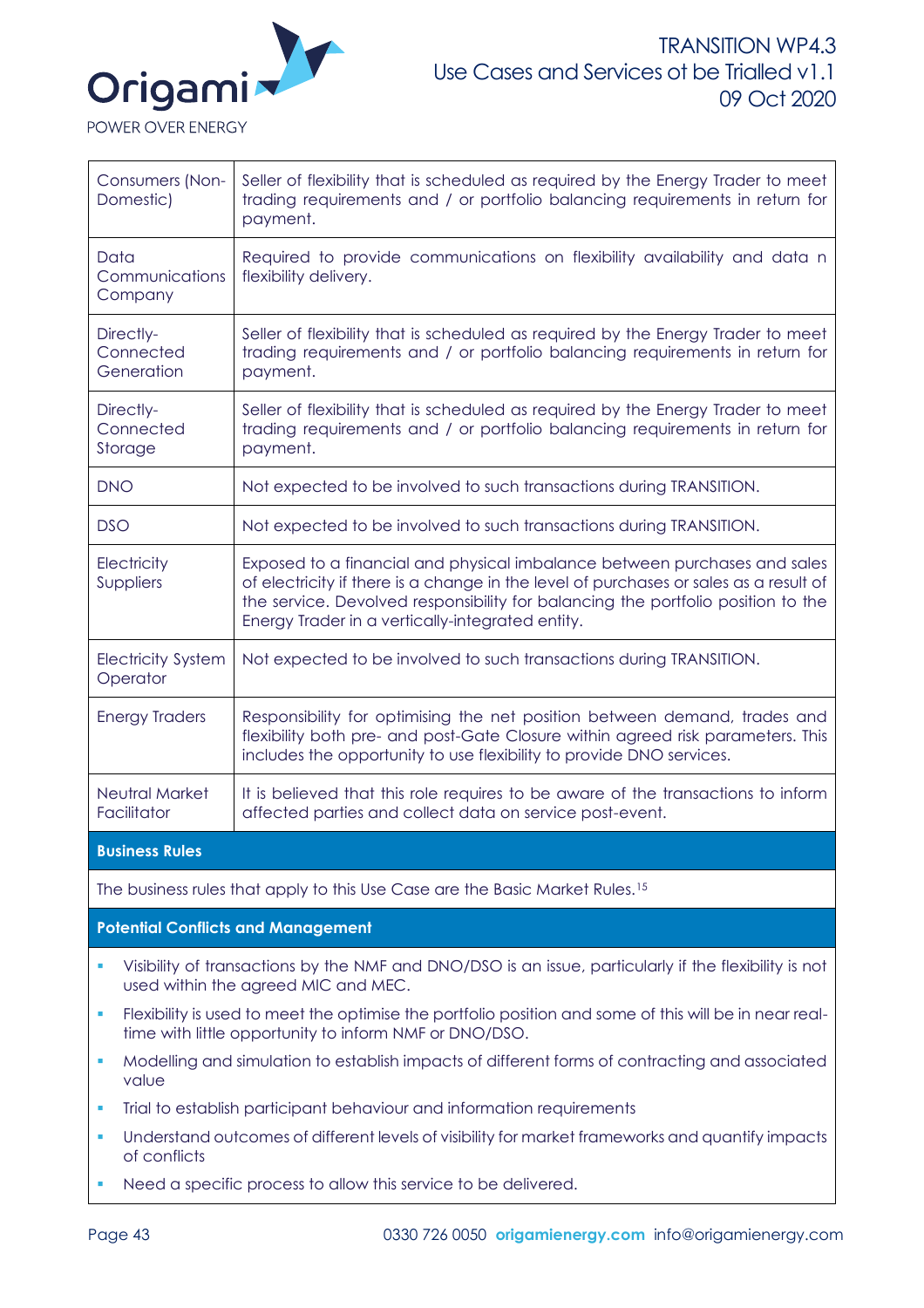

### **Post-Conditions**

**·** The portfolio has been optimised pre- and post-Gate Closure and the Energy Trader can take advantage of wholesale market prices and imbalance prices.

### **Other**

**•** The delivery of this service provides the opportunity to consider the appropriate level of visibility appropriate for the DNO/DSO to manage network flows.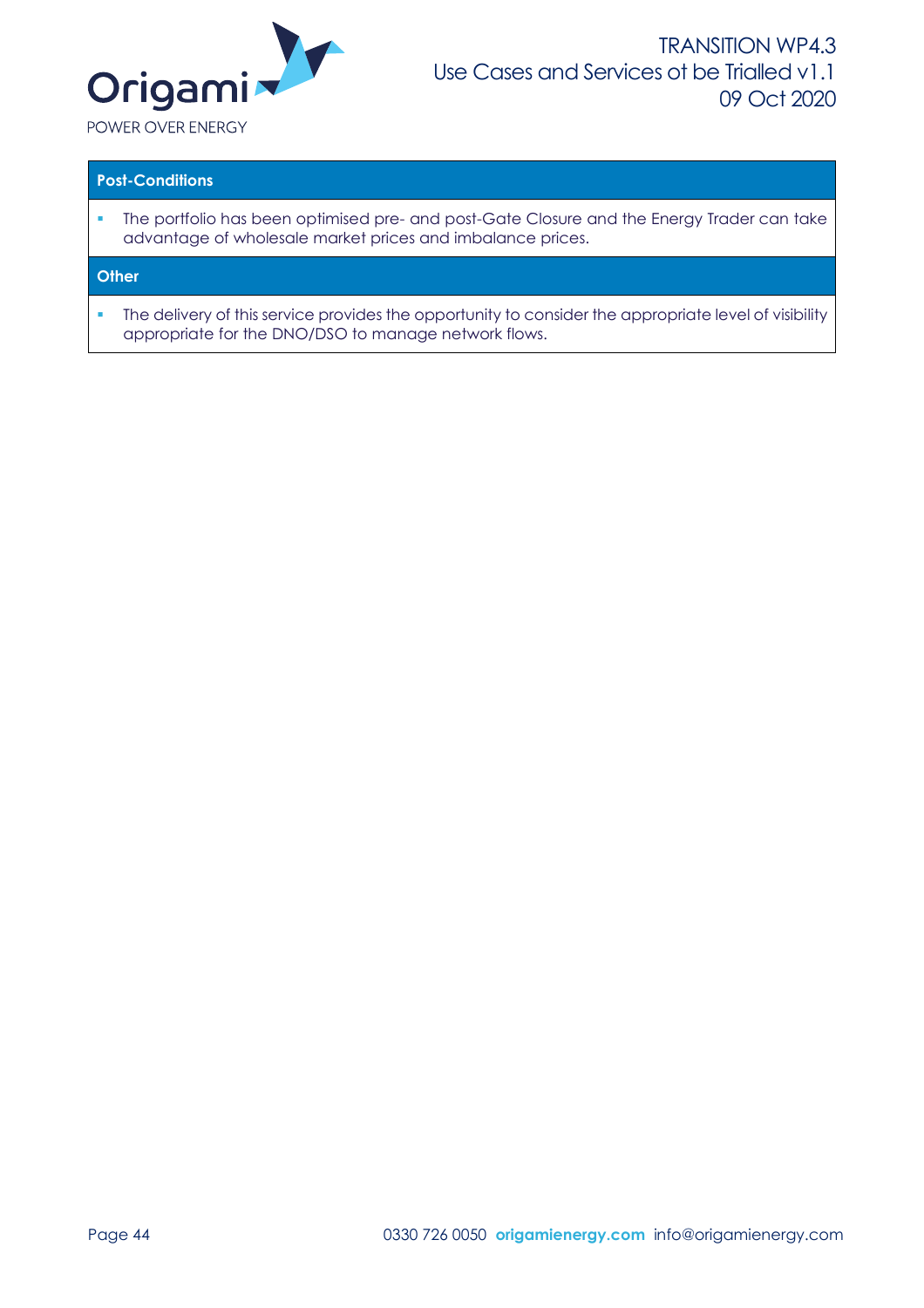

# <span id="page-44-0"></span>**Appendix 2 – Market Actor (sources)**

In the following tables, the Market Actor definition in the Use Case Report v0.14 row are; (i) uncoloured when defined in this report, (ii) orange when the definition in one of the rows below has been amended; and (iii) gr when the definition in one of the rows below has been used unamended.

| Source               | <b>Aggregator</b>                                                                                                                                                                                                                                                                                                                                                        | <b>Balance Responsible Person</b>                                                                                                             | <b>Community Energy Scheme</b>                                                                                                                                                                                                                                             | <b>Consumer (Domestic)</b>                                                                                                                                                            | <b>Consumer (Non-Domestic)</b>                                                                                                                                                              | <b>Data Communications</b><br>Company                                                                                                                                                                                                           | <b>Directly-Connected</b><br><b>Generation</b>                                                                                                                                                                                                                                                            |
|----------------------|--------------------------------------------------------------------------------------------------------------------------------------------------------------------------------------------------------------------------------------------------------------------------------------------------------------------------------------------------------------------------|-----------------------------------------------------------------------------------------------------------------------------------------------|----------------------------------------------------------------------------------------------------------------------------------------------------------------------------------------------------------------------------------------------------------------------------|---------------------------------------------------------------------------------------------------------------------------------------------------------------------------------------|---------------------------------------------------------------------------------------------------------------------------------------------------------------------------------------------|-------------------------------------------------------------------------------------------------------------------------------------------------------------------------------------------------------------------------------------------------|-----------------------------------------------------------------------------------------------------------------------------------------------------------------------------------------------------------------------------------------------------------------------------------------------------------|
| $\tilde{\mathbf{5}}$ | Bring together on or more<br>small assets to allow them to<br>transact collectively with other<br>market actors or in larger<br>markets than they would<br>otherwise have been able to.<br>There is potential for<br>community and third sector<br>involvement in delivering<br>aggregation through local<br>services or flexibility tariffs and<br>shared DER equipment | A market actor with<br>responsibility for balancing<br>energy volumes used, or<br>paying for imbalances,<br>compared to declared<br>forecasts | A community energy scheme<br>emphasis on local<br>engagement, local leadership<br>and control and the local<br>community benefiting<br>collectively from the<br>outcomes and covers aspects<br>of collective action to reduce,<br>purchase, manage and<br>generate energy. | This role refers to end-users<br>with MPAN Profile Class 01 or<br>02 who either (i) only consume<br>energy, (ii) both consume and<br>produce energy, or (iii) only<br>produce energy. | This role refers to end-users<br>with MPAN Profile Class 00 or<br>03-08 who either (i) only<br>consume energy, (ii) both<br>consume and produce<br>energy, or (iii) only produce<br>energy. | Responsible for establishing<br>and managing the data and<br>communications network that<br>connects smart meters to the<br>business systems of energy<br>suppliers, network operators<br>and other authorised service<br>users of the network. | Generation connected to the<br>distribution network on a site<br>that normally exports<br>electricity and whose only<br>demand is for the ancillary<br>load of the facility.                                                                                                                              |
|                      | An entity who acts as<br>intermediator between<br>electricity generators and<br>users with Distributed Energy<br>Resources and those power<br>system participants who wish<br>to use these services                                                                                                                                                                      | No definition provided                                                                                                                        | No definition provided                                                                                                                                                                                                                                                     | No definition provided                                                                                                                                                                | No definition provided                                                                                                                                                                      | No definition provided                                                                                                                                                                                                                          | A Generator including a<br>Customer with own<br>generation whose generation<br>sets are directly connected to<br>the DNO's Distribution Network<br>or to another authorised<br>distributor connected to the<br>DNO's Distribution Network.<br>This is the definition for<br><b>Distributed Generation</b> |

<sup>10</sup> [http://www.energynetworks.org/assets/files/electricity/futures/Open\\_Networks/14574\\_ENA\\_Open%20Networks%20Report\\_AW\\_v9\\_Web.pdf](http://www.energynetworks.org/assets/files/electricity/futures/Open_Networks/14574_ENA_Open%20Networks%20Report_AW_v9_Web.pdf)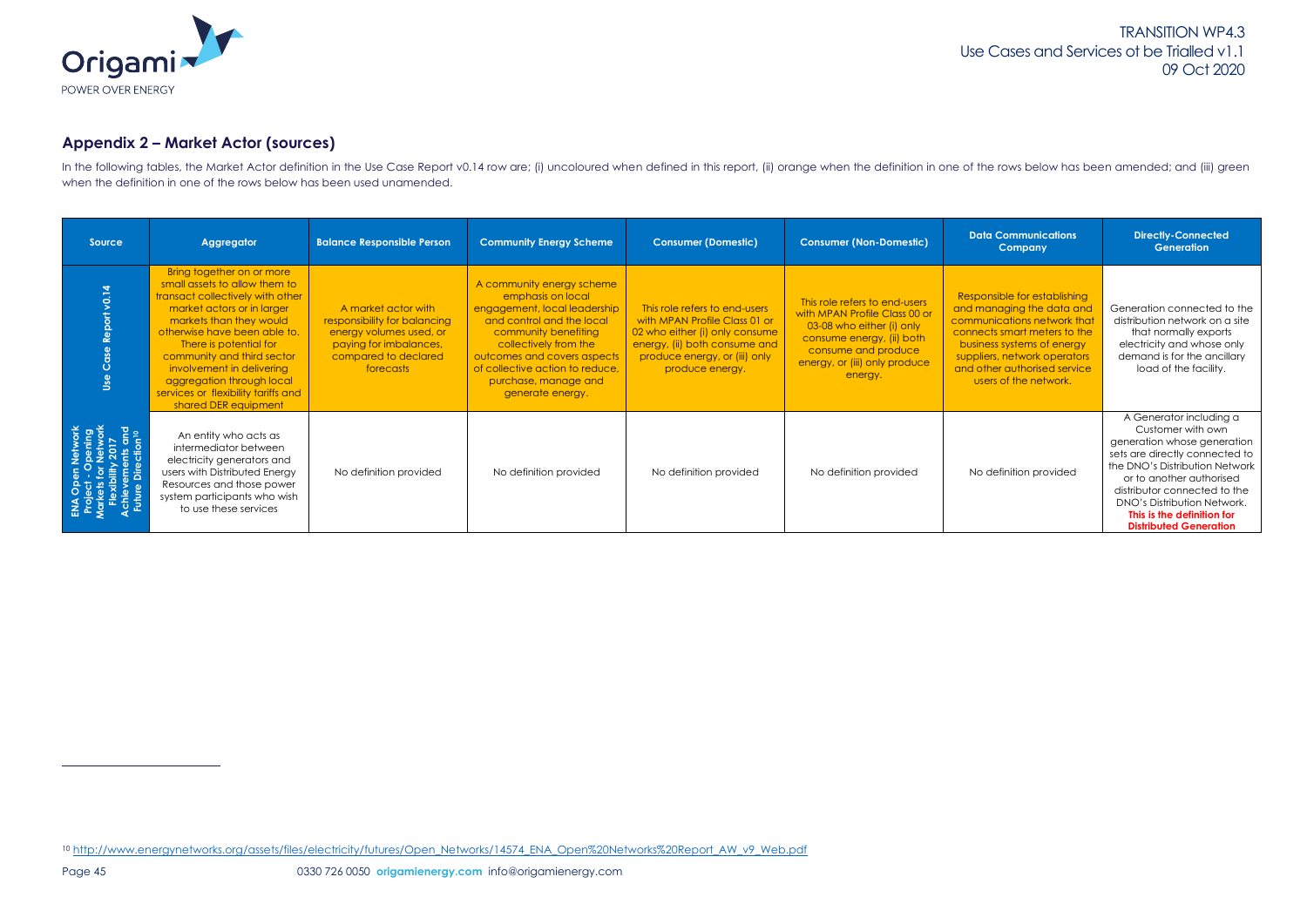#### **Directly-Connected Generation**

| Origami                  |
|--------------------------|
| <b>POWER OVER ENERGY</b> |

| <b>Source</b>                                                                                          | Aggregator                                                                                                                                                                                                                                                                                                                                                                                                                                                                                                                                                   | <b>Balance Responsible Person</b> | <b>Community Energy Scheme</b>                                                                                                                                                                                                                                                                                                                                                                                                                                                                                                                                                                                                                                                                                                                                                                                                                                                                                                                                                      | <b>Consumer (Domestic)</b>                                                                                                                                                                                                                                                                                                                                                                                                                                                                                                                                                                                                                                                                                                                                                                                                                                                                                                                                                                             | <b>Consumer (Non-Domestic)</b>                                                                                                                                                                                                                                                                                                                                                                                                                                                                                                                                                                                                                                                                                                                                                                                                                                                                                                  | <b>Data Communications</b><br><b>Company</b>                                                                                                                                                                                                                                                                                                              |
|--------------------------------------------------------------------------------------------------------|--------------------------------------------------------------------------------------------------------------------------------------------------------------------------------------------------------------------------------------------------------------------------------------------------------------------------------------------------------------------------------------------------------------------------------------------------------------------------------------------------------------------------------------------------------------|-----------------------------------|-------------------------------------------------------------------------------------------------------------------------------------------------------------------------------------------------------------------------------------------------------------------------------------------------------------------------------------------------------------------------------------------------------------------------------------------------------------------------------------------------------------------------------------------------------------------------------------------------------------------------------------------------------------------------------------------------------------------------------------------------------------------------------------------------------------------------------------------------------------------------------------------------------------------------------------------------------------------------------------|--------------------------------------------------------------------------------------------------------------------------------------------------------------------------------------------------------------------------------------------------------------------------------------------------------------------------------------------------------------------------------------------------------------------------------------------------------------------------------------------------------------------------------------------------------------------------------------------------------------------------------------------------------------------------------------------------------------------------------------------------------------------------------------------------------------------------------------------------------------------------------------------------------------------------------------------------------------------------------------------------------|---------------------------------------------------------------------------------------------------------------------------------------------------------------------------------------------------------------------------------------------------------------------------------------------------------------------------------------------------------------------------------------------------------------------------------------------------------------------------------------------------------------------------------------------------------------------------------------------------------------------------------------------------------------------------------------------------------------------------------------------------------------------------------------------------------------------------------------------------------------------------------------------------------------------------------|-----------------------------------------------------------------------------------------------------------------------------------------------------------------------------------------------------------------------------------------------------------------------------------------------------------------------------------------------------------|
| transition using the Smart Grid Architecture<br>Model <sup>11</sup><br>EATL Report - Modelling the DSO | An aggregator is a company<br>who acts as an intermediary<br>between electricity end-users,<br>DER owners and the power<br>system participants who wish<br>to serve these end-users or<br>exploit the services provided<br>by these DER. The aggregator<br>groups distinct agents in the<br>electric power systems (i.e.<br>consumers, producers,<br>prosumers, or any mix thereof)<br>to act a single entity when<br>engaging in power system<br>markets (both wholesale and<br>retail) or selling services to<br>system operators (e.g. ESO,<br>DSO, etc.) | No definition provided            | Community Energy Schemes<br>aim to match energy supply<br>and demand within a defined<br>geographical area via peer-<br>to-peer trading / local energy<br>market to the benefit of its<br>participants (e.g.<br>communities, companies,<br>individuals). CES participants<br>to provide each other with<br>energy and trade out the<br>aggregate "balance" in the<br>wholesale electricity market.<br>CES can provide flexibility<br>services to electricity system<br>operators (e.g. ESO, DSO) for<br>electricity system balancing<br>and T- and D-network<br>constraint management. CES<br>generally include distributed<br>generation customers,<br>demand side management,<br>end-use prosumers and end-<br>use consumers. CES<br>incorporate innovative<br>distribution, management and<br>metering, novel business<br>models and can include<br>clean transport systems as<br>well.<br>This is the definition for Local<br><b>Energy Systems (with CES</b><br>replacing LES) | Active customers represent<br>domestic or smaller non-<br>domestic end-use electricity<br>customers that are energy<br>conscious and therefore have<br>invested in off-the-shelf low<br>carbon technologies to derive<br>revenue from renewable<br>energy schemes, to reduce<br>their overall costs or for social<br>responsibility reasons.<br>Generation or demand is<br>unlikely to be actively<br>managed and is installed on a<br>passive "fit and forget" basis.<br>Low carbon technology<br>equipment includes solar<br>panels, heat pumps, electric<br>vehicles, electric battery<br>storage. These customers are<br>likely to be exporting to and<br>importing from the D-network<br>and would seek to benefit<br>from supplier's time of use<br>tariffs.<br>This is the definition for Active<br><b>Customer (could use the</b><br>definition for Passive Customer<br>which has little or no interest in<br>low carbon technology based<br>products and flexible energy<br>market services). | System Service Providers are<br>small-scale power generation<br>technologies (typically in the<br>range 11kW to 10MW and<br>including electric energy<br>storage facilities) and larger<br>end use electricity consumers<br>(e.g. industrial and<br>commercial) with the ability of<br>flexing their demand as part<br>of their business (i.e. demand<br>side response) that are<br>directly connected to the<br>electricity distribution network.<br>SSP provide flexibility services<br>to system operators (e.g. ESO,<br>DSO, etc) for electricity system<br>balancing and network<br>constraint management. SSP<br>may enter into bilateral<br>contracts with system<br>operators for system support<br>services.<br>This is the definition of Small<br><b>Scale Providers (could use the</b><br>definition for Active Participant<br>which has bilateral contract<br>with energy suppliers only, not<br>system operators). | <b>The Data Communication</b><br>Company (DCC) is respons<br>for establishing and manag<br>the data and<br>communications network t<br>connects smart meters to<br>business systems of energ<br>suppliers, network operate<br>and other authorised servi<br>users of the network. The D<br>is a monopoly company<br>regulated by the energy<br>regulator. |

Data Communications any (DCC) is responsible ablishing and managing the data and unications network that cts smart meters to the bess systems of energy iers, network operators ther authorised service f the network. The DCC monopoly company Jated by the energy regulator.

System Service Providers are small-scale power generation technologies (typically in the range 11kW to 10MW and including electric energy storage facilities) and larger end use electricity consumers (e.g. industrial and commercial) with the ability of flexing their demand as part of their business (i.e. demand side response) that are directly connected to the electricity distribution network. SSP provide flexibility services to system operators (e.g. ESO, DSO, etc) for electricity system balancing and network constraint management. SSP may enter into bilateral contracts with system operators for system support services. **This is the definition for Small** 

**Scale Providers (could use the definition for Active Participant which has bilateral contract with energy suppliers only, not system operators).**

<sup>11</sup> [http://www.energynetworks.org/assets/files/Modelling-DSO-Transition-Using-SGAM\\_Issue2.1\\_PublicDomain.pdf](http://www.energynetworks.org/assets/files/Modelling-DSO-Transition-Using-SGAM_Issue2.1_PublicDomain.pdf)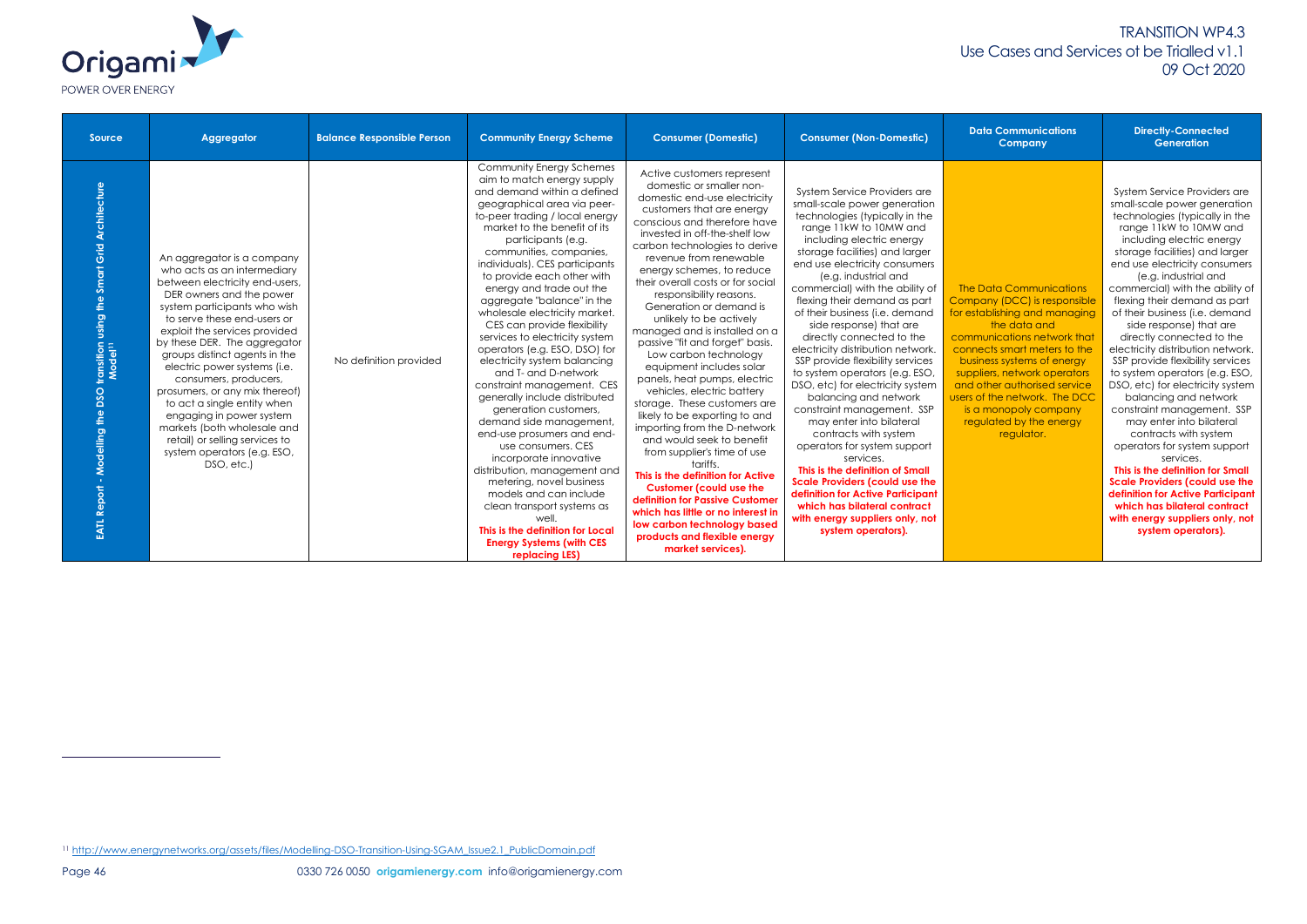

| <b>Source</b>                                                                    | Aggregator                                                                                                                                                                                                                                                                                                                                                                                                                                                                                                                                                         | <b>Balance Responsible Person</b>                                                                                                                                                                                                                                                                                              | <b>Community Energy Scheme</b> | <b>Consumer (Domestic)</b>                                                                                                                                                                                                                                                                                                                                                                                                                                                                                                                                                                                                 | <b>Consumer (Non-Domestic)</b>                                                                                                                                                                                                          | <b>Data Communications</b><br><b>Company</b> | <b>Directly-Connected</b><br><b>Generation</b>                                                                                                                                                                                          |
|----------------------------------------------------------------------------------|--------------------------------------------------------------------------------------------------------------------------------------------------------------------------------------------------------------------------------------------------------------------------------------------------------------------------------------------------------------------------------------------------------------------------------------------------------------------------------------------------------------------------------------------------------------------|--------------------------------------------------------------------------------------------------------------------------------------------------------------------------------------------------------------------------------------------------------------------------------------------------------------------------------|--------------------------------|----------------------------------------------------------------------------------------------------------------------------------------------------------------------------------------------------------------------------------------------------------------------------------------------------------------------------------------------------------------------------------------------------------------------------------------------------------------------------------------------------------------------------------------------------------------------------------------------------------------------------|-----------------------------------------------------------------------------------------------------------------------------------------------------------------------------------------------------------------------------------------|----------------------------------------------|-----------------------------------------------------------------------------------------------------------------------------------------------------------------------------------------------------------------------------------------|
| Ofgem - Future Insights Paper <sup>12</sup>                                      | Aggregators - can bring<br>together numerous small<br>assets to allow them to<br>transact collectively in larger<br>markets than they would<br>otherwise have been able to.<br>Aggregation also provides a<br>route into flexibility markets for<br>end users who may not have<br>dedicated DER assets and<br>wish to benefit from providing<br>flexibility through demand-side<br>response. There is potential for<br>community and third sector<br>involvement in delivering<br>aggregation through localised<br>flexibility tariffs and shared DER<br>equipment | No definition provided                                                                                                                                                                                                                                                                                                         | No definition provided         | Prosumers - domestic or<br>commercial consumers who<br>have energy generation or<br>storage facilities - such as<br>rooftop solar panels. They<br>engage in 'explicit' demand<br>response, trading flexibility for<br>financial remuneration.<br>Consumers - contribute to<br>flexible energy systems by<br>responding to price or tariff<br>signals (e.g. time-of-use tariffs).<br>Their interaction with flexibility<br>markets may be directly,<br>through an aggregator or<br>through their supplier.<br>As a Consumer (Domestic)<br>could be a Prosumer or<br><b>Consumer, both definitions</b><br>have been included | No definition provided                                                                                                                                                                                                                  | No definition provided                       | No definition provided                                                                                                                                                                                                                  |
| USEF - Universal Smart<br>Energy Framework <sup>13</sup>                         | A service provider that<br>contracts, monitors,<br>aggregates, dispatches and<br>remunerates flexible assets at<br>the customer side                                                                                                                                                                                                                                                                                                                                                                                                                               | A market participant or its<br>chosen representative who is<br>responsible for balancing<br>electricity supply and demand<br>of its portfolio in each<br>settlement period.<br>Although Balance Responsible<br>Party is not a USEF term, the<br>report quoted provides a<br>definition of Balance<br><b>Responsible Party.</b> | No definition provided         | This role refers to end-users<br>who only consume energy,<br>end-users who both consume<br>and produce energy, as well<br>as end-users that only<br>generate (including on-site<br>storage).<br>This is the definition for<br>Prosumer.                                                                                                                                                                                                                                                                                                                                                                                    | This role refers to end-users<br>who only consume energy,<br>end-users who both consume<br>and produce energy, as well<br>as end-users that only<br>generate (including on-site<br>storage).<br>This is the definition for<br>Prosumer. | No definition provided                       | This role refers to end-users<br>who only consume energy,<br>end-users who both consume<br>and produce energy, as well<br>as end-users that only<br>generate (including on-site<br>storage).<br>This is the definition for<br>Prosumer. |
| the design of<br>arrangements to<br>accommodate<br>independent<br>aggregators in | Independent aggregators are<br>defined here as parties who<br>bundle changes in<br>consumer's loads or<br>distributed generation output<br>for sale in organised markets<br>and who do not<br>simultaneously supply the<br>customer with energy                                                                                                                                                                                                                                                                                                                    | No definition provided                                                                                                                                                                                                                                                                                                         | No definition provided         | No definition provided                                                                                                                                                                                                                                                                                                                                                                                                                                                                                                                                                                                                     | No definition provided                                                                                                                                                                                                                  | No definition provided                       | No definition provided                                                                                                                                                                                                                  |

<sup>12</sup> https://www.ofgem.gov.uk/system/files/docs/2019/09/ofgem\_fi\_flexibility\_platforms\_in\_electricity\_markets.pdf

<sup>13</sup> https://www.spenergynetworks.co.uk/userfiles/file/Project\_Fusion\_USEF\_Due\_Diligence\_Report.pdf

<sup>14</sup> https://www.ofgem.gov.uk/system/files/docs/2017/07/ofgem\_s\_views\_on\_the\_design\_of\_arrangements\_to\_accomodate\_independent\_aggregators\_in\_energy\_markets.pdf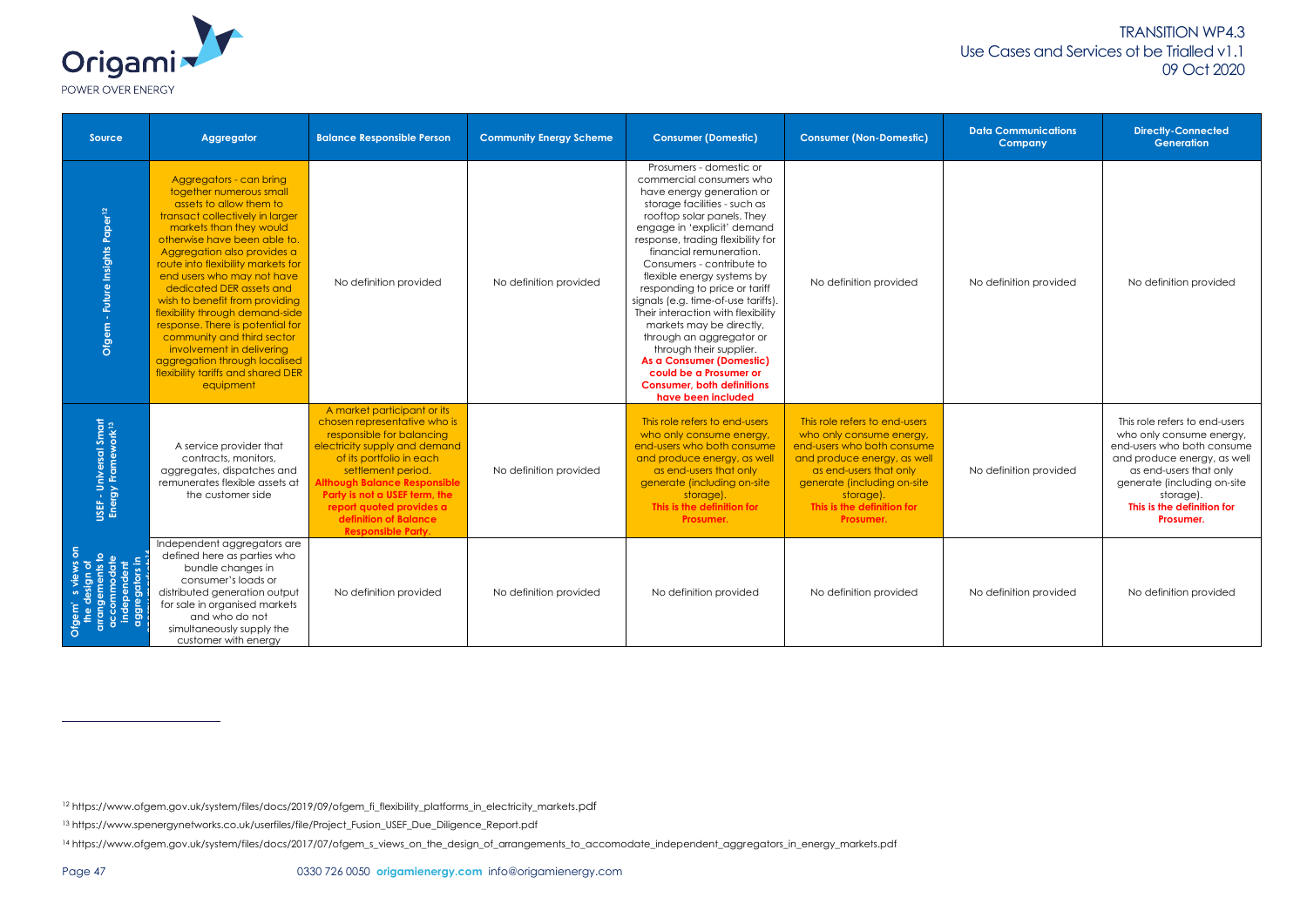

| Source                                                                      | Aggregator                                                                                                                                                                                                                                                                                                                                                                                                                | <b>Balance Responsible Person</b> | <b>Community Energy Scheme</b> | <b>Consumer (Domestic)</b>                                                                                                                          | <b>Consumer (Non-Domestic)</b>                                                                                                                                                                                                 | <b>Data Communications</b><br><b>Company</b> | <b>Directly-Connected</b><br><b>Generation</b> |
|-----------------------------------------------------------------------------|---------------------------------------------------------------------------------------------------------------------------------------------------------------------------------------------------------------------------------------------------------------------------------------------------------------------------------------------------------------------------------------------------------------------------|-----------------------------------|--------------------------------|-----------------------------------------------------------------------------------------------------------------------------------------------------|--------------------------------------------------------------------------------------------------------------------------------------------------------------------------------------------------------------------------------|----------------------------------------------|------------------------------------------------|
| OFGEM Aggregators - Barriers<br>and External Impacts <sup>15</sup>          | Aggregators are defined as<br>third party intermediaries<br>specialising in coordinating or<br>aggregating demand<br>response from individual<br>consumers to better meet<br>industry parties' technical<br>requirements for specific<br>routes to market. Aggregators<br>send signals to their consumers<br>to modify their demand as a<br>response to the System<br>Operator requirements and/or<br>market price signal | No definition provided            | No definition provided         | No definition provided                                                                                                                              | No definition provided                                                                                                                                                                                                         | No definition provided                       | No definition provided                         |
| Flexassure - Demand<br>Side Response Code of<br>Conduct <sup>16</sup>       | "Aggregator" means a<br>company that contracts with<br>individual demand sites to<br>provide a single DSR service.<br>Within the scope of the Code<br>this includes a third-party<br>company assisting a single<br>demand site to provide DSR<br>services as well as companies<br>contracting with multiple<br>demand sites                                                                                               | No definition provided            | No definition provided         | "Domestic Customers" shall<br>have the meaning given to it<br>in Condition 1 of the Standard<br><b>Conditions of Electricity Supply</b><br>Licence. | "Non-Domestic" shall have<br>the meaning given in and is to<br>be interpreted in accordance<br>with standard condition 6<br>(Classification of premises) of<br>the Standard Conditions of<br><b>Electricity Supply Licence</b> | No definition provided                       | No definition provided                         |
| regulatory<br>framework for<br>ectricity storage<br>licensing <sup>17</sup> | No definition provided                                                                                                                                                                                                                                                                                                                                                                                                    | No definition provided            | No definition provided         | No definition provided                                                                                                                              | No definition provided                                                                                                                                                                                                         | No definition provided                       | No definition provided                         |
| ESO Website <sup>18</sup>                                                   | No definition provided                                                                                                                                                                                                                                                                                                                                                                                                    | No definition provided            | No definition provided         | No definition provided                                                                                                                              | No definition provided                                                                                                                                                                                                         | No definition provided                       | No definition provided                         |

<sup>15</sup> https://www.ofgem.gov.uk/system/files/docs/2016/07/aggregators\_barriers\_and\_external\_impacts\_a\_report\_by\_pa\_consulting\_0.pdf

<sup>16</sup> Flexassure - Demand Side Response Code of Conduct

<sup>17</sup> https://www.ofgem.gov.uk/system/files/docs/2017/10/electricity\_storage\_licence\_consultation\_final.pdf

<sup>18</sup> https://www.nationalgridet.com/who-is-my-distribution-network-operator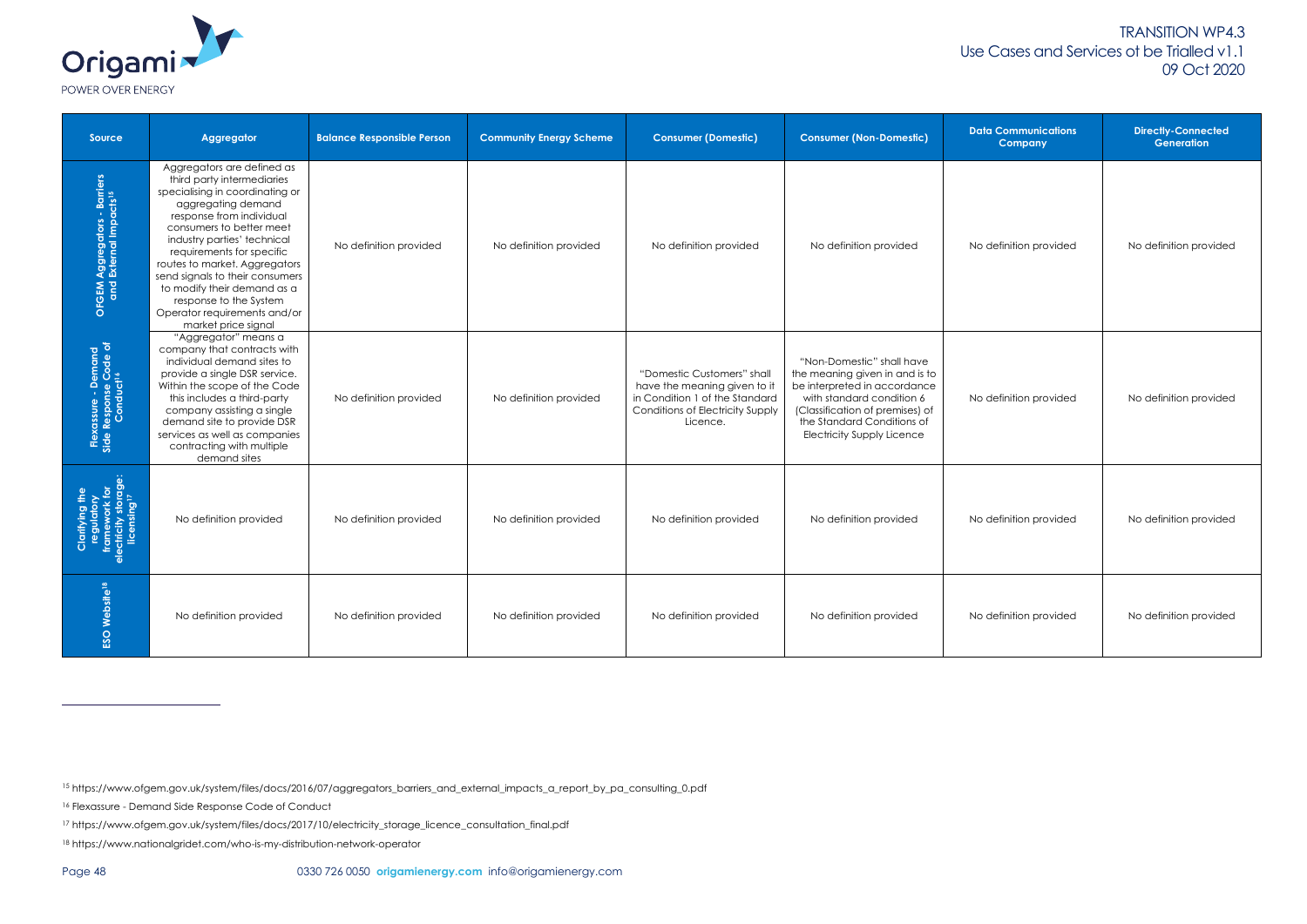

| Source                                                                                                   | Aggregator             | <b>Balance Responsible Person</b>                                                                                                                                                   | <b>Community Energy Scheme</b>                                                                                                                                                                                                                                                                                                                                                                        | <b>Consumer (Domestic)</b> | <b>Consumer (Non-Domestic)</b> | <b>Data Communications</b><br><b>Company</b> | <b>Directly-Connected</b><br><b>Generation</b> |
|----------------------------------------------------------------------------------------------------------|------------------------|-------------------------------------------------------------------------------------------------------------------------------------------------------------------------------------|-------------------------------------------------------------------------------------------------------------------------------------------------------------------------------------------------------------------------------------------------------------------------------------------------------------------------------------------------------------------------------------------------------|----------------------------|--------------------------------|----------------------------------------------|------------------------------------------------|
| ENTSO-E <sup>19</sup>                                                                                    | No definition provided | A market participant or its<br>chosen representative<br>responsible for its imbalances                                                                                              | No definition provided                                                                                                                                                                                                                                                                                                                                                                                | No definition provided     | No definition provided         | No definition provided                       | No definition provided                         |
| Guidance on Community Energy<br>(Department for Business, Energy<br>& Industrial Strategy) <sup>20</sup> | No definition provided | No definition provided                                                                                                                                                              | Community energy covers<br>aspects of collective action to<br>reduce, purchase, manage<br>and generate energy.<br>Community energy projects<br>have an emphasis on local<br>engagement, local leadership<br>and control and the local<br>community benefiting<br>collectively from the<br>outcomes.<br>This is the definition for<br><b>Community Energy and</b><br><b>Community Energy Projects.</b> | No definition provided     | No definition provided         | No definition provided                       | No definition provided                         |
| Neutral Market<br>Facilitator Data<br>Exchange and<br>Governance <sup>21</sup>                           | No definition provided | An industry actor such as an<br>electricity supplier with<br>responsibility for balancing<br>energy volumes used, or<br>paying for imbalances,<br>compared to declared<br>forecasts | No definition provided                                                                                                                                                                                                                                                                                                                                                                                | No definition provided     | No definition provided         | No definition provided                       | No definition provided                         |

<sup>&</sup>lt;sup>19</sup> Commission Regulation (EU) 2017/2195 of 23 November 2017 establishing a guideline on electricity balancing (Text with EEA relevance.)

<sup>20</sup> https://www.gov.uk/guidance/community-energy#what-is-community-energy

<sup>21</sup> https://ssen-transition.com/wp-content/uploads/2019/05/SSEN\_NMF-Neutral-Market-Facilitator-Data-Exchange-and-Governance\_007.pdf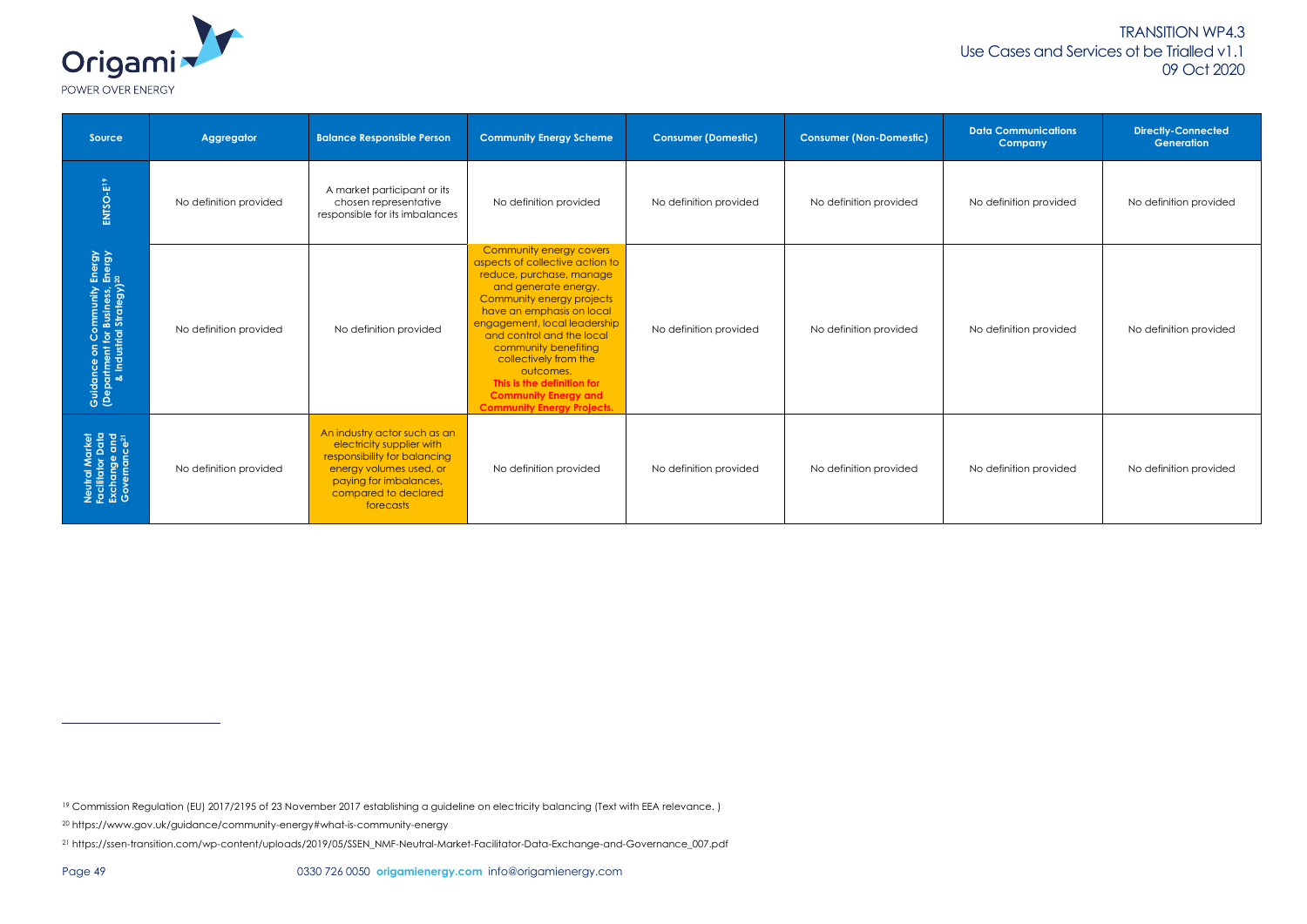| <b>Origami</b>    |
|-------------------|
| POWER OVER ENERGY |

| <b>Source</b>                                                                                                          | <b>Directly-Connected Storage</b>                                                                                                                                                                                              | <b>DNO</b>                                                                                                                                                                                                                  | <b>DSO</b>                                                                                                                                                                                                                                                                                                                                                                                                                                                                                                                                                                                                                                                                                  | <b>Electricity Suppliers</b>                                                                                                                                                                                                                                                                                                                   | <b>Electricity System Operator</b>                                                                                                                                                                                                                                                                                                    | <b>Energy Traders</b>                                                                                                                                                                                                                       | <b>Neutral Market Facilitator</b>                                                                                                                                                                                   |
|------------------------------------------------------------------------------------------------------------------------|--------------------------------------------------------------------------------------------------------------------------------------------------------------------------------------------------------------------------------|-----------------------------------------------------------------------------------------------------------------------------------------------------------------------------------------------------------------------------|---------------------------------------------------------------------------------------------------------------------------------------------------------------------------------------------------------------------------------------------------------------------------------------------------------------------------------------------------------------------------------------------------------------------------------------------------------------------------------------------------------------------------------------------------------------------------------------------------------------------------------------------------------------------------------------------|------------------------------------------------------------------------------------------------------------------------------------------------------------------------------------------------------------------------------------------------------------------------------------------------------------------------------------------------|---------------------------------------------------------------------------------------------------------------------------------------------------------------------------------------------------------------------------------------------------------------------------------------------------------------------------------------|---------------------------------------------------------------------------------------------------------------------------------------------------------------------------------------------------------------------------------------------|---------------------------------------------------------------------------------------------------------------------------------------------------------------------------------------------------------------------|
| Report v0.14<br>Case<br>Use                                                                                            | Electricity storage connected<br>to the distribution network on<br>a site whose import is for<br>charging the storage units<br>and / or the ancillary load of<br>the facility and export for<br>discharging the storage units. | The company that owns and<br>operates the power lines and<br>infrastructure in a defined<br>area that connects to<br>the electricity transmission<br>network and distributes<br>electricity to and from end<br><b>USERS</b> | A Distribution System Operator<br>(DSO) securely operates and<br>develops an active<br>distribution system comprising<br>B19networks, demand,<br>generation and other flexible<br>DERs. As a neutral facilitator<br>of an open and accessible<br>market it will enable<br>competitive access to<br>markets and the optimal use<br>of DERs on distribution<br>networks to deliver security,<br>sustainability and affordability<br>in the support of whole system<br>optimisation. A DSO enables<br>customers to be both<br>producers and consumers,<br>enabling customer access to<br>networks and markets,<br>customer choice and great<br>customer service                                | The role of the Supplier is to<br>source and supply energy to<br>end-users, to manage<br>(hedge) delivery and<br>imbalance risks, and to<br>invoice its customers for<br>energy.                                                                                                                                                               | The ESO is responsible for the<br>operation of the electricity<br>transmission system by<br>balancing electricity supply<br>and demand, ensuring the<br>stability and security of the<br>electric power system,<br>maintaining satisfactory<br>voltage and frequency<br>profiles and managing<br>transmission network<br>constraints. | A market actor that buys and<br>sells energy with other market<br>actors on the wholesale<br>market, either directly on a<br>bilateral basis (over the<br>counter) or via an energy<br>exchange (years ahead to<br>day-ahead and intraday). | The party that facilitates the<br>market whilst demonstrating<br>neutrality to ensure benefits<br>are realised for all consumers<br>through effective competition<br>that ensures a level playing<br>field for all. |
| Project - Opening Markets for<br>017 Achievements and Future<br>Direction<br>ENA Open Network<br>Network Flexibility 2 | No definition provided                                                                                                                                                                                                         | The person or legal entity<br>named in Part 1 of the<br>Distribution Licence and any<br>permitted legal assigns or<br>successors in title of the<br>named party                                                             | A Distribution System Operator<br>(DSO) securely operates and<br>develops an active<br>distribution system comprising<br>networks, demand,<br>generation and other flexible<br>distributed energy resources<br>(DERs). As a neutral facilitator<br>of an open and accessible<br>market it will enable<br>competitive access to<br>markets and the optimal use<br>of DERs on distribution<br>networks to deliver security,<br>sustainability and affordability<br>in the support of whole system<br>optimisation. A DSO enables<br>customers to be both<br>producers and consumers,<br>enabling customer access to<br>networks and markets,<br>customer choice and great<br>customer service | Grid Code definition: (a) A<br>person supplying electricity<br>under an Electricity Supply<br>Licence; or (b) A person<br>supplying electricity under<br>exemption under the Act; in<br>each case acting in its<br>capacity as a supplier of<br>electricity to Customers in<br>Great Britain.<br>This is the definition for<br><b>Supplier</b> | <b>National Grid Electricity</b><br>Transmission (NGET) in its<br>capacity as operator of the<br>National Transmission System.<br>This is the definition for<br><b>National Electricity</b><br><b>Transmission System Operator</b><br>(this report pre-dates the<br>establishment of the ESO)                                         | No definition provided                                                                                                                                                                                                                      | No definition provided                                                                                                                                                                                              |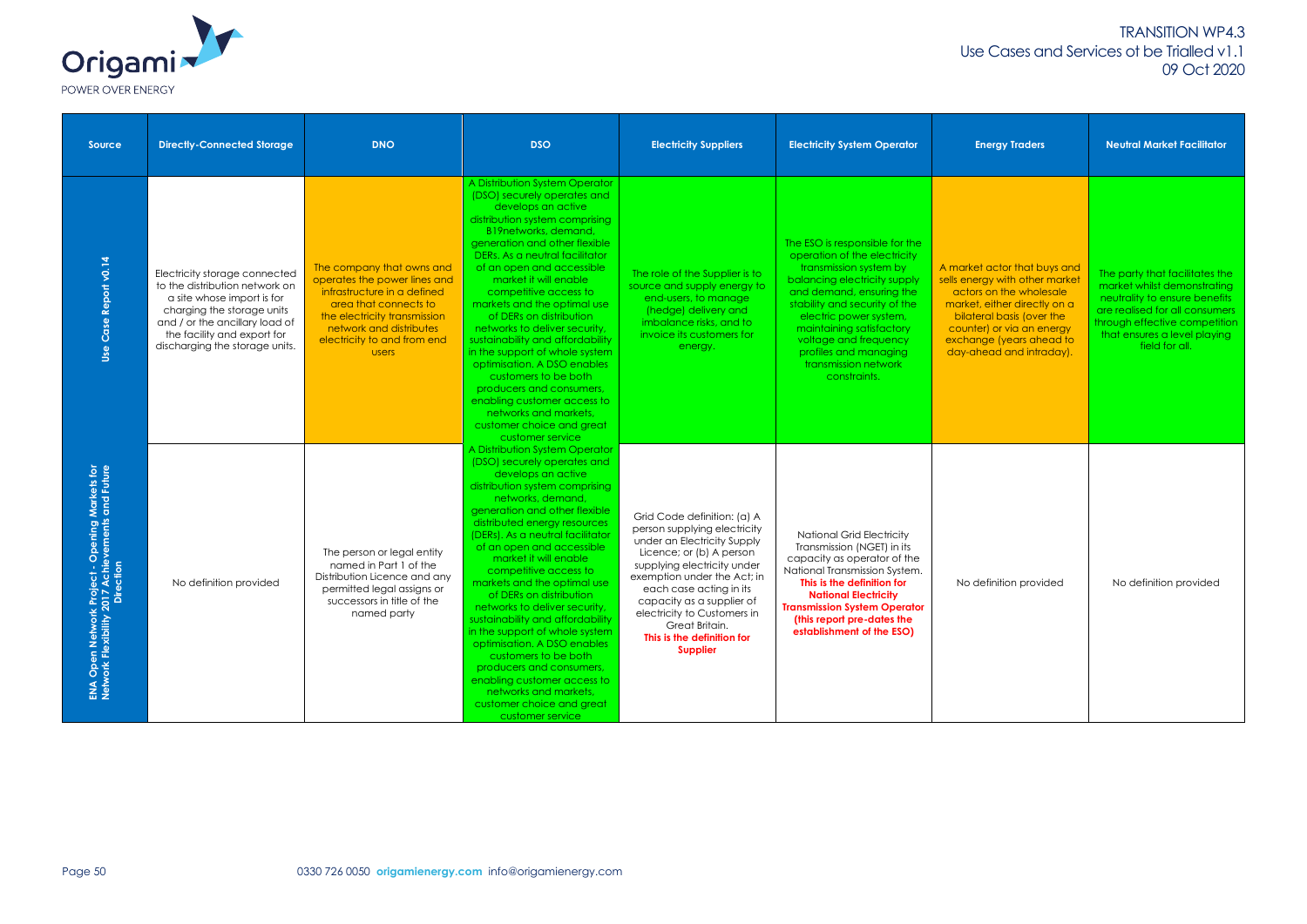

| Source                                                                                       | <b>Directly-Connected Storage</b>                                                                                                                                                                                                                                                                                                                                                                                                                                                                                                                                                                                                                                                                                                                                                                                                                                                                                                       | <b>DNO</b>             | <b>DSO</b>                                                                                                                                                                                                                                                                                                                                                                                                                                                                                                                                                                                                                                                                                  | <b>Electricity Suppliers</b>                                                                                                                                                                                                                                                                                                                                                                                                                              | <b>Electricity System Operator</b>                                                                                                                                                                                                                                                                                                    | <b>Energy Traders</b>  | <b>Neutral Market Facilitator</b> |
|----------------------------------------------------------------------------------------------|-----------------------------------------------------------------------------------------------------------------------------------------------------------------------------------------------------------------------------------------------------------------------------------------------------------------------------------------------------------------------------------------------------------------------------------------------------------------------------------------------------------------------------------------------------------------------------------------------------------------------------------------------------------------------------------------------------------------------------------------------------------------------------------------------------------------------------------------------------------------------------------------------------------------------------------------|------------------------|---------------------------------------------------------------------------------------------------------------------------------------------------------------------------------------------------------------------------------------------------------------------------------------------------------------------------------------------------------------------------------------------------------------------------------------------------------------------------------------------------------------------------------------------------------------------------------------------------------------------------------------------------------------------------------------------|-----------------------------------------------------------------------------------------------------------------------------------------------------------------------------------------------------------------------------------------------------------------------------------------------------------------------------------------------------------------------------------------------------------------------------------------------------------|---------------------------------------------------------------------------------------------------------------------------------------------------------------------------------------------------------------------------------------------------------------------------------------------------------------------------------------|------------------------|-----------------------------------|
| Grid<br>Modelling the DSO transition using the Smart<br>Architecture Model<br>Report<br>EATL | System Service Providers are<br>small-scale power generation<br>technologies (typically in the<br>range 11kW to 10MW and<br>including electric energy<br>storage facilities) and larger<br>end use electricity consumers<br>(e.g. industrial and<br>commercial) with the ability<br>of flexing their demand as<br>part of their business (i.e.<br>demand side response) that<br>are directly connected to the<br>electricity distribution<br>network. SSP provide flexibility<br>services to system operators<br>(e.g. ESO, DSO, etc) for<br>electricity system balancing<br>and network constraint<br>management. SSP may enter<br>into bilateral contracts with<br>system operators for system<br>support services.<br>This is the definition for Small<br><b>Scale Providers (could use the</b><br>definition for Active<br><b>Participant which has bilateral</b><br>contract with energy suppliers<br>only, not system operators). | No definition provided | A Distribution System Operator<br>(DSO) securely operates and<br>develops an active<br>distribution system comprising<br>networks, demand,<br>generation and other flexible<br>distributed energy resources<br>(DERs). As a neutral facilitator<br>of an open and accessible<br>market it will enable<br>competitive access to<br>markets and the optimal use<br>of DERs on distribution<br>networks to deliver security,<br>sustainability and affordability<br>in the support of whole system<br>optimisation. A DSO enables<br>customers to be both<br>producers and consumers,<br>enabling customer access to<br>networks and markets,<br>customer choice and great<br>customer service | An electricity supplier is a<br>company that buys electricity<br>in the wholesale market or<br>directly from generators and<br>sells it on to end use electricity<br>consumers. The suppliersets<br>the prices that consumers<br>pay for the electricity that<br>they use. Suppliers work in a<br>competitive market and<br>customers can choose any<br>supplier to provide them with<br>electricity.<br>This definition is for Energy<br><b>Supplier</b> | The ESO is responsible for the<br>operation of the electricity<br>transmission system by<br>balancing electricity supply<br>and demand, ensuring the<br>stability and security of the<br>electric power system,<br>maintaining satisfactory<br>voltage and frequency<br>profiles and managing<br>transmission network<br>constraints. | No definition provided | No definition provided            |
| $\overline{5}$<br>Ofgem - Future Insights                                                    | No definition provided                                                                                                                                                                                                                                                                                                                                                                                                                                                                                                                                                                                                                                                                                                                                                                                                                                                                                                                  | No definition provided | No definition provided                                                                                                                                                                                                                                                                                                                                                                                                                                                                                                                                                                                                                                                                      | No definition provided                                                                                                                                                                                                                                                                                                                                                                                                                                    | No definition provided                                                                                                                                                                                                                                                                                                                | No definition provided | No definition provided            |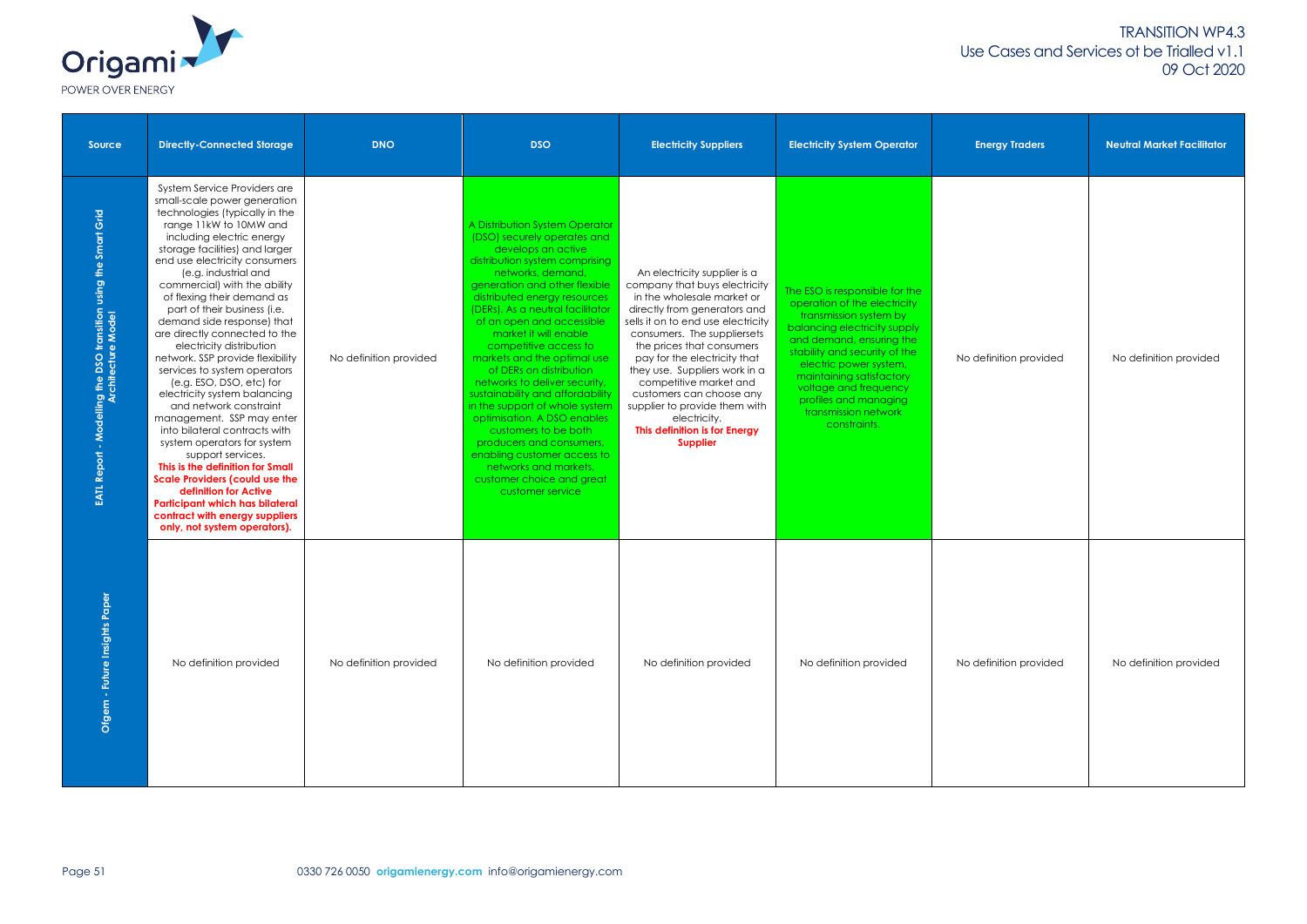

| Source                                                                                                           | <b>Directly-Connected Storage</b>                                                                                                                                                                                                       | <b>DNO</b>                                                                                                                                     | <b>DSO</b>                                                                                                                                                                                                                                                                                                                                                                                                            | <b>Electricity Suppliers</b>                                                                                                                                                                                               | <b>Electricity System Operator</b> | <b>Energy Traders</b>                                                                                                                                                                                                                                                                   | <b>Neutral Market Facilitator</b> |
|------------------------------------------------------------------------------------------------------------------|-----------------------------------------------------------------------------------------------------------------------------------------------------------------------------------------------------------------------------------------|------------------------------------------------------------------------------------------------------------------------------------------------|-----------------------------------------------------------------------------------------------------------------------------------------------------------------------------------------------------------------------------------------------------------------------------------------------------------------------------------------------------------------------------------------------------------------------|----------------------------------------------------------------------------------------------------------------------------------------------------------------------------------------------------------------------------|------------------------------------|-----------------------------------------------------------------------------------------------------------------------------------------------------------------------------------------------------------------------------------------------------------------------------------------|-----------------------------------|
| - Universal Smart Energy<br>Framework<br>USEF                                                                    | This role refers to end-users<br>who only consume energy,<br>end-users who both consume<br>and produce energy, as well<br>as end-users that only<br>generate (including on-site<br>storage).<br>This is the definition for<br>Prosumer. | Company licensed to<br>distribute electricity in GB.<br>Although DNO is not a USEF<br>term, the report quoted<br>provides a definition of DNO. | As defined in DIRECTIVE<br>2009/72/EC: A natural or legal<br>entity responsible for<br>operating, ensuring the<br>maintenance of and, if<br>necessary, developing the<br>distribution system in a given<br>area and, where applicable,<br>its interconnections with other<br>systems and for ensuring the<br>long-term ability of the system<br>to meet reasonable demands<br>for the distribution of<br>electricity. | The role of the Supplier is to<br>source and supply energy to<br>end-users, to manage<br>(hedge) delivery and<br>imbalance risks, and to<br>invoice its customers for<br>energy.<br>This is the definition of<br>Supplier. | No definition provided             | A market party that buys<br>energy from market parties<br>and re-sells to other market<br>parties on the wholesale<br>market, either directly on a<br>bilateral basis (over the<br>counter) or via an energy<br>exchange (day-ahead,<br>intraday).<br>This is the definition of Trader. | No definition provided            |
| Ofgem's views on the<br>design of arrangements to<br>accommodate<br>independent aggregators in<br>energy markets | No definition provided                                                                                                                                                                                                                  | No definition provided                                                                                                                         | No definition provided                                                                                                                                                                                                                                                                                                                                                                                                | No definition provided                                                                                                                                                                                                     | No definition provided             | No definition provided                                                                                                                                                                                                                                                                  | No definition provided            |
| ggregators - Barriers<br>External Impacts<br>OFGEM Ag                                                            | No definition provided                                                                                                                                                                                                                  | No definition provided                                                                                                                         | No definition provided                                                                                                                                                                                                                                                                                                                                                                                                | No definition provided                                                                                                                                                                                                     | No definition provided             | No definition provided                                                                                                                                                                                                                                                                  | No definition provided            |
| Flexassure - Demand<br>Side Response Code of<br>Conduct                                                          | No definition provided                                                                                                                                                                                                                  | No definition provided                                                                                                                         | No definition provided                                                                                                                                                                                                                                                                                                                                                                                                | No definition provided                                                                                                                                                                                                     | No definition provided             | No definition provided                                                                                                                                                                                                                                                                  | No definition provided            |